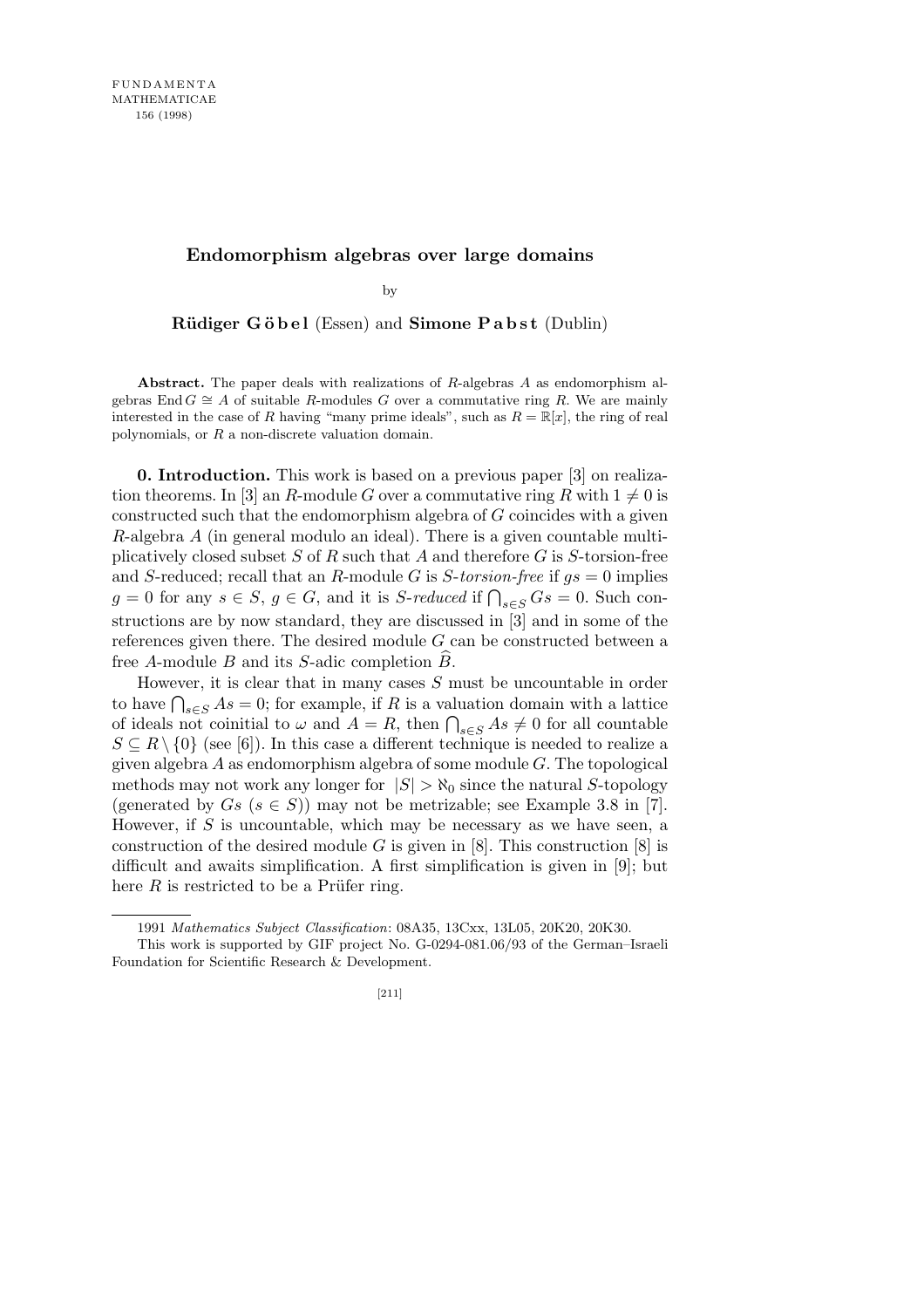Our present purpose is to link the construction for  $|S| > \aleph_0$  with the much easier topological methods in the countable case as given for example in [3]; by doing so, we do not achieve realization theorems for the same general class of *R*-algebras *A* as in [8]. It is our intention to present an easier proof. Note that the "local approach" used in this paper might be of interest for considering other problems; it seems likely that results related to a countable multiplicatively closed subset could be generalized to the uncountable case by using this technique.

The following easy observation (Lemma 2.1 of [1]) is the key to replacing the uncountability of *S* by a family of pleasant topologies, one for each  $s \in S$ ; in this case *s*-*reduced* and *s*-*torsion-free* refer to the new set  $\{s^n \mid n < \omega\}$ .

OBSERVATION 0.1. Let  $S \subseteq R$ ,  $s \in S$  and let G be S-torsion-free. More*over*, let  $s^{\omega}G = \bigcap_{n<\omega} G s^n$  and  $G^s = G/s^{\omega}G$ . Then  $G^s$  is s-torsion-free and *s-reduced*, *and every endomorphism σ of G induces a canonical endomorphism*  $\sigma^s$  *of*  $G^s$  *continuous in the s-topology on*  $G^s$ *.* 

In [3] and [8] unwanted endomorphisms are killed by considering their In [5] and [6] unwanted endomorphisms are kined by considering their<br>action on a fixed free module  $B = \bigoplus A$  (and adding new elements to *B*); in this paper we investigate their induced action on  $B^s$ . We are able to control the endomorphisms on *B*, getting rid of their induced counterparts for all possible (uncountably many)  $s \in S$ . This way we obtain realization theorems for *R*-algebras *A* as discussed at the end of this section.

First we want to describe the required tools which may be interesting in their own right. In order to find the desired elements needed to enlarge the base module *B* and to kill unwanted homomorphisms, we must be able to embed such a  $B$  into a suitable (larger) algebraically compact module  $B$ . This, of course, is closely related to the work of R. Warfield [11]. However, we are interested in an explicit construction in order to say more about *B* (see 1.3). An approach using reduced powers is given in *§*1. The link to the aforementioned *s*-topologies is given by:

THEOREM 1.6. Let  $\widetilde{B}$  be an algebraically compact R-module, G an S-RD*submodule of*  $\widetilde{B}$ ,  $s \in S$  *and let*  $\widetilde{G}^s$  *denote the s-adic completion of*  $G^s$ *. Then there exists a monomorphism*  $\phi : \widehat{G}^s \to \widetilde{B}^s$  where  $\phi | G^s$  is the canonical *embedding of*  $G^s$  *into*  $\widetilde{B}^s$ .

In order to apply Shelah's combinatorial machinery, the Black Box Lemma 3.2, the source of elements waiting for the construction of the final module has to be selected carefully. Such *potential elements* are provided in *§*2. In *§*3 we adopt Shelah's combinatorial idea and present it in a form suitable for application in *§*4 and *§*5; as a result we obtain a module *G* depending on a given *R*-algebra *A* and *G* will be *S*-reduced and *S*-torsionfree. In the classical case  $[3]$  we also find constructions for  $G$  to be  $(S<sub>-</sub>)$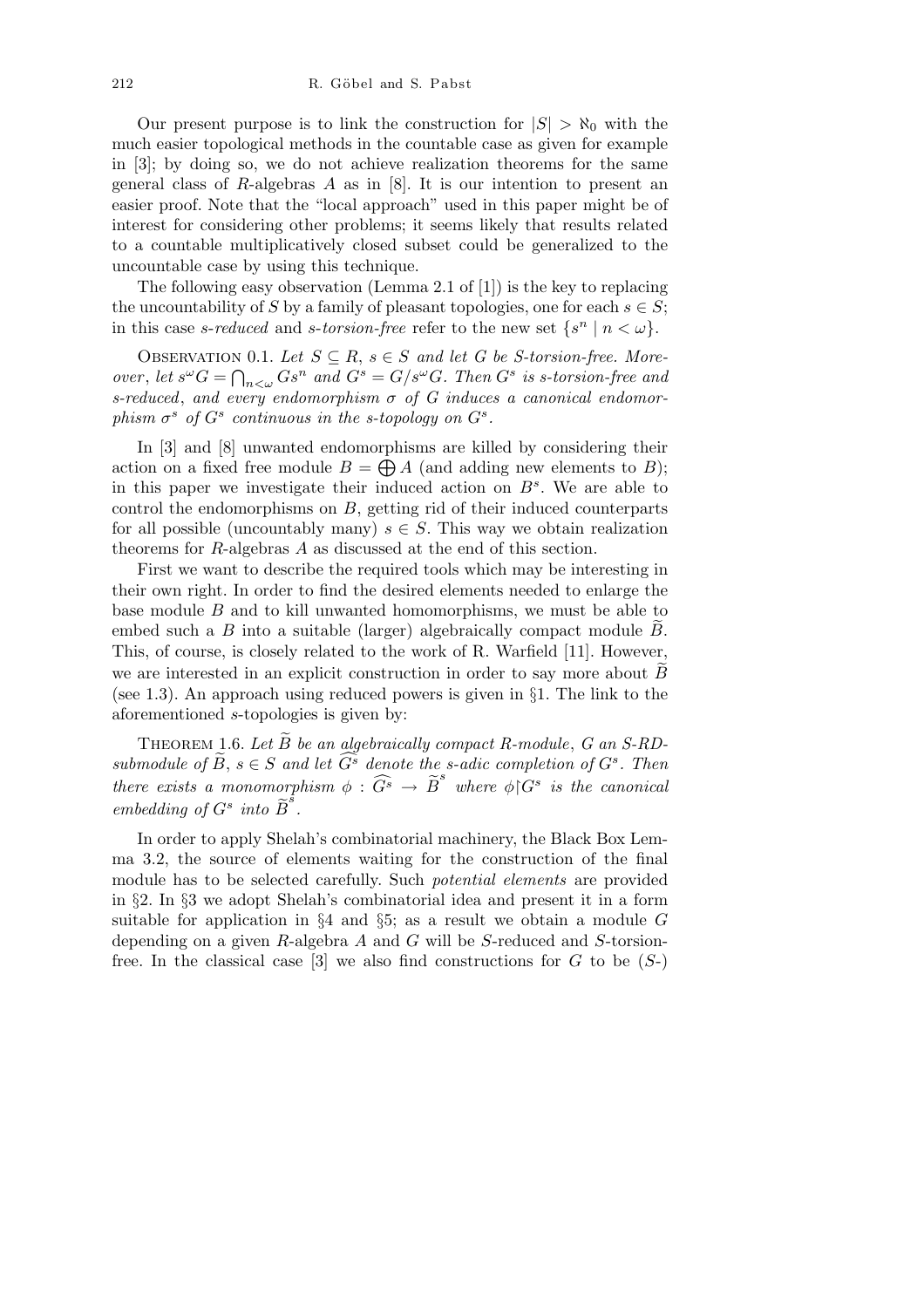torsion or (*S*-) mixed. It is not clear at present how to construct an *S*-torsion module *G* for  $|S| > \aleph_0$ . However, it is easy to show that it is impossible to construct an *S*-mixed module *G* in the usual way for *S* not coinitial to  $\omega$ , as stated in the following observation (see [9], p. 69).

OBSERVATION 0.2. Let S, A, R be as above with S not coinitial to  $\omega$ , G an *A-module and T a subset of G consisting of S-torsion elements. Moreover* , *assume that a support function*  $\vert \cdot \vert$  *is defined for G with*  $\vert \vert g \vert \vert \leq \aleph_0$  *for all*  $g \in G$ ,  $[g] = \emptyset$  *iff*  $g = 0$ , and  $\tau a = 0$  *implies*  $\tau \notin [ga]$  *for all*  $\tau \in T$ ,  $g \in G$ ,  $a \in A$ *. Then G* is an *S*-torsion module.

However, the module *G* constructed here is an *S*-torsion-free *A*-module; therefore we can identify  $A \subseteq \text{End}_B G$  with scalar multiplication. Traditionally we want to find a two-sided ideal Ines  $G \triangleleft \text{End } G$  such that  $\text{End}_R G =$  $A \oplus \text{Ines } G$  (the general realization theorem). If the algebra is more special we are able to determine Ines *G* directly.

Let us summarize some of our main results. Since it is convenient to present first a realization in a simple case, we consider in *§*5 the cotorsionfree case separately, before we have a look at the general case (*§*6) and at an application (*§*7). Note that the notion of cotorsion-freeness used here differs slightly from the classical definitions in [3] and [8]. As mentioned before, we will get our realization theorems using local arguments, i.e. we get "local realizations" given by the following theorems.

Theorem 5.7. *If A is a cotorsion-free R-algebra*, *then there exists an R*-module *G* with  $\text{End } G^s = A^s$  for each  $s \in S$ .

Theorem 6.4. *If A is an S-reduced and S-torsion-free R-algebra*, *then there exists an R-module G with*  $\text{End } G^s = A^s \oplus \text{Ines } G^s$  *for each*  $s \in S$ *.* 

Note that Ines  $G^s$  consists of all endomorphisms of  $G^s$  mapping  $\widehat{G^s}$ into  $G^s$ . To lift these local realizations to a global realization End  $G =$  $A(\oplus \text{Ines } G)$  we need additional assumptions. In the cotorsion-free case ( $\S5$ ) we shall assume that *A* is *F*-complete with respect to the filtration  $F =$  $\{s^{\omega}A \mid s \in S\}$  (see [6]). Moreover, Ines *G* must be "well related" (see Definition 6.5) in the general case. Note that an endomorphism  $\phi$  of *G* is inessential if all induced endomorphisms  $\phi^s$  of  $G^s$  ( $s \in S$ ) are inessential.

Also, we shall introduce the notion of an  $\aleph_0$ -cotorsion-free module; in a sense the definition given in this paper (*§*7) generalizes the one used in [3]. If *A* is  $\aleph_0$ -cotorsion-free then Ines *G* contains exactly the locally "sub-finitely" generated" endomorphisms  $\phi$ , i.e. Im  $\phi^s$  is contained in a finitely generated submodule of  $G^s$  for each  $s \in S$  (see Definition 7.1). It is easy to show that under this assumption  $\text{Ines } G$  is well related. The main results are now given as follows: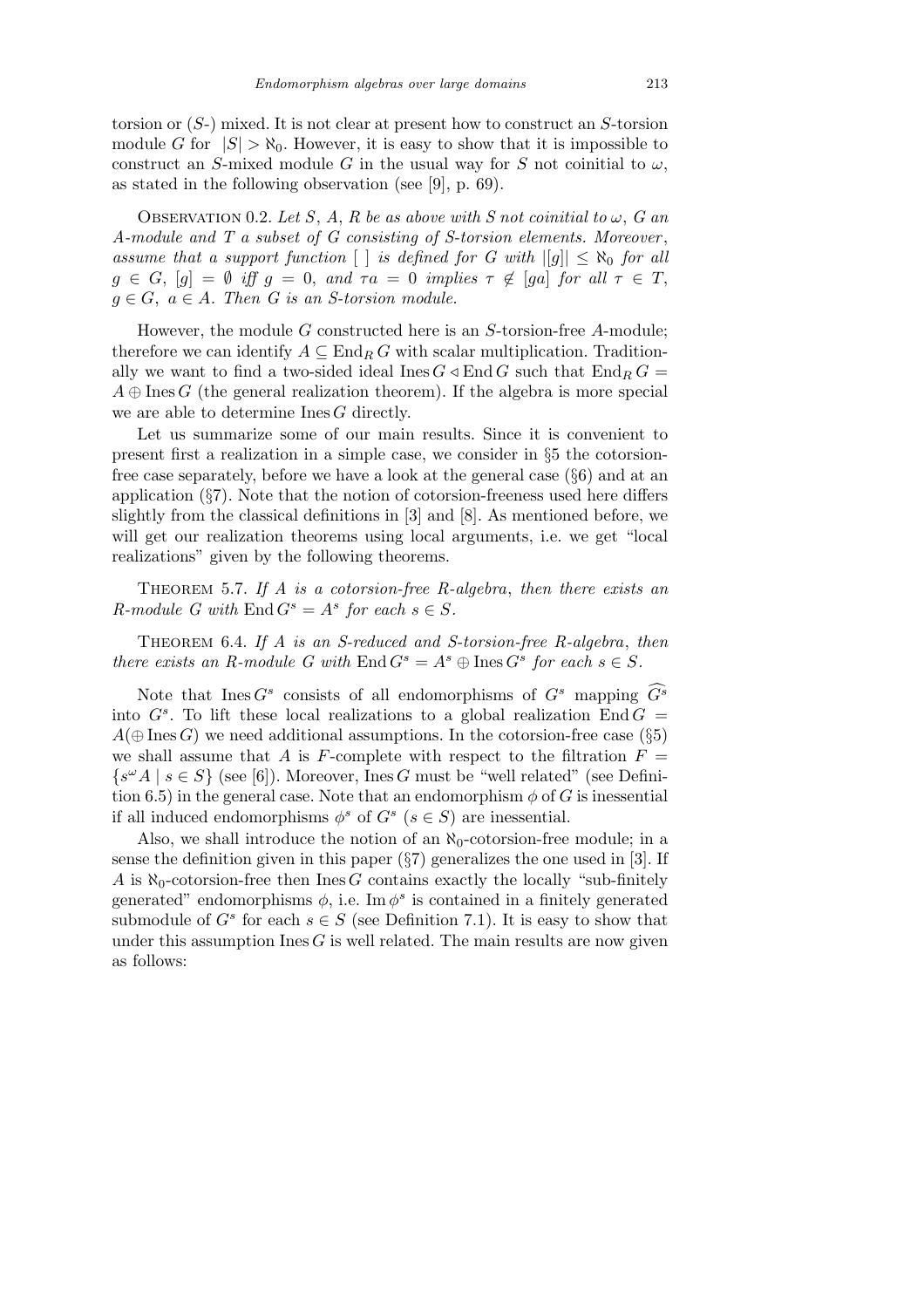Theorem 5.9. *If A is F-complete and cotorsion-free*, *then there exists* an  $R$ -module  $G$  with  $\text{End } G = A$ .

Theorem 7.9. *If A is F-complete and ℵ*0*-cotorsion-free*, *then there exists* an R-module G with  $\text{End } G = A \oplus \text{Fin}_l G$ .

Here  $\text{Fin}_l G$  denotes the ideal of all locally sub-finitely generated endomorphisms.

We finish the introduction with an example of an algebra *A* satisfying the hypothesis of 7.9. A non-trivial example of an *F*-complete, cotorsion-free algebra *A* is given in *§*5 (see Example 5.8).

Let *R* be a maximal valuation ring,  $S = R \setminus \{0\}$  and  $A = R$ . It is easy to see that *R* is  $\aleph_0$ -cotorsion-free; moreover, *R* is linearly compact in the discrete topology (see [6], p. 20) and hence *F*-complete. Note that for a non-discrete *R* this really is an example with an uncountable *S* not coinitial to *ω*.

**1. Algebraically compact modules.** Let *R* be a non-zero commutative ring with  $1 \neq 0$ . Modules will be considered as right *R*-modules.

First recall that an *R*-module *M* is *algebraically compact* if every finitely solvable system of linear equations over *M* has a global solution in *M*. It is well known that every *R*-module is pure embeddable in an algebraically compact module. Note that we call a submodule *G* of *M* a *pure submodule* if for every finite system of linear equations over *G* having a solution in *M*, there also exists a solution in *G* (notation:  $G \subseteq K M$ ). A related concept is that of relative divisibility; recall that a submodule *G* of the *R*-module *M* is *relatively divisible* or an *RD-submodule* of *M* if  $G \cap Mr = Gr$  for all  $r \in R$  (notation:  $G \subseteq_{\text{rd}} M$ ). It is well known that purity implies relative divisibility and that the concepts coincide for modules over Prüfer rings  $(see [11]).$ 

Algebraically compact modules can be characterized in different ways, e.g. a module is algebraically compact if and only if it is pure injective (see [11], [12]). Moreover, it is sufficient to consider systems of  $|R| \cdot \aleph_0$  equations, i.e. it is enough to show that an *R*-module *M* is  $(|R| \cdot \aleph_0)^+$ -algebraically compact, to prove algebraic compactness (see [5], Ch. V). We will use the last mentioned fact to construct an algebraically compact module.

Note that there are many different ways to embed a given module in an algebraically compact module (e.g. see [11], [10], [5]). For the convenience of the reader unfamiliar with the concept we construct an algebraically compact extension  $\overline{B}$  of a given module  $B$  using an approach via reduced powers which will make the needed properties easy to prove; recall that the *reduced power*  $B^I/F$  of a module *B* with respect to a filter *F* is given by identifying two elements  $(m_i)_{i\in I}$ ,  $(n_i)_{i\in I}$  of  $B^I$  whenever the set  $\{i\in I \mid m_i = n_i\}$  is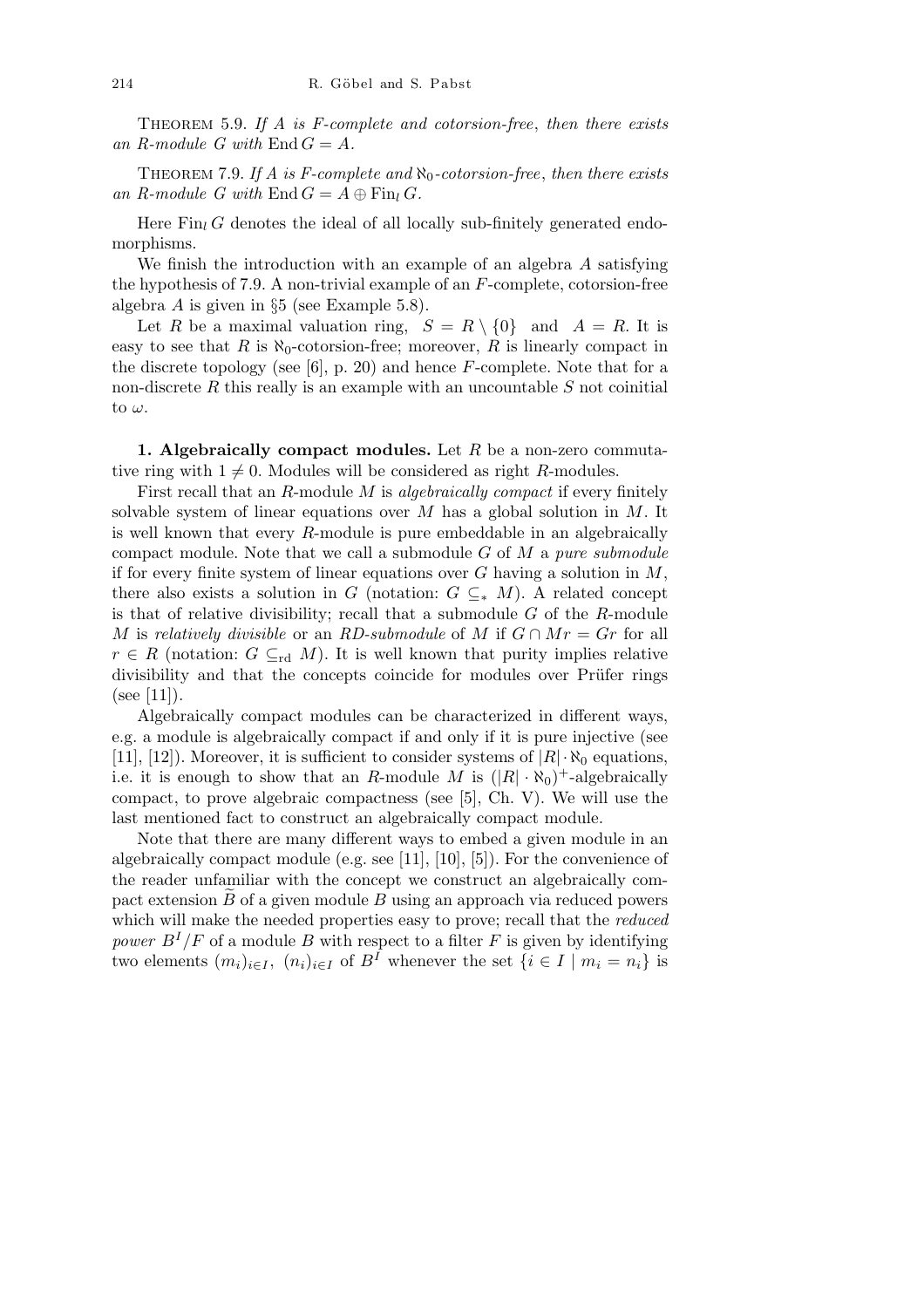an element of *F*. Using the definitions of a filter and the reduced power it is easy to verify that *S*-torsion-freeness and decompositions of *B* are inherited by reduced powers.

Proposition 1.1. *Let B be an R-module.*

(a) If *B* is *S*-torsion-free for some subset *S* of *R*, then  $B^I/F$  is *S*-torsion*free.*

(b) If  $B = C \oplus D$ , then  $B^{I}/F = C^{I}/F \oplus D^{I}/F$ .

The first lemma (see Ex. 8 in [5], Ch. V) gives a useful relation between an *R*-module *B* and the reduced power  $B^{I}/F$  with respect to a certain filter. It will be our main tool for constructing an algebraically compact extension.

Lemma 1.2. *Let B be an R-module*, *κ an infinite cardinal*, *I the set of all finite subsets of*  $\kappa$  *and*  $F$  *the filter generated by the collection*  $X_{\alpha}$  =  ${m \in I \mid \alpha \in m}$  ( $\alpha < \kappa$ )*. Then the diagonal map*  $\delta : B \to B^I/F$  ( $m \mapsto$  $(m)_{i \in I}/F$  *is a pure embedding and every finitely solvable system of*  $\kappa$  *equations over*  $B\delta$  *with coefficients in* R has a solution in  $B^I/F$ .

P r o o f. It easy to check that  $\delta$  is a pure embedding; the proof is left to the reader. Thus we may identify *B* and *Bδ*.

We consider a finitely solvable system of  $\kappa$  equations  $\sum_{x \in X} x r_{x,\alpha} = m_\alpha$  $(m_{\alpha} \in B, r_{x,\alpha} \in R, \alpha < \kappa)$ . For every  $i \in I$  there exists a solution  $m_{x,i}$  $(m_{\alpha} \in B, r_{x,\alpha} \in R, \alpha \leq \kappa)$ . For every  $i \in I$  there exists a solution  $m_{x,i}$ <br> $(x \in X)$  in *B* of the corresponding subsystem  $\sum_{x \in X} x r_{x,\alpha} = m_{\alpha} \ (\alpha \in i)$ . We define  $m_x = (m_{x,i})_{i \in I}/F$  for each  $x \in X$ . Since  $X_\alpha = \{i \in I \mid \alpha \in i\} \in F$ is a subset of  $Y_\alpha = \{i \in I \mid \sum_{x \in X} m_{x,i} r_{x,\alpha} = m_\alpha\}$  we get  $Y_\alpha \in F$  for each  $\alpha < \kappa$ . Therefore  $(m_x)_{x \in X}$  is a global solution in  $B^I/F$  of the considered system. ■

We thank the referee for pointing out that we can achieve the same result using any  $\kappa$ -regular ultrafilter *F* (see [2], Cor. 4.3.14).

We are now ready to construct an algebraically compact extension.

LEMMA 1.3. Let R be of cardinality  $\kappa \geq \aleph_0$  and let B be a non-zero *R-module. Then there exists an R-module B of cardinality less than or equal to*  $|B|^{\kappa}$  such that  $\widetilde{B}$  is an algebraically compact R-module containing B as a *pure submodule.*

P r o o f.  $\widetilde{B}$  is constructed in such a way that it is  $\kappa^+$ -algebraically compact, which coincides with being algebraically compact. To get solutions for all finitely solvable systems of  $\kappa$  equations we apply Lemma 1.2  $\kappa^+$  times. Therefore let *I*, *F* be as in Lemma 1.2. We get  $\widetilde{B}$  as the union of a smooth ascending chain  ${B_\alpha \mid \alpha < \kappa^+}$  satisfying the following conditions:

(1)  $B_{\alpha}$  is an *R*-module of cardinality at most  $|B|^{\kappa}$ ,

(2)  $B_{\alpha}$  is a pure *R*-submodule of  $B_{\alpha+1}$ , and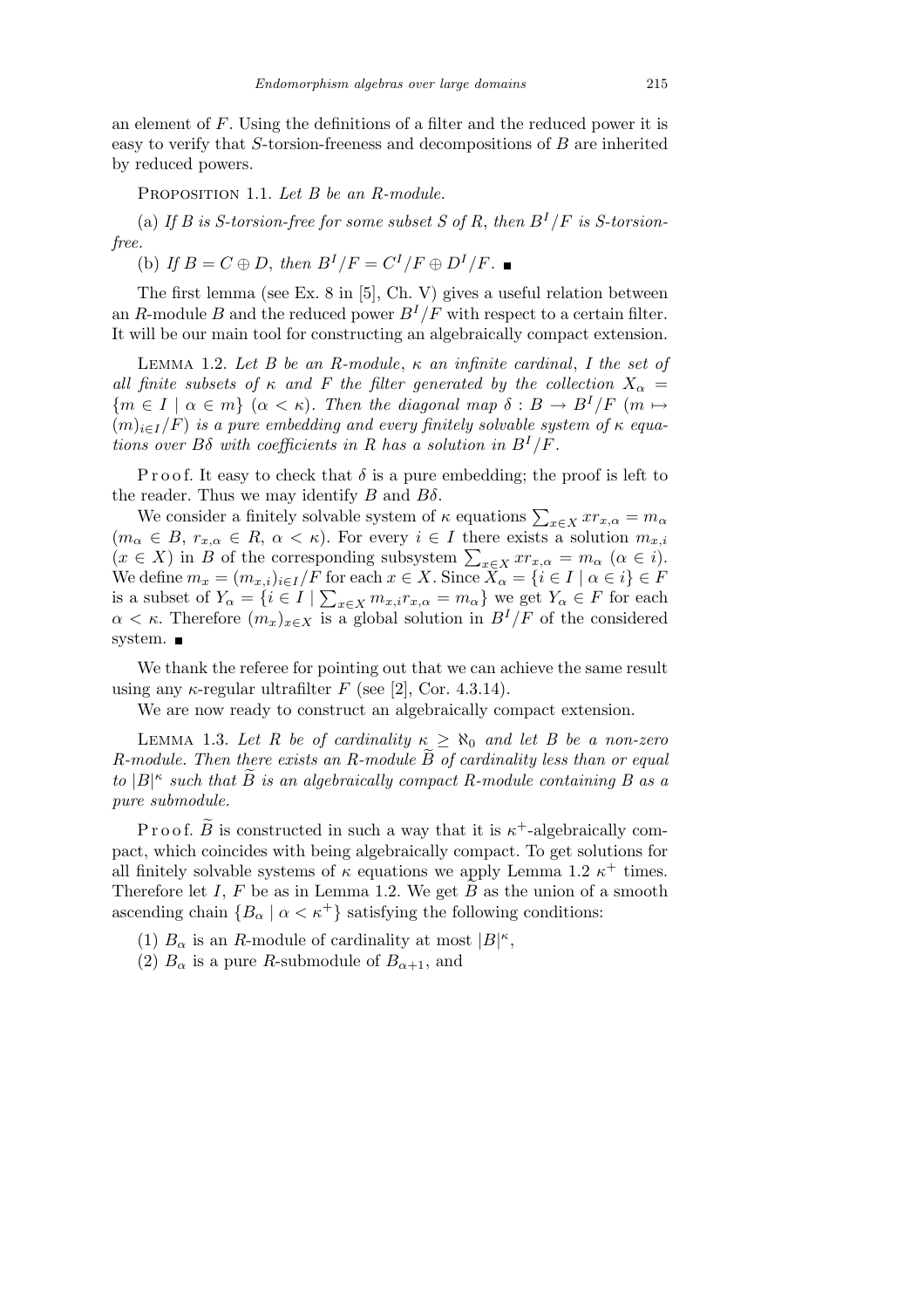(3) every finitely solvable system of  $\kappa$  equations over  $B_{\alpha}$  with coefficients in *R* has a solution in  $B_{\alpha+1}$ .

For  $\alpha = 0$  let  $B_0 = B$  and if  $\alpha$  is a limit then take  $B_\alpha =$ S *β<α Bβ*.

Now let  $\alpha + 1$  be a successor. Assume that  $B_{\alpha}$  has been constructed satisfying the conditions above. Defining  $B_{\alpha+1} = B_{\alpha}^I/F$  we immediately see that  $B_{\alpha+1}$  satisfies (2) and (3) by Lemma 1.2 and (1) is given by  $|B_{\alpha+1}| \leq$  $|B_{\alpha}^I| = |B_{\alpha}|^{|I|} \le (|B|^{\kappa})^{\kappa} = |B|^{\kappa}.$ <br> $\sum_{i=1}^{\infty}$ 

Define  $\widetilde{B} = \bigcup_{\alpha < \kappa^+} B_\alpha$ ; obviously,  $\widetilde{B}$  is an *R*-module of cardinality at most  $\kappa^+ \cdot |B|^\kappa = |B|^\kappa$  containing *B* as a pure *R*-submodule. Moreover, every finitely solvable system of  $\kappa$  equations over  $\widetilde{B}$  turns out to be a system over  $B_{\alpha}$  for some  $\alpha < \kappa^+$  since  $\kappa^+$  is a regular cardinal. Hence, there is a solution in  $B_{\alpha+1} \subseteq \widetilde{B}$ . So,  $\widetilde{B}$  is  $\kappa^+$ -algebraically compact and thus it is algebraically compact.

We would like to point out an interesting fact: the above construction is also suitable for extending the ring structure of *R* to an algebraically compact module  $\hat{R}$  such that  $\hat{B}$  becomes an  $\hat{R}$ -module (see e.g. [9]). Note that  $\widetilde{B}$  need not be algebraically compact as an  $\widetilde{R}$ -module.

We reserve the notation  $\mathbb{R}^n$  for an algebraically compact module constructed as in Lemma 1.3.

The next corollary is an immediate consequence of Proposition 1.1 and the previous lemma; since *S*-torsion-freeness and decompositions are inherited by reduced powers, the above construction guarantees that they are also inherited by algebraically compact extensions.

COROLLARY 1.4. (a) If B is S-torsion-free for some subset  $S \subseteq R$ , then *B*e *is also S-torsion-free.*

(b) If  $B = C \oplus D$  *is any decompostion of an R-module B, then*  $\widetilde{B} =$  $\widetilde{C} ⊕ \widetilde{D}$ . ■

In the main part of this section we investigate the relation between an algebraically compact module and canonical topological completions of its *S*-RD-submodules, where  $S \subseteq R$  is a given multiplicatively closed subset. Note that we call a submodule *G* of *M* an *S-RD-submodule* if  $Ms \cap G = Gs$ for all  $s \in S$ .

For an *R*-module *M* and  $s \in S$  we define  $s^{\omega}M = \bigcap_{n \leq \omega} M s^n$  and  $M^s =$  $M/s^{\omega}M$ . Obviously,  $M^s$  is always *s*-reduced, i.e. reduced with respect to  $\{s^n \mid n < \omega\}$ , and if *M* is *S*-torsion-free then  $M^s$  is *s*-torsion-free for each *s*  $∈$  *S* (see Observation 0.1). Moreover, for each  $s ∈ S$ , the following holds:

PROPOSITION 1.5. If  $M$  is algebraically compact, then so is  $M^s$ .

 $\overline{ }$ Proof. Suppose *M* is an algebraically compact *R*-module and let  $x \in X$  *xr*<sub>*x*</sub>, $\alpha = \overline{m}_{\alpha}$ ,  $\overline{m}_{\alpha} = m_{\alpha} + s^{\omega}M$  ( $\alpha < \kappa$ ) be a finitely solvable system of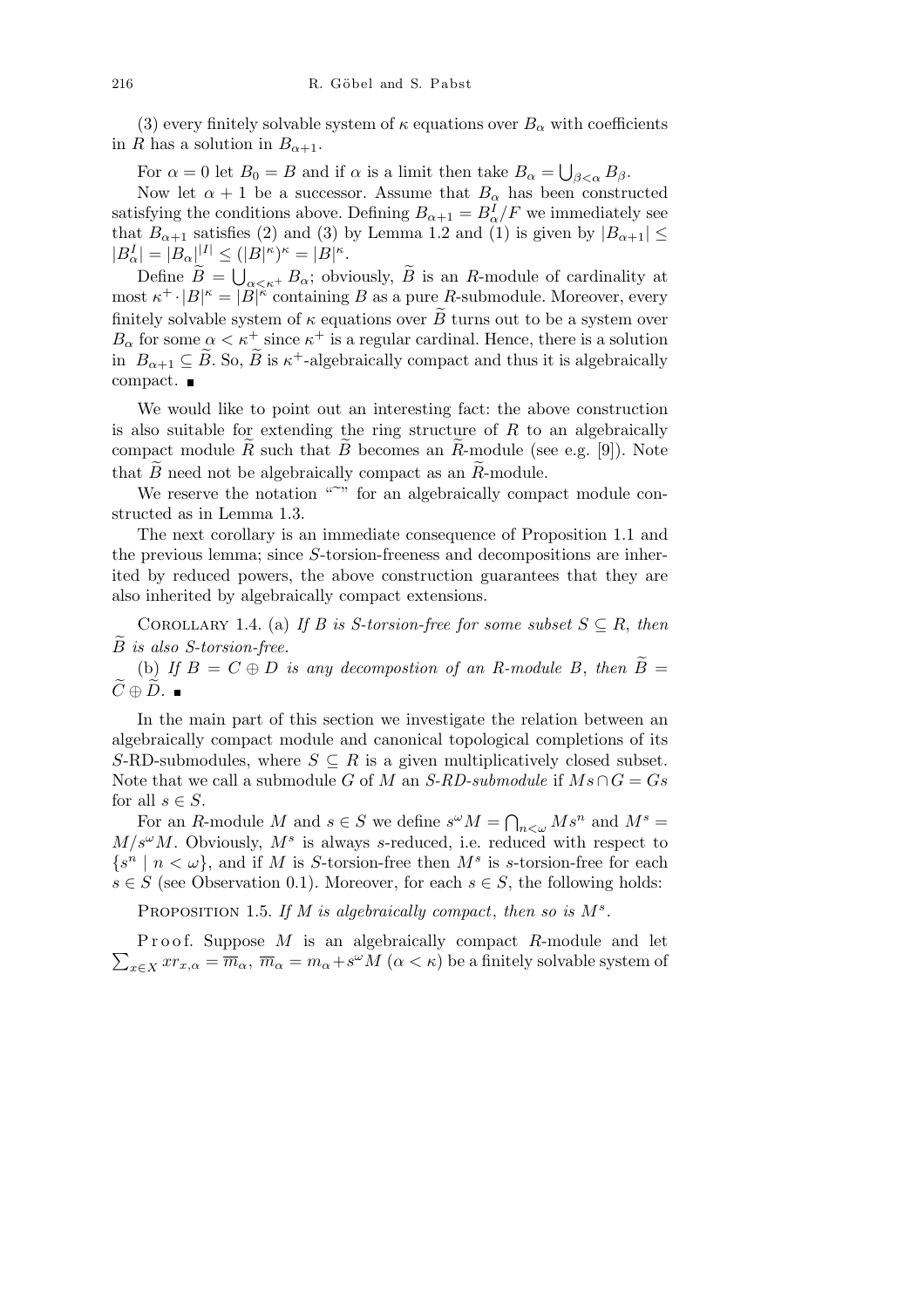equations over *M<sup>s</sup>* . We define a corresponding system of equations over *M* by  $\sum_{x \in X} x r_{x,\alpha} + y_\alpha = m_\alpha$ ,  $y_\alpha = y_{\alpha,n} s^n$  ( $\alpha < \kappa$ ,  $n < \omega$ ) where  $y_\alpha$ ,  $y_{\alpha,n}$  are also unknowns. It is easy to check that this system is also finitely solvable. Since *M* is algebraically compact by assumption, there is a global solution  $h_x \in M$  ( $x \in X$ ),  $h_\alpha \in s^\omega M$  ( $\alpha < \kappa$ ). Hence  $(h_x + s^\omega M)_{x \in X}$  is a solution of the considered system of equations. Therefore *M<sup>s</sup>* is algebraically compact.

The final theorem gives the basic idea for the "local" approach used to realize certain *R*-algebras.

Theorem 1.6. *Let M be an algebraically compact R-module*, *G an S-RD-submodule of M*,  $s \in S$  *and let*  $G^s$  *denote the s-adic completion of*  $G^s$ *. Then there exists a monomorphism*  $\phi : \widehat{G^s} \hookrightarrow M^s$  *where*  $\phi \circ G^s$  *is the canonical embedding*  $\pi: G^s \hookrightarrow M^s$   $(g + s^{\omega}G \mapsto g + s^{\omega}M)$ .

P r o o f. Proposition 1.5 allows us to define  $\phi : \widehat{G}^s \to M^s$  in the following manner: let  $g \in \widehat{G}^s$ . We may express  $g$  as  $g =$  $\ddot{=}$  $a_n \in G^s$  where  $a_n \in G^s$ and  $a_n s^n \notin G^s s^{n+1}$  whenever  $a_n s^n$  is non-zero. Since  $x_n - x_{n+1} s = a_n$  $(n < \omega)$  is a system of equations over  $G^s \subseteq M^s$  which is finitely solvable, there is a solution  $x_n = h_n$   $(n < \omega)$  in  $M^s$ . Now let  $\phi$  be defined by  $g\phi = h_0$ .

To verify that  $\phi$  is well defined we consider an element  $g \in \widehat{G}^s$  with  $g = \sum_{n < \omega} a_n s^n$  and  $g = \sum_{n < \omega} b_n s^n$  and let  $(h_n)_{n < \omega}$ ,  $(k_n)_{n < \omega}$  be the solutions of the corresponding systems of equations. Therefore, for each  $n < \omega$ , we have  $h_n - h_{n+1} s = a_n$  and  $k_n - k_{n+1} s = b_n$ . Hence  $h_0 - k_0 = \sum_{n=1}^{n} k_n$  $\sum_{i=0}^{n-1} (a_i - b_i) s^i + (h_n - k_n) s^n$  for each  $n < \omega$ . By our assumption we have P*n−*<sup>1</sup>  $\sum_{i=0}^{n-1} (a_i - b_i)s^i \in \widehat{G}^s s^n \cap G^s = G^s s^n \subseteq M^s s^n$  and therefore  $h_0 - k_0$  is an element of  $M^s s^n$  for every  $n < \omega$ . Since  $M^s$  is *s*-reduced,  $h_0$  and  $k_0$  coincide and thus  $\phi$  is well defined.

As an immediate consequence we find that  $\phi$ <sup> $\vert G^s$ </sup> is the canonical embedding *π*.

It is easy to check that  $\phi$  is an *R*-homomorphism, considering the corresponding systems of equations in the definition and using the fact that *M<sup>s</sup>* is *s*-reduced.  $\overline{ }$ 

Finally, we show that  $\phi$  is injective. Let  $g =$  $n < \omega$   $a_n s^n \in \widehat{G}^s$  with  $a_n s^n \notin G^s s^{n+1}$  for  $a_n s^n \neq 0$ . Suppose  $g\phi = 0$ . Let  $(h_n)_{n<\omega}$  be a solution of the corresponding system of equations. Therefore we get  $0 = q\phi = h_0 =$  $a_0 + h_1s$ . Hence  $a_0 \in G^s s$ , which implies  $a_0 = 0$ . So it follows that  $0 =$  $h_1s = a_1s + h_2s^2$  and by the same argument as before  $a_1s = 0$ . Continuing this procedure implies  $a_n s^n = 0$  for each  $n < \omega$ , i.e.  $g = 0$ . Therefore  $\phi$  is injective and this completes the proof.  $\blacksquare$ 

Note that the previous result is also true with respect to an arbitrary countable multiplicatively closed subset *C* of *S*. In particular, it follows that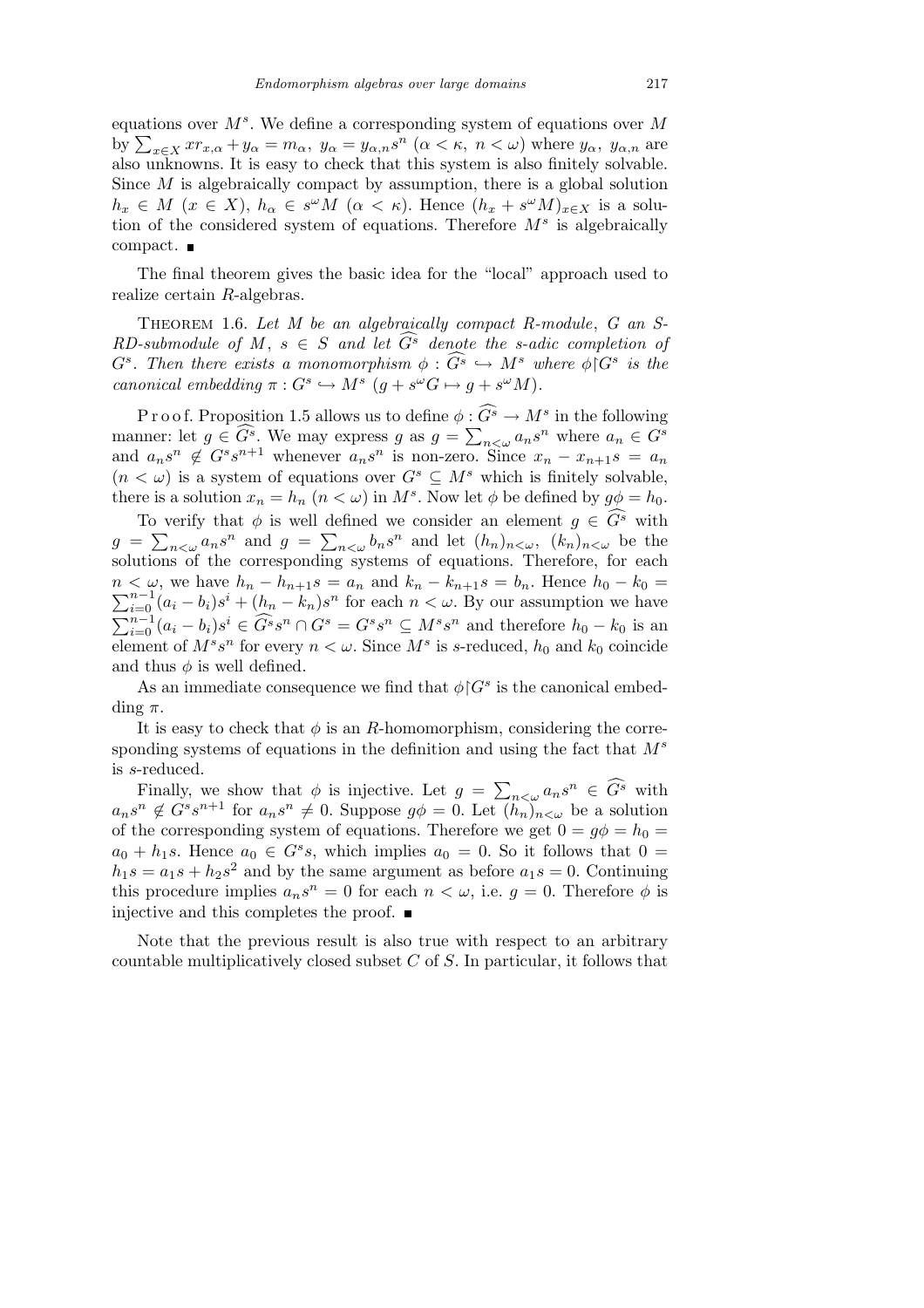for an algebraically module *M* the quotient  $M^C$  is complete in its *C*-adic topology, as is well known.

We now proceed to define a suitable "hull" within which we construct the desired module *G*.

**2. Potential elements.** In this section we specify the elements which will be suitable for the construction of the desired module *G*.

Let  $S \subseteq R$  be a fixed multiplicatively closed subset without zero divisors and let *A* be an *S*-torsion-free and *S*-reduced *R*-algebra. Moreover, we choose cardinals  $\kappa, \lambda$  such that  $\lambda = \lambda^{\kappa}$  and  $\kappa \geq |A| \cdot |S|$ .

As in [3] and [8] we first define a free module *B* generated by a basis *T* which is equipped with a certain partial order. Let *T* be the tree given by  $T = \frac{\omega}{\lambda} = \{ \tau : n \to \lambda \mid n < \omega \}.$  For each element  $\tau$  of *T* the *length* of  $\tau$ is the finite set  $l(\tau) = \text{dom } \tau = n = \{0, \ldots, n-1\}$ . The elements of *T* are ordered by  $\tau \leq \sigma$  if  $l(\tau) \leq l(\sigma)$  and  $\sigma \upharpoonright l(\tau) = \tau$ . An (infinite) *branch* of *T* is a map  $v : \omega \to \lambda$ ; we can identify *v* with a linearly ordered subset of *T* by  $v = \{v_n = v | n \mid n < \omega\} \subseteq T$ . Let Br *T* denote the set of all branches of *T*. Now we define *B* to be the free *A*-module generated by the tree *T*: L  $B = \bigoplus_{\tau \in T} \tau A$ .

Let  $\widetilde{B}$  denote the algebraically compact *R*-module as obtained by Lemma 1.3, i.e.  $B \subseteq K$  *B* and  $|\widetilde{B}| \leq |B|^{|\widetilde{R}|}$ . Also, by Corollary 1.4,  $\widetilde{B}$  is *S*torsion-free and the decompositions of *B* are inherited by  $\widetilde{B}$ . In particular, for each  $\tau \in T$ , we have  $\tilde{B} = \tau \tilde{A} \oplus (\bigoplus_{\sigma \neq \tau} \sigma A)^{\sim}$ ; thus there is a unique *τ*-*component*  $b \upharpoonright \tau \in \tau A$  for any element *b* of *B*. Therefore we may define a support function in the usual way (see also [3], [8]): for  $g \in \widetilde{B}$ ,  $X \subseteq \widetilde{B}$ a support function in the usual way (see also [5], [6]): for  $g \in D$ ,  $A \subseteq D$ <br>let  $[g] = \{ \tau \in T \mid g | \tau \neq 0 \}$  and  $[X] = \bigcup_{g \in X}[g]$  be the *support* of *g* and of *X*, respectively. Since we shall argue mostly "modulo *s*" we also define the *s*-support of *g* and of *X* by  $[g]_s = \{ \tau \in T \mid g | \tau \notin \tau s^{\omega} \tilde{A} \}$  and  $[X]_s = \bigcup_{g \in X} [g]_s$ , for each  $s \in S$ . Obviously, for any  $s \in S$  and for all  $g, h \in \widetilde{B}$  with  $g \equiv h \mod s^\omega \widetilde{B}$ , the *s*-supports  $[g]_s, [h]_s$  coincide. Hence we may define the support of an element  $\overline{g} = g + s^{\omega} \overline{B} \in \overline{B}^s$  ( $s \in S$ ) by  $[\overline{g}] = [g]_s$ . Moreover,  $\overline{g}$  $\uparrow \tau = g \uparrow \tau + \tau s^{\omega} \widetilde{A}$  defines a (unique)  $\tau$ -*component* of  $\overline{g}$  for any *τ*  $\in$  *T*; we get as an immediate consequence  $\overline{g}$  =  $\{\tau \in T \mid \overline{g} | \tau \neq \overline{0}\}$  for any  $\overline{g} \in \widetilde{B}^s \ (s \in S).$ 

Next we define a norm  $\| \cdot \|$  for the elements and subsets of  $T$  which canonically extends to the elements and subsets of  $\tilde{B}$  and  $\tilde{B}^s = \tilde{B}/s^\omega \tilde{B}$  ( $s \in S$ ) using the supports (see also  $[3]$ ,  $[8]$ ). We fix a continuous strictly increasing function  $\varrho$ : cf( $\lambda$ ) + 1  $\rightarrow \lambda$  + 1 such that  $0\varrho = 0$  and cf( $\lambda$ ) $\varrho = \lambda$ . The *norm k*  $\Vert \tau \Vert$  of an element  $\tau \in T$  is defined by  $\Vert \tau \Vert = \min \{ \nu < \text{cf}(\lambda) \mid \tau \in \mathcal{L}(\nu_\ell) \}$ and the norm of a subset  $T'$  of  $T$  is given by  $||T'|| = \sup_{\tau \in T'} ||\tau||$ . Note that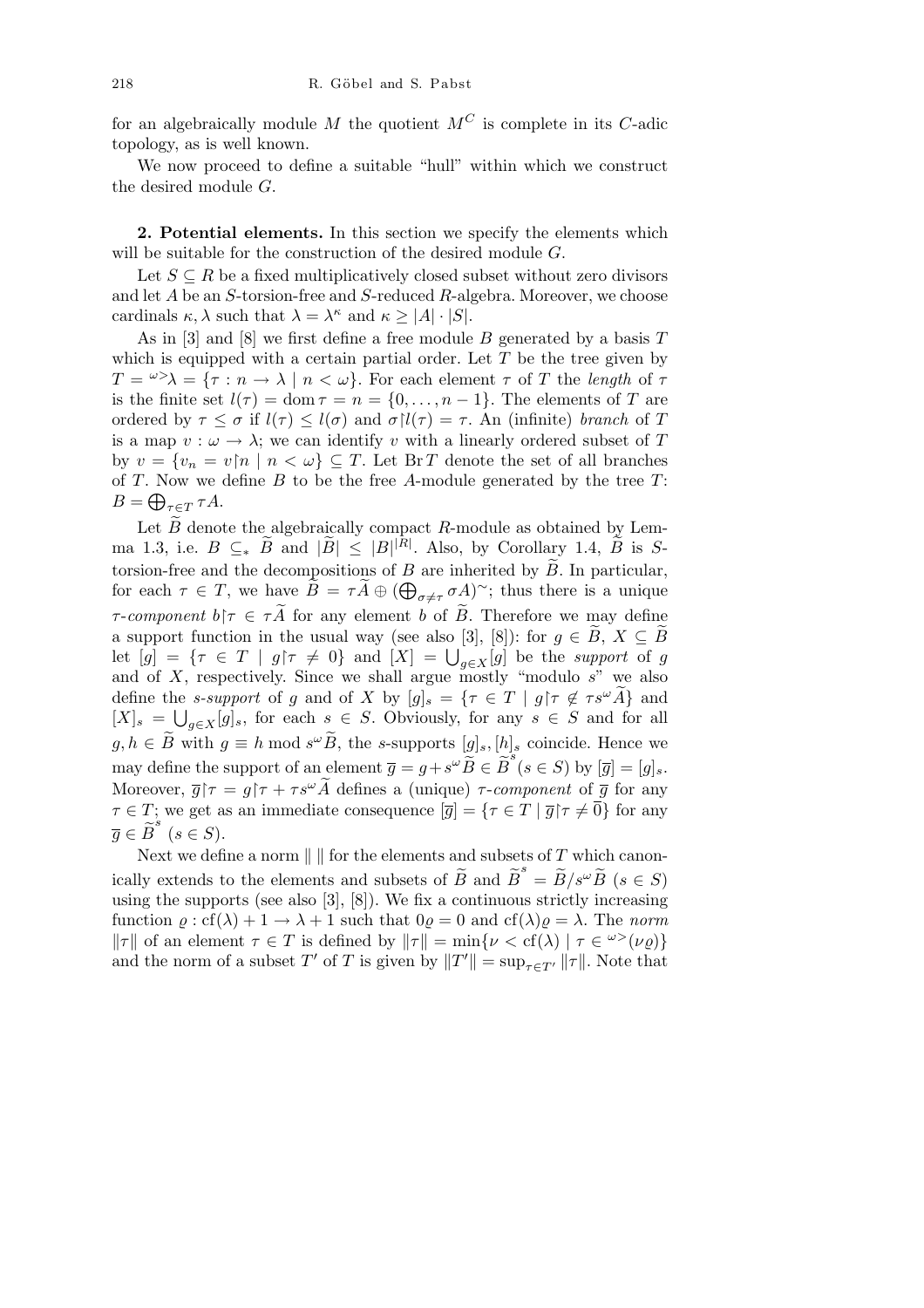$\|\tau\| = \alpha$  means that  $\alpha \rho$  is the smallest ordinal in Im  $\rho$  satisfying  $\tau(i) < \alpha \rho$ for all  $i < l(\tau)$ . Hence  $\|\tau\|$  is always a successor ordinal. Also note that  $\lambda \subseteq T$  as elements of length 1, hence  $\|\cdot\|$  is also defined for each subset of  $\lambda$ . Using the norm, for a subset  $T'$  of  $T$  and for any ordinal  $\nu < \lambda$ , we define the *part of*  $T'$  *to the right of*  $\nu$  by  $\nu T' = {\tau \in T' \mid ||\tau|| > \nu}.$ 

In [3] elements for constructing the desired module are found within the *S*-adic completion of a free module *B*. As mentioned in *§*0 this is no longer possible for uncountable *S*. The required elements will be chosen from the algebraically compact module  $\overline{B}$  but not all are suitable. Following an idea in [8] we define potential elements needed in the construction; they are taken from  $\widetilde{B}^{\aleph_0}$ , the set of all elements of  $\widetilde{B}$  with countable support. For certain submodules *U* of  $\tilde{B}$  we shall need "preimages" of elements of the *s*-adic completion of  $(U + s^{\omega} \widetilde{B})/s^{\omega} \widetilde{B}$  ("*s*" refers to the set  $\{s^n \mid n < \omega\}$ ). To be more precise we define a series  $(g^k)_{k<\omega}$  of elements of  $\widetilde{B}$  to be an  $(s,U)$ -*chain*  $(s \in S, U \subseteq \tilde{B})$  if  $g^k - g^{k+1}s \in U$  and, for some  $\nu < ||g^0||, \nu[g^k] \subseteq [g^0]$  for each  $k < \omega$ . We are now ready for

DEFINITION 2.1. We define the set  $POT = POT(B)$  of *potential elements* in  $\widetilde{B}^{\aleph_0}$  inductively as follows:

(i)  $B$  ⊂ POT:

(ii) if  $(g^k)_{k < \omega}$  is an  $(s, U)$ -chain of elements of  $\widetilde{B}^{\aleph_0}$  and  $s \in S$ ,  $U \subseteq$  POT, then  $g^k$  is potential for all  $k < \omega$ ;

(iii) if  $bs \in \text{POT}$  and  $s \in S$  then *b* is potential:

(iv) elements of an *A*-module generated by potential elements are potential.

An *A*-module  $U \subseteq$  POT is called a *potential module*.

If a module *U* is an *S*-RD-submodule of  $\widetilde{B}$  we may consider  $\widehat{U^s}$ , the *s*-adic completion of  $U^s = U/s^\omega U$  ( $s \in S$ ), as a submodule of  $\widetilde{B}^s$  (see Theorem 1.6). Note that in this case we may identify  $U/s^{\omega}U$  with  $(U + s^{\omega}\widetilde{B})/s^{\omega}\widetilde{B}$ . Since this is not possible in general, let us agree on using  $U^s$  for  $(U + s^{\omega} \widetilde{B})/s^{\omega} \widetilde{B}$ whenever *U* is not an *S*-RD-submodule of  $\widetilde{B}$ .

The notion of a canonical module has been proven useful (see e.g. [3], [8]); an *S*-RD-submodule of  $\tilde{B}$  generated by at most  $\kappa$  potential elements containing its support  $[P]$  is called a *canonical module*. Let  $C$  denote the set of all canonical modules; as an immediate consequence of the definition we get

LEMMA 2.2. *For*  $P \in \mathcal{C}$ ,  $X \subseteq \text{POT}$  *with*  $|X| \leq \kappa$  *there exists*  $P' \in \mathcal{C}$ *with*  $P ∪ X ⊆ P'$ . Moreover,  $C$  *is non-empty and closed under unions of countable ascending chains.*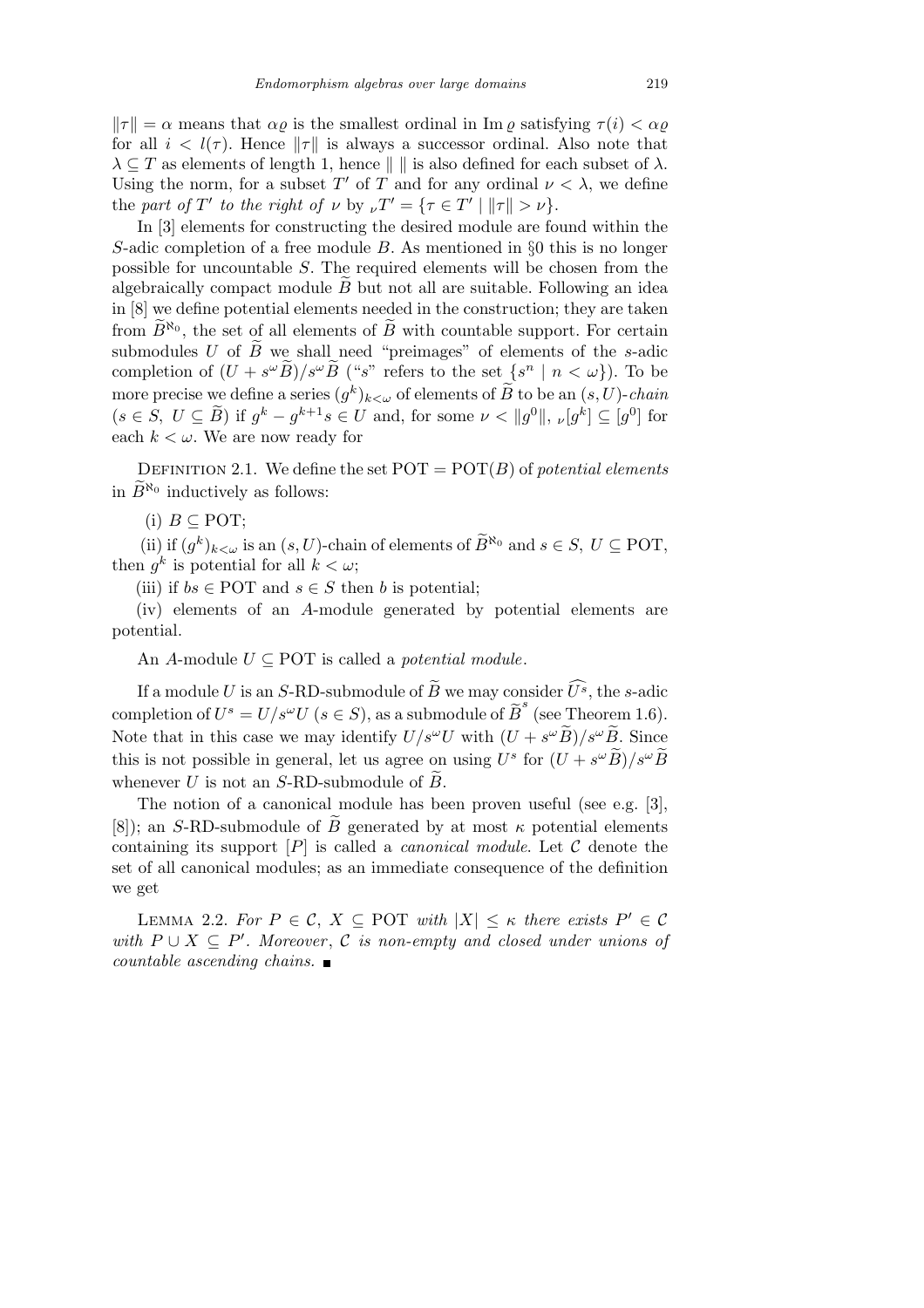In [3] and [8] the branches of *T* have been used to define elements playing a crucial role in the construction of the desired module. Instead of going into the rather unusual notion of branches with leaves (see [8]) we use the idea from [3] replacing the *S*-adic limits by a family of corresponding  $(s, B)$ -chains.

DEFINITION 2.3. For any branch *v* of *T* and  $s \in S$ , we define potential DEFINITION 2.5. For any pranch *v* of *I* and *s* ∈ *S*, we define potential elements *v*<sup>*k*</sup>, *s* (*k* ⊂ *ω*) as a solution in  $(\bigoplus_{\tau \in v} \tau A)$ <sup>∼</sup> of the following, finitely solvable system of equations over *B*:  $x_k - x_{k+1} s = v_k (= v \upharpoonright k)$  ( $k < \omega$ ).

The above-defined elements have some nice properties:

LEMMA 2.4. Let  $v \in \text{Br } T$ ,  $s, q \in S$ ,  $a \in A$ ,  $\overline{a} = a + q^{\omega}$   $A \in A^{q}$ , and  $\overline{v^{k,s}} = v^{k,s} + q^{\omega} \widetilde{B}$ *. Then*:

(i)  $v^{k,s} \mid v_n = v_n s^{n-k}$  for any  $k \leq n < \omega$ ,

- (ii)  $[v^{k,s}] = \{v_n \mid n \geq k\}$  for each  $k < \omega$ ,
- (iii) *the sequence*  $(v^{k,s})_{k<\omega}$  *is an*  $(s, B)$ *-chain*,

 $\left[\overline{v^{k,s}}a\right] \subseteq \left[v^{k,s}a\right] \subseteq \left[v^{k,s}\right] \subseteq v,$ 

(v)  $a = 0 \Leftrightarrow v^{k,s}a = 0 \Leftrightarrow [v^{k,s}a]$  *is finite*  $\Leftrightarrow v \setminus [v^{k,s}a]$  *is infinite*,

 $(vi)$   $(\overline{a}s^n = \overline{0}$  *for some*  $n < \omega) \Leftrightarrow \overline{v^{k,s}}a \in B^q \Leftrightarrow [\overline{v^{k,s}}a]$  *is finite*  $\Leftrightarrow$  $v \setminus [v^{k,s}a]$  *is infinite.* 

Proof. By 2.3 we immediately get  $[v^{k,s}] \subseteq \{v_n \mid n \ge k\}$  and  $v^{0,s} = \sum_{i=0}^n v_i s^i + v^{k+1,s} s^{k+1}$  for each  $n, k < \omega$ . Therefore  $v^{0,s} | v_n = (\sum_{i=0}^n v_i s^i) | v_n$  $+v^{k+1,s}s^{n+1}\nu_n = v_ns^n$ , which implies  $[v^{0,s}] = \{v_n \mid n < \omega\}$ . Moreover,  $v^{k,s}$ <sup>*v*</sup> $v_n = (v^{0,s} - \sum_{i=0}^{k-1}$  $\int_{i=0}^{k-1} v_i s^i$  *j*s<sup>−*k*</sup>  $\int v_n = v_n s^{n-k}$  for all *k* ≤ *n* < *ω*. Now parts (i) and (ii) are obvious and (iii) follows by the definition of an  $(s, B)$ -chain, 2.3 and part (ii). Moreover, (iv) is immediate from (ii) and the definition of the support.

Next we show (v). Clearly,  $a = 0 \Rightarrow v^{k,s}a = 0 \Rightarrow [v^{k,s}a]$  is finite  $\Rightarrow$  $v \setminus [v^{k,s}a]$  is infinite.

Conversely, assume  $v \setminus [v^{k,s}a]$  is infinite. Therefore there are infinitely many  $n \geq k$  such that  $v^{k,s}a$  $\upharpoonright v_n = 0$ . On the other hand, we have  $v^{k,s}a$  $\upharpoonright v_n =$ *v*<sub>*n*</sub>*as*<sup>*n*−*k*</sup> for each *n ≥ k* by (i). Hence  $as^{n-k} = 0$  for infinitely many  $n ≥ k$ . Since *A* is *S*-torsion-free that implies  $a = 0$ .

Finally, we consider (vi). Assuming that there is an  $n < \omega$  with  $\bar{a}s^n = 0$  $(\text{in } A^q)$  we get either  $\overline{v^{k,s}}\overline{a} = \overline{0} \in B^q$  for  $n = 0$  or, for  $n > 0$ ,

$$
v^{k,s}a \equiv \sum_{i=k}^{n+k-1} v_i a s^{i-k} + v^{k+n,s} a s^n
$$
  

$$
\equiv \sum_{i=k}^{n+k-1} v_i a s^{i-k} + v^{k+n,s} a s^n \equiv \sum_{i=0}^{n+k-1} v_i a s^{i-k} \mod q^{\omega} \widetilde{B},
$$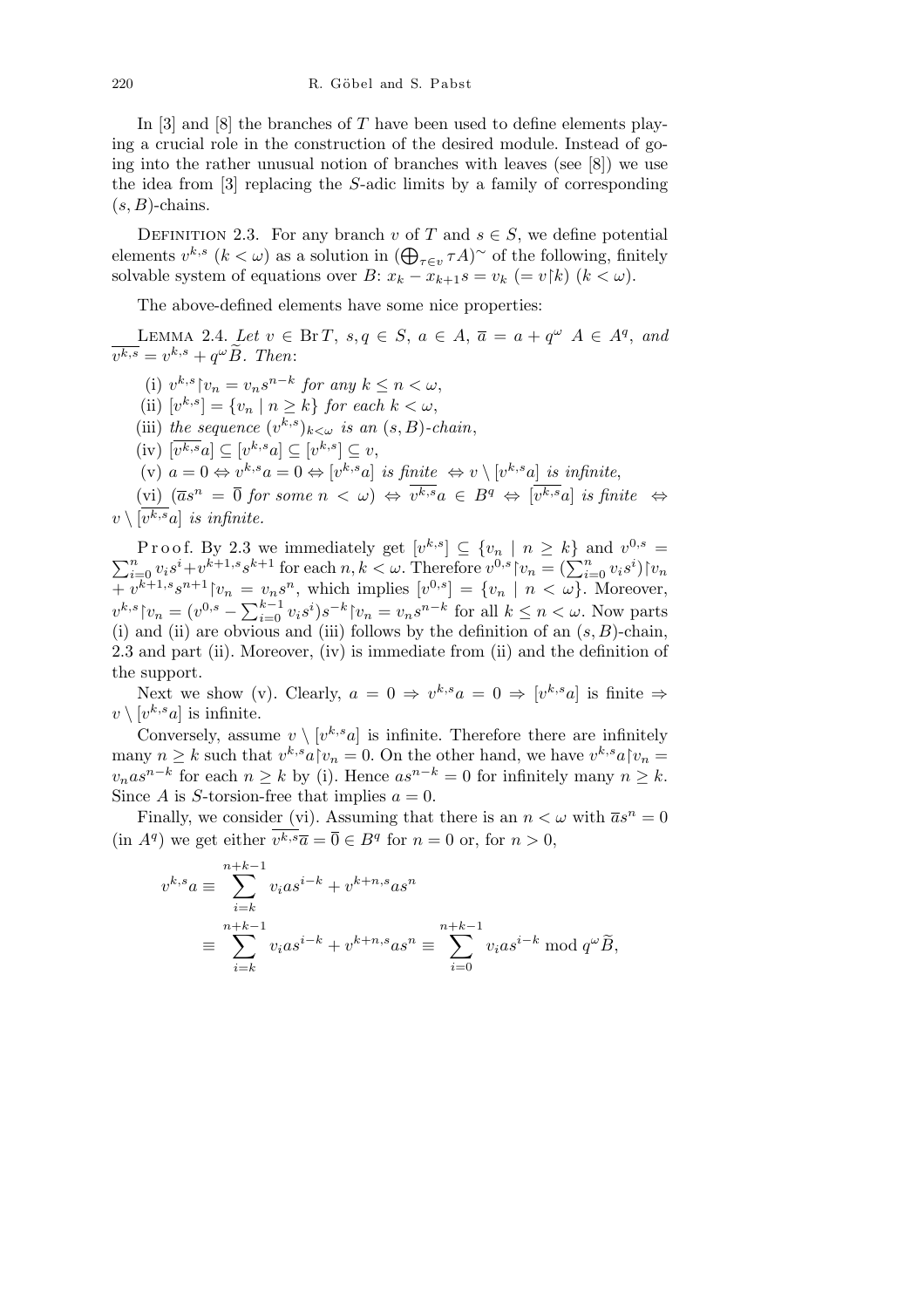which induces  $\overline{v^{k,s}}a \in B^q$ . Hence  $\overline{v^{k,s}}a$  is finite and  $v \setminus \overline{v^{k,s}}a$  is infinite.

Now, if  $v \setminus [\overline{v^{k,s}}a]$  is infinite, we get  $\overline{0} = \overline{v^{k,s}}a[v_i = v^{k,s}a[v_i + q^{\omega}v_i\widetilde{A}]$  for infinitely many  $i < \omega$ . Therefore  $v^{k,s} a \upharpoonright v_i = v_i a s^{i-k} \in q^{\omega} v_i \widetilde{A}$  for infinitely many  $k \leq i < \omega$ . Hence  $as^n \in q^{\omega} \widetilde{A} \cap A = q^{\omega} A$  for some  $n < \omega$  and this completes the proof.

**3. Construction.** Now we are going to construct the required *R*-module *G*. As in [3] and [8] we shall use Black Box arguments to prove realization theorems. Different versions of the Black Box are known; the one presented here is very similar to that given in [3].

First we need to say what we mean by a "trap"; since we are concerned only with discrete realizations we can omit one of the parameters used in the definition of "trap" in [3], but we shall need to use the elements *s* of *S* as an additional parameter. As we want to catch and "kill" homomorphisms via their induced actions on the corresponding quotients, it seems natural to consider endomorphisms on quotients from the outset. Our definition of a trap then becomes:

DEFINITION 3.1. A quadruple  $(f, P, s, \phi)$  is called a *trap* if  $f: \omega > \kappa \to T$ is a tree embedding, *P* is a canonical module,  $s \in S$ , and  $\phi \in \text{End } P^s$ satisfying the following conditions:

- (a) Im *f ⊆ P*,
- (b)  $[P]$  is a subtree of  $T$ ,
- (c)  $||P||$  is a limit ordinal of cofinality  $\omega$ , and
- $(v \in \text{Br}(\text{Im } f)).$

We are now ready to present the Black Box in a suitable form.

THE BLACK BOX LEMMA 3.2. For an ordinal  $\lambda^* \geq \lambda$  there exists a *transfinite sequence*  $(f_{\alpha}, P_{\alpha}, s_{\alpha}, \phi_{\alpha})_{\alpha < \lambda^*}$  *of traps such that, for*  $\alpha, \beta < \lambda^*$ ,

- $(i)$   $\beta < \alpha \Rightarrow ||P_{\beta}|| \leq ||P_{\alpha}||,$
- $(iii)$   $\beta \neq \alpha \Rightarrow \text{Br}(\text{Im } f_{\beta}) \cap \text{Br}(\text{Im } f_{\alpha}) = \emptyset,$

 $(iii)$   $\beta + \kappa^{\aleph_0} \leq \alpha \Rightarrow \text{Br}(\text{Im } f_\alpha) \cap \text{Br}([P_\beta]) = \emptyset,$ 

(iv) *if K* is a potential module, *X* a subset of *K* with  $|X| \leq \kappa$ ,  $s \in S$  and  $\phi \in \text{End } K^s$ , *then there exists an*  $\alpha < \lambda^*$  *such that* 

$$
X \le P_{\alpha}, \quad ||X|| < ||P_{\alpha}||, \quad s = s_{\alpha}, \quad and \quad \phi \upharpoonright P_{\alpha}^{s} = \phi_{\alpha}. \quad \blacksquare
$$

A detailed proof of the existence of a slightly different Black Box is given in [3]. Besides the aforementioned differences it is necessary to replace the "fixed" *S*-adic completion, as used in the version of the prediction principle (iv) in  $[3]$ , by arbitrary potential modules (see also  $[8]$ ); this is due to the fact that in general there is no "universal" module to which suitable homomorphisms can be (uniquely) extended.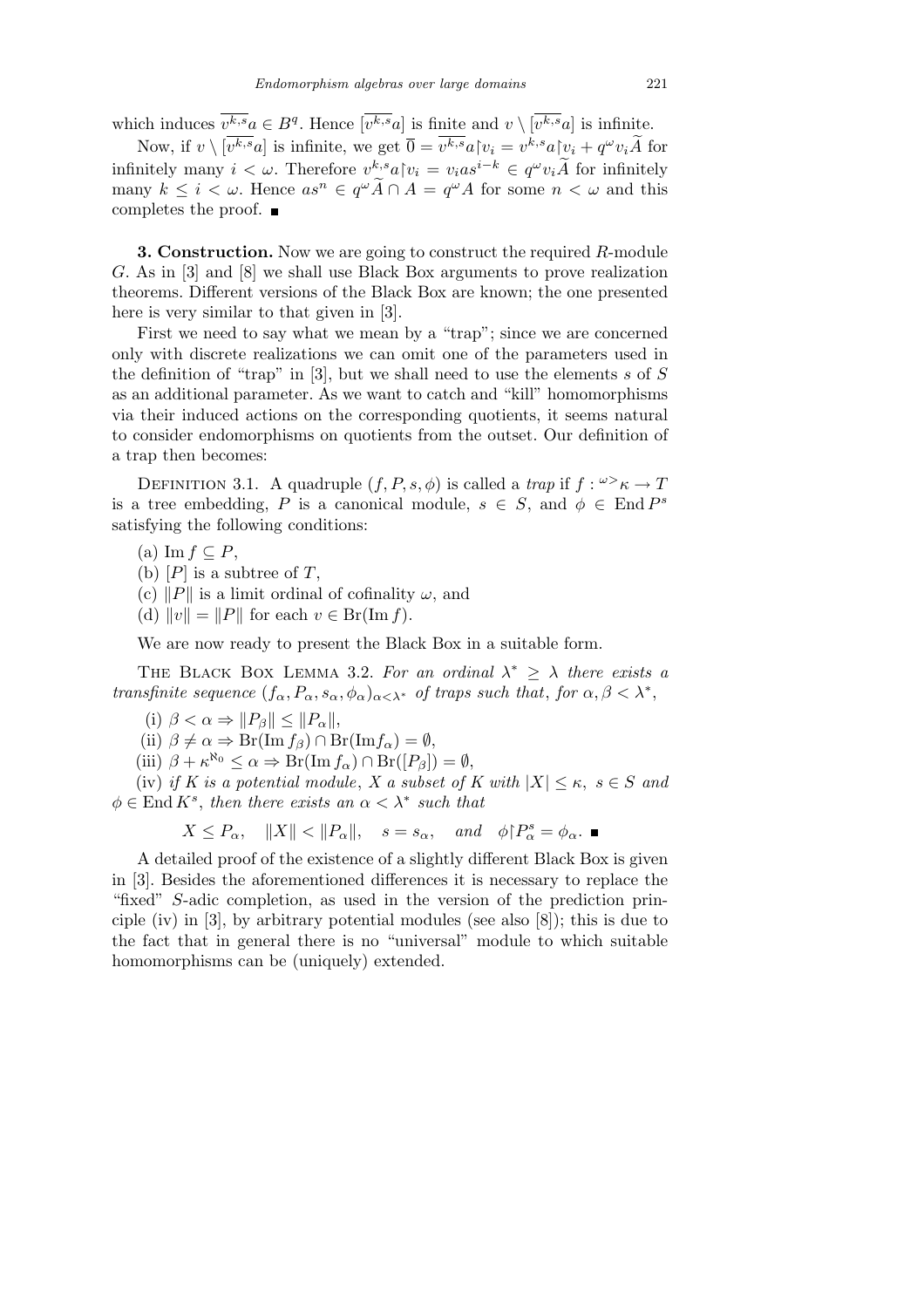Note that the Black Box is very robust under changes of its setting; the only real concern is the cardinality of the objects in question. Lemma 1.3 and the choice of  $\kappa$  and  $\lambda$  guarantee that all cardinalities of interest are bounded by  $\lambda$ .

CONSTRUCTION 3.3. Choose a transfinite sequence  $(f_{\alpha}, P_{\alpha}, s_{\alpha}, \phi_{\alpha})_{\alpha < \lambda^*}$ as in Lemma 3.2. Moreover, let  $\infty$  be a fixed element which does not belong to  $\overline{B}$ .

We will construct inductively a sequence  $(b_{\beta})_{\beta < \lambda^*}$  in POT  $\cup \{\infty\}$  and an ascending smooth chain  $(G_{\mu})_{\mu \leq \lambda^*}$  of potential modules such that, for all  $\mu \leq \lambda^*$ 

$$
(\mathrm{I}_{\mu}) \qquad \qquad b_{\beta} + s^{\omega}_{\beta} \widetilde{B} \notin G_{\mu}^{s_{\beta}} \quad \text{ for each } \beta < \mu.
$$

If  $\mu = 0$  we put  $G_0 = B =$  $\mathbb{R}^2$  $\tau \in T$  *τA*. Therefore  $G_0$  is a potential module by definition.

If  $\mu$  is a limit we assume that the potential modules  $G_{\alpha}$  and the elements *b*<sub>β</sub> are given for all  $\alpha, \beta < \mu$  such that  $(I_{\alpha})$  is satisfied for each  $\alpha < \mu$ . We take  $G_{\mu} = \bigcup_{\alpha < \mu} G_{\alpha}$ , which is obviously also potential and it satisfies  $(I_{\mu})$ since  $b_{\beta} + s_{\beta}^{\omega} \widetilde{B} \notin G_{\alpha}^{s_{\beta}}$  for all  $\beta < \alpha < \mu$ .

Now let  $\mu = \alpha + 1$  be a successor,  $G_{\alpha}$  a potential module and let the elements  $b_\beta$  ( $\beta < \alpha$ ) be given satisfying ( $I_\alpha$ ). Suppose it is possible to choose a branch  $v_{\alpha} \in \text{Br}(\text{Im } f_{\alpha})$ , an  $(s_{\alpha}, G_{\alpha})$ -chain  $(g_{\alpha}^k)_{k \leq \omega}, b_{\alpha} \in \text{POT} \cup \{\infty\}$ , and  $G_{\alpha+1}$  in such a way that  $(I_{\alpha+1})$  and the following conditions are satisfied:

$$
\begin{aligned}\n(\Pi_{\alpha+1}) \ G_{\alpha+1} &= G_{\alpha} + \sum_{k < \omega} g_{\alpha}^k A, \\
(\Pi\Gamma_{\alpha}) \ \sup_{k < \omega} \|g_{\alpha}^k - v_{\alpha}^{k, s_{\alpha}}\| < \|v_{\alpha}\| \ (= \|P_{\alpha}\|), \\
(\Pi\vee_{\alpha}) \ g_{\alpha}^k + s_{\alpha}^{\omega} \widetilde{B} &\in \widetilde{P_{\alpha}^{s_{\alpha}}}\n\end{aligned}
$$
\nfor each  $k < \omega$ , and\n
$$
(\nabla_{\alpha+1}) \text{ either}
$$

$$
b_{\alpha} + s_{\alpha}^{\omega} \widetilde{B} = (g_{\alpha}^{0} + s_{\alpha}^{\omega} \widetilde{B}) \phi_{\alpha}
$$
 (1)

$$
b_{\alpha} = \infty. \tag{2}
$$

We then make such a choice and depending on the outcome of  $(V_{\alpha})$ , we call  $\alpha$  a *strong ordinal* in case (1) and a *weak ordinal* in case (2). Note that whenever it is possible to get  $\alpha$  to be strong we do so. If such a choice is not possible, then we call  $\alpha$  *useless* and we put  $G_{\alpha+1} = G_{\alpha}$ ,  $g_{\alpha}^k = 0$  ( $k < \omega$ ), and  $b_{\alpha} = \infty$ . (We shall show that in fact this case never arises.) However, in every case  $G_{\alpha+1}$  consists of potential elements.

Finally, let *G* be given by

$$
G = G_{\lambda^*} = B + \sum_{\alpha < \lambda^*} \sum_{k < \omega} g_{\alpha}^k A
$$

with  $b_{\beta} + s^{\omega}_{\beta} \widetilde{B} \notin G^{s_{\beta}}$  for each  $\beta < \lambda^*$ .

or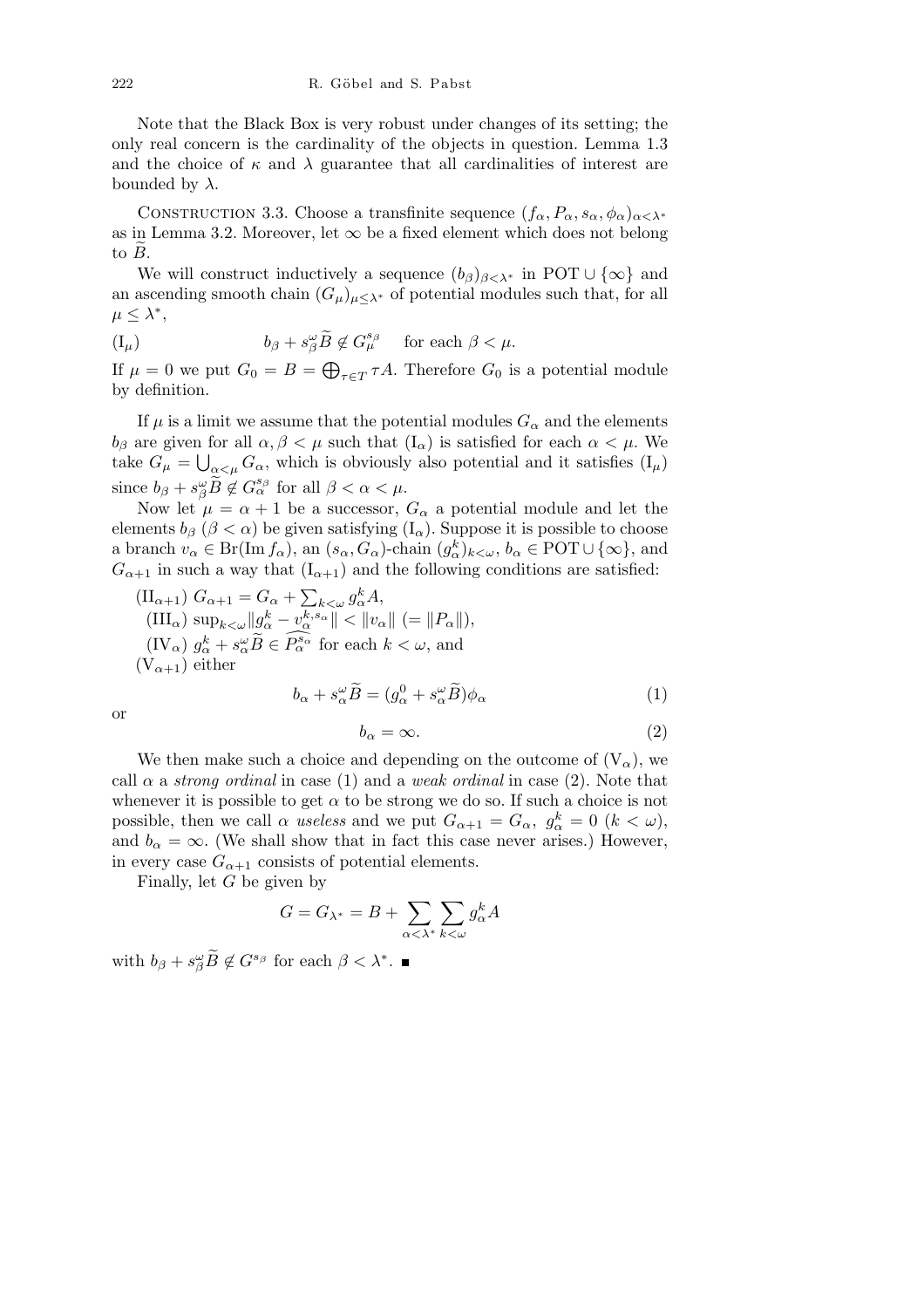Note that the above construction is also very similar to the one given in [3]; the obvious changes are due to the "local" approach used in this paper.

**4. Properties of the constructed module.** In this section we are going to assemble some properties of *G*, e.g. we shall describe the essential part of the support of the elements of *G* and  $G^s$  ( $s \in S$ ). Again, the results and methods used are very similar to those in [3]; indeed, we get the same results with respect to the quotients  $G^s$  for each  $s \in S$ . Moreover, we also need to include corresponding results for the elements of *G*. However, detailed proofs are given for the convenience of the reader.

First we summarize a few properties satisfied by the elements which we use to extend the submodules  $G_{\alpha}$  in the strong or weak case.

LEMMA 4.1. Let  $\alpha < \lambda^*$  be any weak or strong ordinal and  $s = s_\alpha$ . Then *there exists*  $\nu < ||v_{\alpha}||$  *such that, for all*  $a \in A$ ,  $q \in S$  *and*  $k < \omega$ ,

(i)  $g_{\alpha}^{k} a \upharpoonright \tau = v_{\alpha}^{k,s} a \upharpoonright \tau$  *for each*  $\tau$  *with*  $\|\tau\| > \nu$ ,  $(iii)$   $\nu[\overline{g_{\alpha}^k}a] \subseteq \nu[g_{\alpha}^k a] = \nu[v_{\alpha}^{k,s}a] \subseteq v_{\alpha},$ (iii)  $a = 0 \Leftrightarrow g_{\alpha}^{k} a = 0 \Leftrightarrow \nu[g_{\alpha}^{k} a]$  *is finite*, *and*  $(iv)$   $(\overline{a}s^n = \overline{0}$  *for some*  $n < \omega) \Leftrightarrow \overline{g_{\alpha}^k}a \in G_{\alpha}^q \Leftrightarrow \nu[\overline{g_{\alpha}^k}a]$  *is finite*,

 $where \ \overline{g_{\alpha}^{k}} = g_{\alpha}^{k} + q^{\omega} \widetilde{B}, \ \overline{a} = a + q^{\omega} A.$ 

 $\Pr{\text{root}}$ . By  $(\text{III}_{\alpha})$  in Construction 3.3 we have  $\sup_{k<\omega}||g_{\alpha}^k - v_{\alpha}^{k,s}|| < ||v_{\alpha}||$ . Since  $\|v_\alpha\|$  is a limit ordinal by Definition 3.1 we may choose  $\nu < \|v_\alpha\|$  such that  $\nu > \sup_{k \le \omega} ||g_{\alpha}^k - v_{\alpha}^{k,s}||$ . Therefore we get  $(g_{\alpha}^k - v_{\alpha}^{k,s})$   $\tau = 0$  for each *τ* with  $||\tau|| > \nu$ . Hence, for any  $a \in A$ , we have  $g_{\alpha}^k a \upharpoonright \tau = v_{\alpha}^{k,s} a \upharpoonright \tau$  whenever  $\|\tau\| > \nu$ . So  $\nu[g_{\alpha}^{\overline{k}}a] \subseteq \nu[g_{\alpha}^{\overline{k}}a] = \nu[v_{\alpha}^{k,s}a] \subseteq v_{\alpha}$  according to Lemma 2.4, which proves (i) and (ii).

Clearly  $a = 0 \Rightarrow g_{\alpha}^{k} a = 0 \Rightarrow \nu[g_{\alpha}^{k} a]$  is finite.

To complete (iii) assume that  $\nu[g_{\alpha}^k a] = \nu[v_{\alpha}^{k,s} a]$  is finite. By Lemma 2.4 we have  $[v_{\alpha}^{k,s}a] \subseteq [v_{\alpha}^{k,s}] = \{v_{\alpha,i} = v_{\alpha} | i \mid i \geq k\} = M$ . It follows that  $\nu[v_{\alpha}^{k,s}a]$  is a finite subset of *M* and therefore there is  $n \geq k$  such that  $[v_v[v_\alpha^{k,s}a] \subseteq \{v_{\alpha,i} \mid k \leq i \leq n\}$ . Now, since  $||v_{\alpha,i}|| \leq ||v_{\alpha,j}||$  for all  $i \leq j < \omega$ , it follows that  $[v_{\alpha}^{k,s}a]$  is finite. Hence  $a=0$  by Lemma 2.4 and therefore (iii) is proved.

For (iv) we assume  $\bar{a}s^n = 0$  (in  $A^q$ ) for some  $n < \omega$ . Using  $g_{\alpha}^{k+n} a s^n \equiv$ 0 mod  $q^{\omega}\widetilde{B}$  we get  $g_{\alpha}^{k}a \equiv g_{\alpha}^{k}a - g_{\alpha}^{k+n}as^{n}$  mod  $q^{\omega}\widetilde{B}$ . Since  $g' = g_{\alpha}^{k} - g_{\alpha}^{k+n}s^{n}$ is an element of  $G_{\alpha}$  by the definition of a chain,  $g_{\alpha}^{k}a = \overline{g'}a$  is an element of *G<sup>q</sup> α*.

Therefore  $\nu \overline{g_{\alpha}^k} a \leq \overline{g_{\alpha}^k} a \leq v_{\alpha} \cap [g']$  is finite because  $v_{\alpha}$  does not appear before the  $(\alpha + 1)$ <sup>th</sup> step by 3.3 and Lemma 3.2.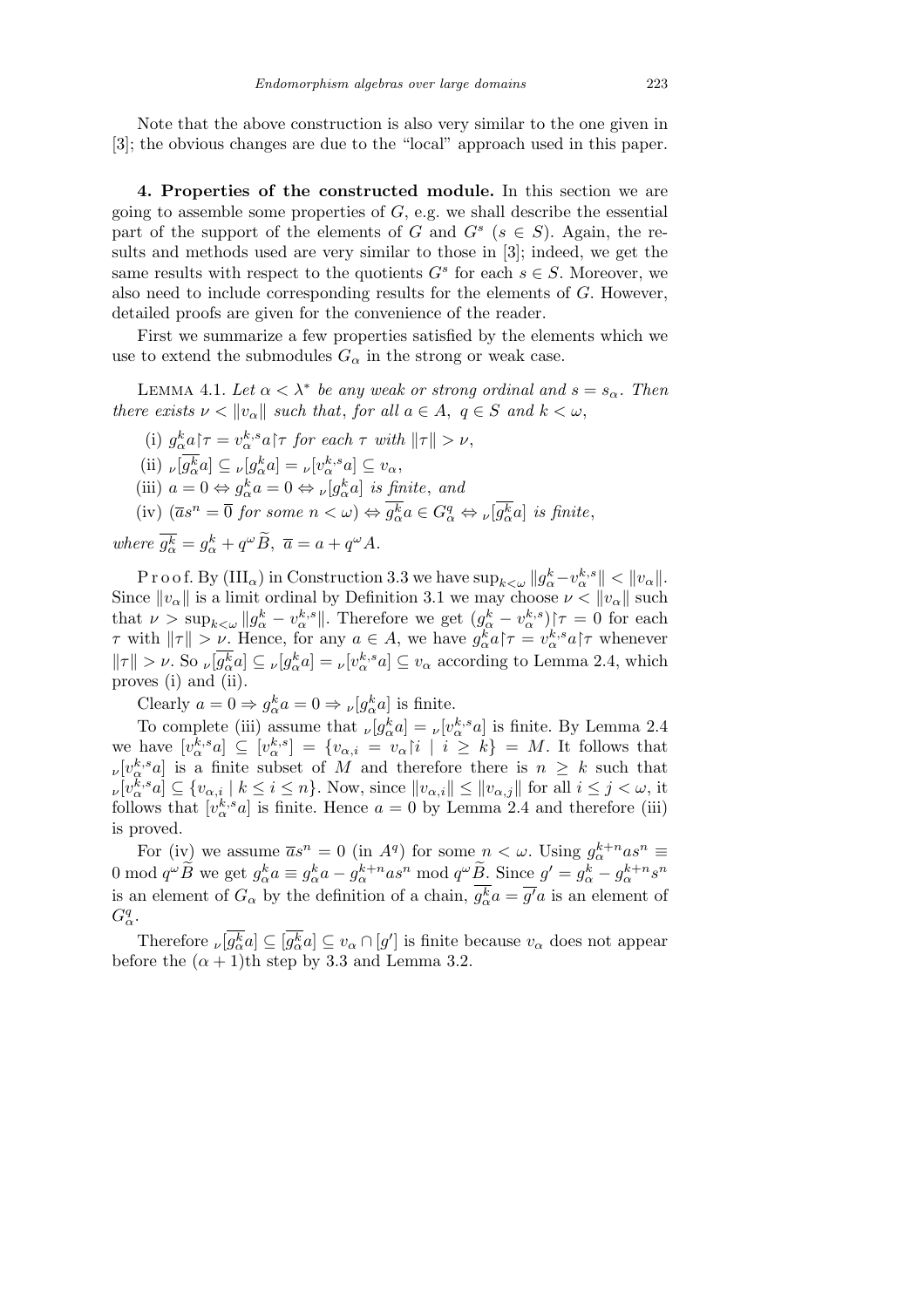Finally, assume that  $\sqrt{g_{\alpha}^k}a$  is finite. Therefore  $\nu[v_{\alpha}^{k,s}a]$  is finite according to (ii). Now, in the same way as before, we find that  $[v_\alpha^{k,s}a]$  is finite. Hence  $as^n = 0$  (in  $A^q$ ) for some  $n < \omega$  by Lemma 2.4, which completes the proof.

In the next lemma we describe the supports of the elements of *G* and  $G<sup>s</sup>$  ( $s \in S$ ). As also in [3] and [8], this will be the main tool for testing if a given potential element belongs to *G* or not.

THE RECOGNITION LEMMA 4.2. Let  $g \in G \setminus B$ ,  $s \in S$ , and  $\overline{g} = g +$  $s^{\omega} \widetilde{B} \in G^s$ .

- (a) (i) *There exists a unique*  $\alpha < \lambda^*$  *such that*  $g \in G_{\alpha+1} \setminus G_{\alpha}$ *.*
- (ii) *Moreover*, *either*  $\overline{g} \in B^s$  *or there is a unique*  $\beta \leq \alpha$  *such that*  $\overline{g} \in G_{\beta+1}^s \setminus G_{\beta}^s$ .
- (b) (i) *With*  $\alpha$  *as in* (a)(i) *there is a strictly decreasing sequence of ordinals*  $\alpha = \alpha(0) > \ldots > \alpha(r)$  *in*  $\lambda^*$  ( $r < \omega$ ) *with*  $||P_{\alpha(i)}|| = ||P_{\alpha}||$  *for*  $i \leq r$ *and an ordinal*  $\nu < ||P_{\alpha}||$  *such that*

$$
\nu[g] = F \cup \bigcup_{i \leq r} \nu[v_{\alpha(i)}] \quad (disjoint\ union)
$$

*where F is a finite set of elements of T each of norm greater than*  $||P_\alpha||$ *.* 

(ii) *With β as in* (a)(ii) *there is a strictly decreasing sequence of ordinals*  $\beta = \beta(0) > ... > \beta(k)$  *in*  $\lambda^*$  ( $k < \omega$ ) *with*  $||P_{\beta(i)}|| = ||P_{\beta}||$  *for*  $i \leq k$ *and an ordinal*  $\mu < ||P_{\beta}||$  *such that* 

$$
\mu[\overline{g}] = F' \cup \bigcup_{i \leq k} \mu[v_{\beta(i)}] \quad (disjoint\ union)
$$

where  $F'$  is a finite set of elements of  $T$  each of norm greater than  $||P_{\beta}||.$ 

- (c) (i) *For any*  $\gamma < \lambda^*$  *with*  $||P_{\gamma}|| = ||P_{\alpha}||$  *there exist*  $a \in A$  *and*  $l < \omega$  *such that, for almost all*  $\tau \in v_{\gamma}$ , *we have*  $g \upharpoonright \tau = \tau a s_{\gamma}^{l(\tau)-l}$ .
	- (ii) *For any*  $\delta < \lambda^*$  *with*  $||P_{\delta}|| = ||P_{\beta}||$  *there exist*  $a' \in A^s$  *and*  $l' < \omega$ *such that, for almost all*  $\tau \in v_{\delta}$ *, we have*  $\overline{g}$  $\tau = \tau a' s_{\delta}^{l(\tau)-l'}$ *δ .*

Proof. Since the modules  $G_{\alpha}$  ( $\alpha \leq \lambda^*$ ) and therefore the modules  $G^s_\alpha$  ( $\alpha \leq \lambda^*$ ) form an ascending smooth chain, (a) is obviously satisfied.

Now  $g \in G_{\alpha+1} = B + \sum_{\gamma \leq \alpha} \sum_{k \leq \omega} g_{\alpha}^k A$ . By 3.3 we see that  $(g_{\gamma}^k)_{k \leq \omega}$  is an  $(s_{\gamma}, G_{\gamma})$ -chain for each  $\gamma \leq \alpha$ . Moreover, every strictly decreasing chain of ordinals is finite. Therefore we can split the sums in finitely many steps P in such a way that we may consider *g* as an element of  $B + \sum_{i \leq n} g_{\alpha(i)}^m A$ for ordinals  $\alpha = \alpha(0) > \ldots > \alpha(n)$  and for some  $n, m < \omega$ , i.e.  $g =$  $b + \sum_{i \leq n} g_{\alpha(i)}^m a_i \ (b \in B, \ a_i \in A).$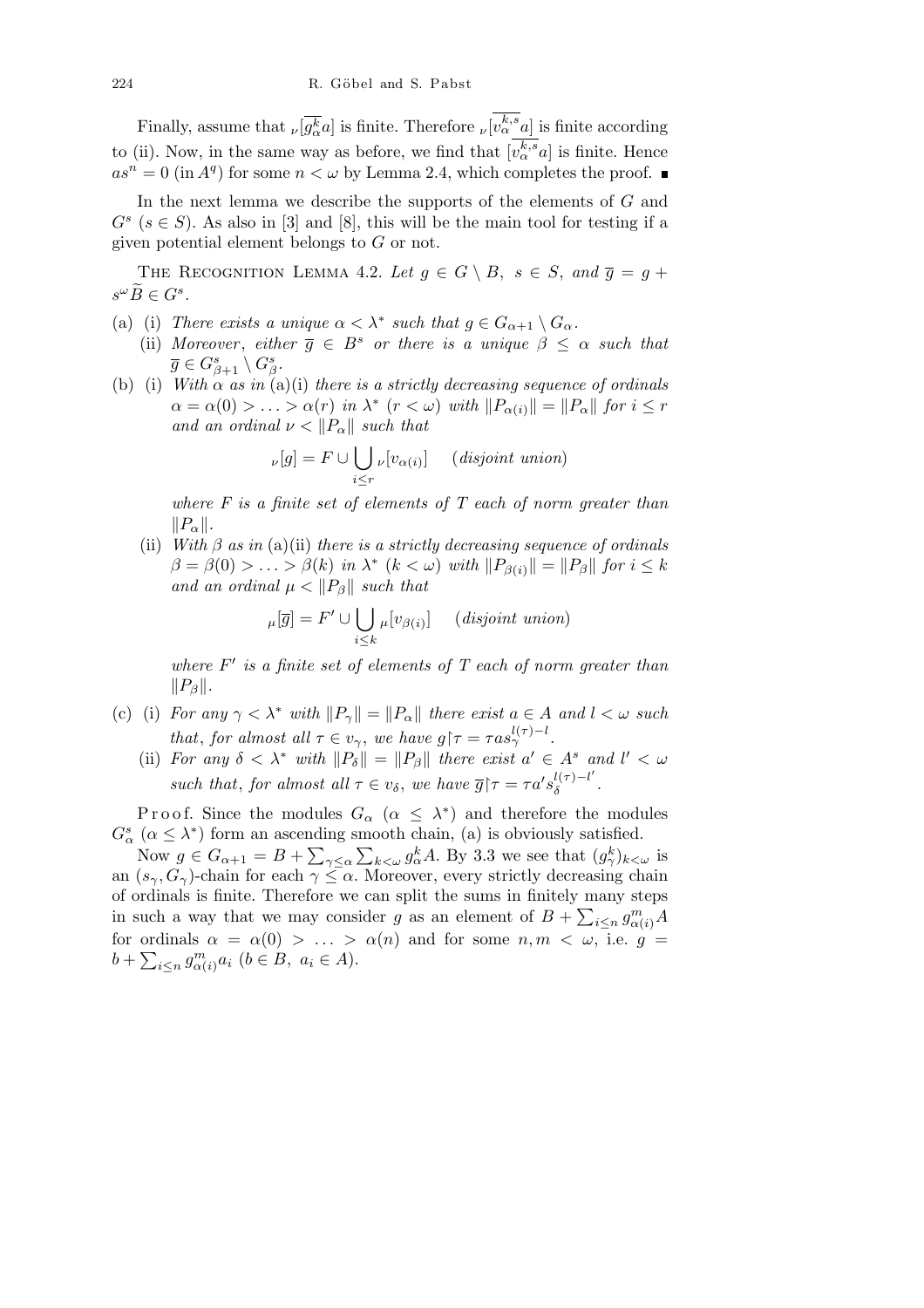Now, for every weak or strong ordinal  $\gamma$  we have  $||g_{\gamma}^{m}|| = ||P_{\gamma}||$  ( $m < \omega$ ) by Lemmas 2.4 and 4.1. Moreover, the Black Box induces  $||P_\gamma|| \le ||P_{\gamma'}|| \le$  $\|P_{\alpha}\|$  whenever  $\gamma \leq \gamma' \leq \alpha$ . Therefore there is  $r \leq n$  such that  $\|P_{\alpha(i)}\| =$  $||P_{\alpha}||$  for  $i \leq r$  and  $||P_{\alpha(i)}|| < ||P_{\alpha}||$  otherwise. Hence  $g = b + x + \sum_{i \leq r} g_{\alpha(i)}^m a_i$  $\text{where } ||x|| \leq \max_{r < i \leq n} ||g_{\alpha(i)}|| < ||P_{\alpha}||.$ 

Since  $||P_\alpha||$  is a limit,  $|b|$  does not contain any element of norm  $||P_\alpha||$ . The branches  $v_{\alpha(i)}$  ( $i \leq r$ ) are different and therefore the pairwise intersections are finite. Thus we may choose  $\nu < ||P_\alpha||$  (large enough) such that

- $\nu[g_{\alpha(i)}^m a] = \nu[v_{\alpha(i)} a]$  for  $i \leq r$ ,
- $\bullet$  *ν*[*v<sub>α</sub>*(*i*)]  $\cap$  *ν*[*v<sub>α</sub>*(*j*)] =  $\emptyset$  for  $i \neq j \leq r$ ,
- $||x|| < \nu$ , and
- either  $||\tau|| \leq \nu$  or  $||\tau|| > ||P_{\alpha}||$  for any  $\tau \in [b]$ .

 $\text{Defining } F = \{ \tau \in [b] \mid ||\tau|| > ||P_{\alpha}|| \} \text{ we get } \nu[g] = F \cup$ S  $i \leq r \nu[v_{\alpha(i)}],$  which is a disjoint union by our choice of  $\nu$ . This proves part (i) of (b).

To get the second part of (b) we can use similar arguments.

Note that  $\|\overline{g_{\gamma}^{m}}\| = \|P_{\gamma}\|$  whenever  $s_{\gamma}^{j} \notin s^{\omega}A$  for all  $j < \omega$ . Since  $g_{\beta}^{j}$ *f*<sub>*β*(*i*</sup>)</sub> $a'_i$  ∈  $G_{\beta(i)}^s$  whenever  $a_i^{\prime} s_{\beta(i)}^j = 0$  (in  $A^s$ ) by Lemma 4.1, we may assume that *s j*  $\overline{B}_{\beta(i)}^j \notin s^{\omega}A$  for all  $i \leq k$ , i.e. we get  $\overline{g} = \overline{b} + \sum_{i \leq n} g_{\beta(i)}^m a'_i$  ( $\overline{b} \in B^s$ ,  $a'_i \in A^s$ ).  $\overline{ }$ 

Finally, we get (c) choosing  $a = a_i$  ( $a' = a'_i$ ) for  $\gamma = \alpha(i)$  ( $\delta = \beta(i)$ ) for some  $i \leq r$   $(i \leq k)$  and  $a = 0$   $(a' = 0)$  for  $\gamma \notin {\alpha(0), \ldots, \alpha(r)}$  $(\delta \notin {\beta(0), \ldots, \beta(k)}).$ 

As an immediate consequence of the above Recognition Lemma we have:

COROLLARY 4.3. An element  $g \in G$  is contained in B iff  $[g]$  is finite, *and an element*  $\overline{g} \in G^s$  ( $s \in S$ ) *is contained in*  $B^s$  *iff*  $[\overline{g}]$  *is finite.* 

Now we are ready to prove further properties of *G*.

LEMMA 4.4. *G is an RD-submodule of*  $\widetilde{B}$  and *G is S-reduced and Storsion-free.*

P r o o f. We immediately see that  $G \subseteq \widetilde{B}$  is *S*-torsion-free since  $\widetilde{B}$  is *S*-torsion-free by Corollary 1.4. We prove inductively that *G* is an RDsubmodule of  $\overline{B}$ .

For  $\nu = 0$  we have  $G_0 = B \subseteq_* \widetilde{B}$  and therefore  $G_0 \subseteq_{\text{rd}} \widetilde{B}$ . If  $\nu$  is a limit and if  $G_{\mu} \subseteq_{\text{rd}} \tilde{B}$  for all  $\mu < \nu$ , then  $G_{\nu} = \bigcup_{\mu < \nu} G_{\mu} \subseteq_{\text{rd}} \tilde{B}$ , since RD-purity is of finite character.

Now we investigate  $\nu = \alpha + 1$  assuming  $G_{\alpha} \subseteq_{\text{rd}} \tilde{B}$ . If  $\alpha$  is a useless ordinal, then there is nothing to show since  $G_{\alpha} = G_{\alpha+1}$ . Otherwise we consider  $\widetilde{b}r \in G_{\alpha+1} \backslash G_{\alpha}$  with  $r \in R$  and  $\widetilde{b} \in \widetilde{B}$ . There are  $k < \omega, 0 \neq a \in A$ , and  $g \in G_\alpha$  such that

$$
\widetilde{b}r = g + g_{\alpha}^k a.
$$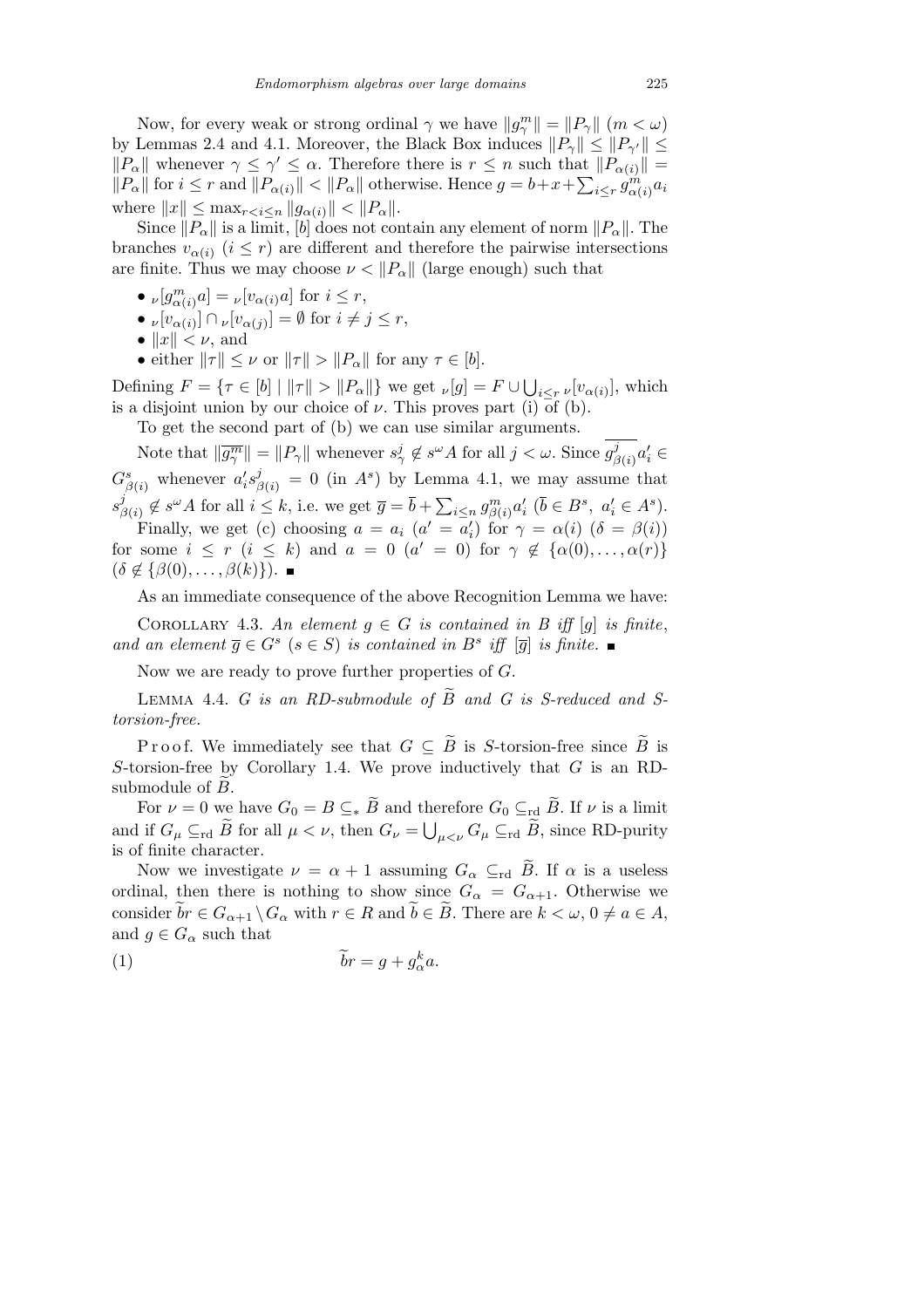By Lemma 4.2 we see that  $[g] \cap v_\alpha$  is finite. On the other hand, since  $a \neq 0$ , there is  $\nu < ||v_{\alpha}||$  such that

(2) 
$$
\nu[g_{\alpha}^{k}a] = \nu[v_{\alpha}^{k,s_{\alpha}}] \subseteq v_{\alpha} \text{ is infinite}
$$

by Lemma 4.1. Therefore, for all  $\tau \in \nu[g_\alpha^k a] \setminus [g]$ ,

(3) 
$$
\widetilde{b}r\upharpoonright\tau = (g_{\alpha}^k a)\upharpoonright\tau.
$$

By (2), (3) and Lemma 2.4 it follows that  $\widetilde{b}r\upharpoonright \tau = (g_{\alpha}^ka)\upharpoonright \tau = (v_{\alpha}^{k,s_{\alpha}})\upharpoonright \tau =$  $\tau as_{\alpha}^{l(\tau)-k}$  for each  $\tau \in \nu[g_{\alpha}^k a] \setminus [g]$ . Hence  $as_{\alpha}^{l(\tau)-k}$  is an element of Ar, i.e.  $as_{\alpha}^{l(\tau)-k} = a'r$  for some  $a' \in A$ . According to the definition of an  $(s_{\alpha}, G_{\alpha})$ chain,  $g' = g_{\alpha}^k a - g_{\alpha}^{l(\tau)} a s_{\alpha}^{l(\tau)-k}$  is an element of  $G_{\alpha}$ . Thus, using (1), we have  $g + g' = \tilde{b}r - g_{\alpha}^{l(\tau)} a s_{\alpha}^{l(\tau)-k} = (\tilde{b} - g_{\alpha}^{l(\tau)} a')r \in G_{\alpha}$ . Since  $G_{\alpha} \subseteq_{\text{rd}} \tilde{B}$  by assumption, there exists  $h \in G_\alpha$  such that  $g + g' = hr = (\tilde{b} - g_\alpha^{l(\tau)} a')r$ , which implies  $\widetilde{b}r = (h + g_{\alpha}^{l(\tau)}a')r$  where  $h + g_{\alpha}^{l(\tau)}a' \in G_{\alpha+1}$ . Therefore,  $G_{\alpha+1} \subseteq_{\text{rd}} \widetilde{B}$ . Finally,  $G = \bigcup_{\alpha \leq \lambda^*} G_{\alpha} \subseteq_{\text{rd}} \tilde{B}.$ 

Similarly, using the fact that  $\overline{A}$  is  $S$ -reduced, it is easy to show by transfinite induction that  $G = \bigcup_{\alpha \leq \lambda^*} G_{\alpha}$  is an *S*-reduced *R*-module as well.

Note that we now may identify  $(G + s^{\omega} \widetilde{B})/s^{\omega} \widetilde{B}$  with  $G/s^{\omega}G$  since *G* is an RD- and hence an *S*-RD-submodule of  $\widetilde{B}$ . Moreover, we may consider  $\widehat{G}^s$ , the *s*-adic completion of  $G^s = G/s^\omega G$ , as a submodule of  $\widetilde{B}^s$  by Theorem 1.6.

The key lemma for the non-existence of useless ordinals and for "killing" unwanted endomorphisms is given next.

LEMMA 4.5. Let  $\alpha < \lambda^*$ ,  $\nu < ||P_{\alpha}||$ , and for each  $v \in Br(Im f_{\alpha})$  let  $(g_v^k)_{k\leq \omega}$  be an  $(s_\alpha, G_\alpha)$ -chain such that, for all  $k < \omega$ ,  $\nu[g_v^k - v^{k,s_\alpha}] = \emptyset$ . *Then there exists*  $v \in Br(Im f_{\alpha})$  *such that* 

(1) 
$$
b_{\beta} + s_{\beta}^{\omega} \widetilde{B} \notin (G_{\alpha+1}(v))^{s_{\beta}} \quad \text{for all } \beta < \alpha
$$

*where*  $G_{\alpha+1}(v) = G_{\alpha} +$  $\overline{ }$  $k < \omega$   $g_v^k A$ .

P r o o f. Let  $s = s_\alpha$  and suppose that the conclusion is false. Then there exists, for each  $v \in \text{Br}(\text{Im } f_{\alpha})$ , an ordinal  $\beta = \beta(v)$  such that  $b_{\beta} + q^{\omega} \widetilde{B} \in$  $(G_{\alpha+1}(v))^q$  where  $q = s_\beta$ . By our Construction 3.3 that means  $b_\beta \neq \infty$  and  $b_{\beta} + q^{\omega} \widetilde{B} = (g_{\beta}^0 + q^{\omega} \widetilde{B}) \phi_{\beta} \in \widehat{P_{\beta}^q}$ . Moreover, there are  $a = a(v) \in A^q$  and  $k = k(v) < \omega$  such that

(2) 
$$
(b_{\beta} + q^{\omega}\widetilde{B}) - g_v^k a \in G_{\alpha}^q.
$$

Since  $(g_v^k)_{k\lt\omega}$  is an  $(s, G_\alpha)$ -chain and  $b_\beta + q^\omega \widetilde{B} \notin G_\alpha^q$  by assumption, we have  $as^n \neq 0$  (in  $A^q$ ) for each  $n < \omega$ . Clearly we also have  $\nu[g_v^k a] = \nu[v^{k,s} a]$ .

Now, using Lemma 2.4, we find that  $\nu[g_v^k a]$  is infinite. For all  $\gamma < \alpha$  it is certainly true that  $||v_\gamma|| \le ||P_\alpha|| = ||v||$  and  $v \ne v_\gamma$ . Therefore there is an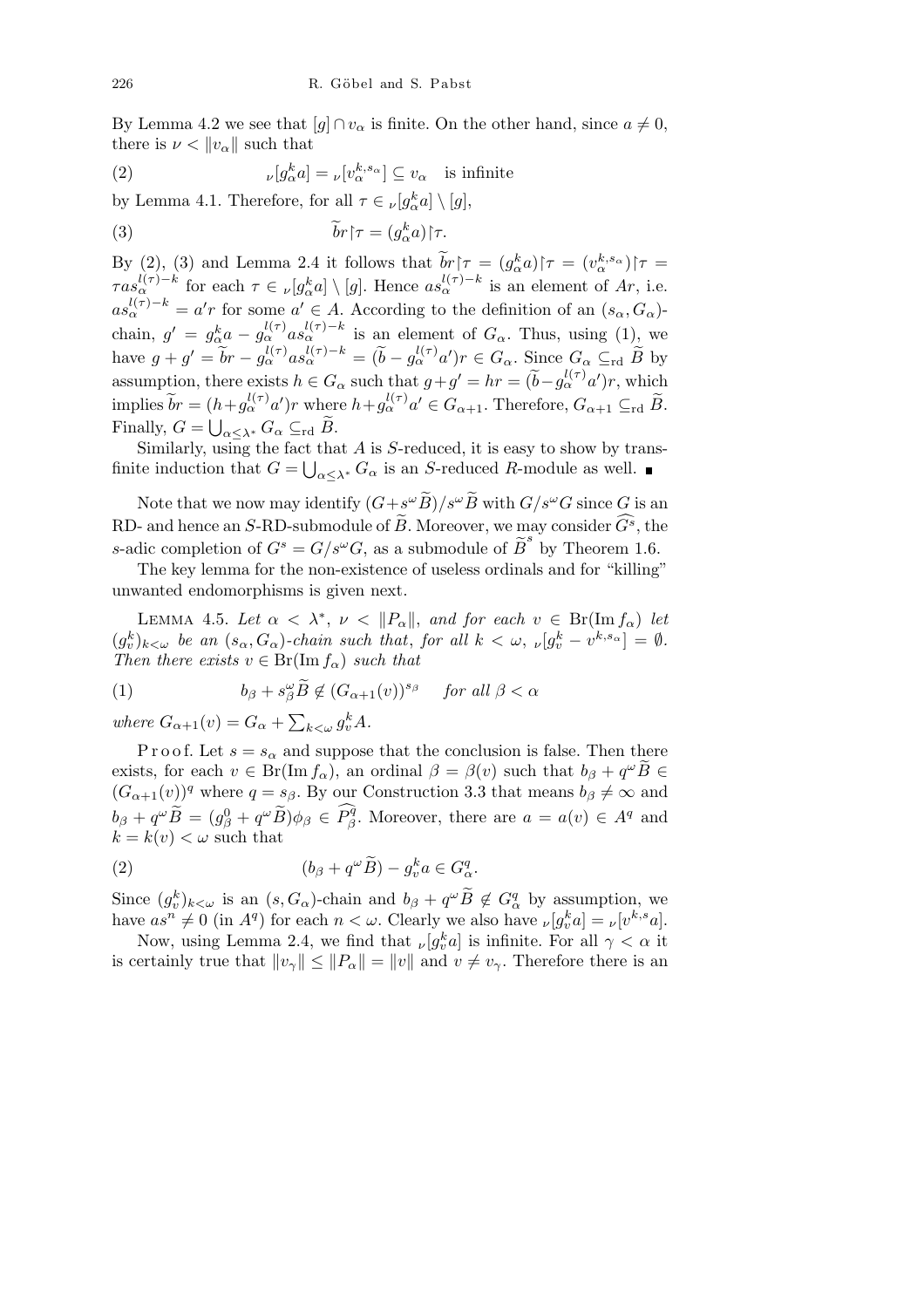infinite subset *X* of *v* such that  $X \subseteq [b_{\beta} + q^{\omega} \tilde{B}] \subseteq [P_{\beta}]$  by our Recognition Lemma. Since  $[P_\beta]$  is a subtree of *T* this implies  $v \subseteq [P_\beta]$ . Hence *v* is an element of  $Br(\text{Im } f_{\alpha}) \cap Br([P_{\beta}])$ . The Black Box tells us that this is only possible for  $\beta < \alpha < \beta + \kappa^{\aleph_0}$ .

We have shown by now that for each  $v \in Br(\text{Im } f_{\alpha})$ , there exist  $\beta(v)$  $\alpha$ ,  $k(v) < \omega$ , and  $a(v) \in A^{s_{\beta(v)}}$  such that

(3) 
$$
\beta(v) < \alpha < \beta(v) + \kappa^{\aleph_0}
$$
 and  $(b_{\beta(v)} + q^{\omega}\widetilde{B}) - g_v^{k(v)}a(v) \in G_{\alpha}^{s_{\beta(v)}}$ .

Now let  $\beta_0$  be the smallest ordinal satisfying  $\beta_0 < \alpha < \beta_0 + \kappa^{\aleph_0}$ . This implies

$$
\beta_0 \le \beta(v) < \alpha < \beta_0 + \kappa^{\aleph_0} \quad \text{for all } v \in \text{Br}(\text{Im}\,f_\alpha).
$$

Therefore  $|\{\beta(v) \mid v \in \text{Br}(\text{Im } f_{\alpha})\}| < \kappa^{\aleph_0} = |\text{Br}(\text{Im } f_{\alpha})|$ . Hence there are different branches  $v, u \in Br(\text{Im } f_{\alpha})$  with  $\beta(v) = \beta(u) = \beta$ . Subtracting the corresponding equations in (3) gives  $g_v^{k(v)} a(v) - g_u^{k(u)} a(u) \in G_\alpha^{s_\beta}$ . Arguing as before we show that an infinite subset of *v* is contained in  $\mu[g_u^{k(u)}a(u)] \subseteq u$ , which contradicts the assumption that  $v, u$  are different branches.  $\blacksquare$ 

COROLLARY 4.6. *There are no useless ordinals. An ordinal*  $\alpha < \lambda^*$  *is strong or weak according as*  $(g_{\alpha}^0 + s_{\alpha}^{\omega} \widetilde{B})\phi_{\alpha}$  *lies outside or in*  $G^{s_{\alpha}}$ .

P r o o f. Take  $g_v^k = v^{k, s_\alpha}$  for each  $v \in Br(\text{Im } f_\alpha)$  and apply Lemma 4.5.

After we have considered the *R*-module *G* from a more general point of view, we are now going to investigate special cases.

**5. The cotorsion-free case.** Considering the classical definition of a cotorsion-free module in the countable case (see e.g.  $[3], [4]$ ) there seem to be different ways to generalize it to the uncountable case. In  $[8]$  an  $(\omega)$ cotorsion-free module is defined by having 0 as the only  $(\omega)$  complete submodule where  $(\omega)$  completeness is an obvious replacement for completeness in the *S*-adic completion for countable *S*. Our notion of cotorsion-freeness is adapted to the modules under consideration.

Definition 5.1. An *R*-module *M* is defined to be *cotorsion-free* if it is *S*-torsion-free, *S*-reduced, and  $\text{Hom}(\widehat{R}^s, M^s) = 0$  for each  $s \in S$ .

Note that it is easy to check that a module which is cotorsion-free in the above sense is also  $(\omega)$  cotorsion-free with respect to the definition given in [8] and both definitions coincide if *S* is countable.

The above version of cotorsion-freeness allows us to follow "locally" the arguments in [3], which are sketched below for the convenience of the reader.

Using the special form of *G* we are able to show that *G* is cotorsion-free if *A* is. We assume that *A* is cotorsion-free throughout this section.

Lemma 5.2. *If A is cotorsion-free then G*, *constructed as in* 3.3, *is also cotorsion-free.*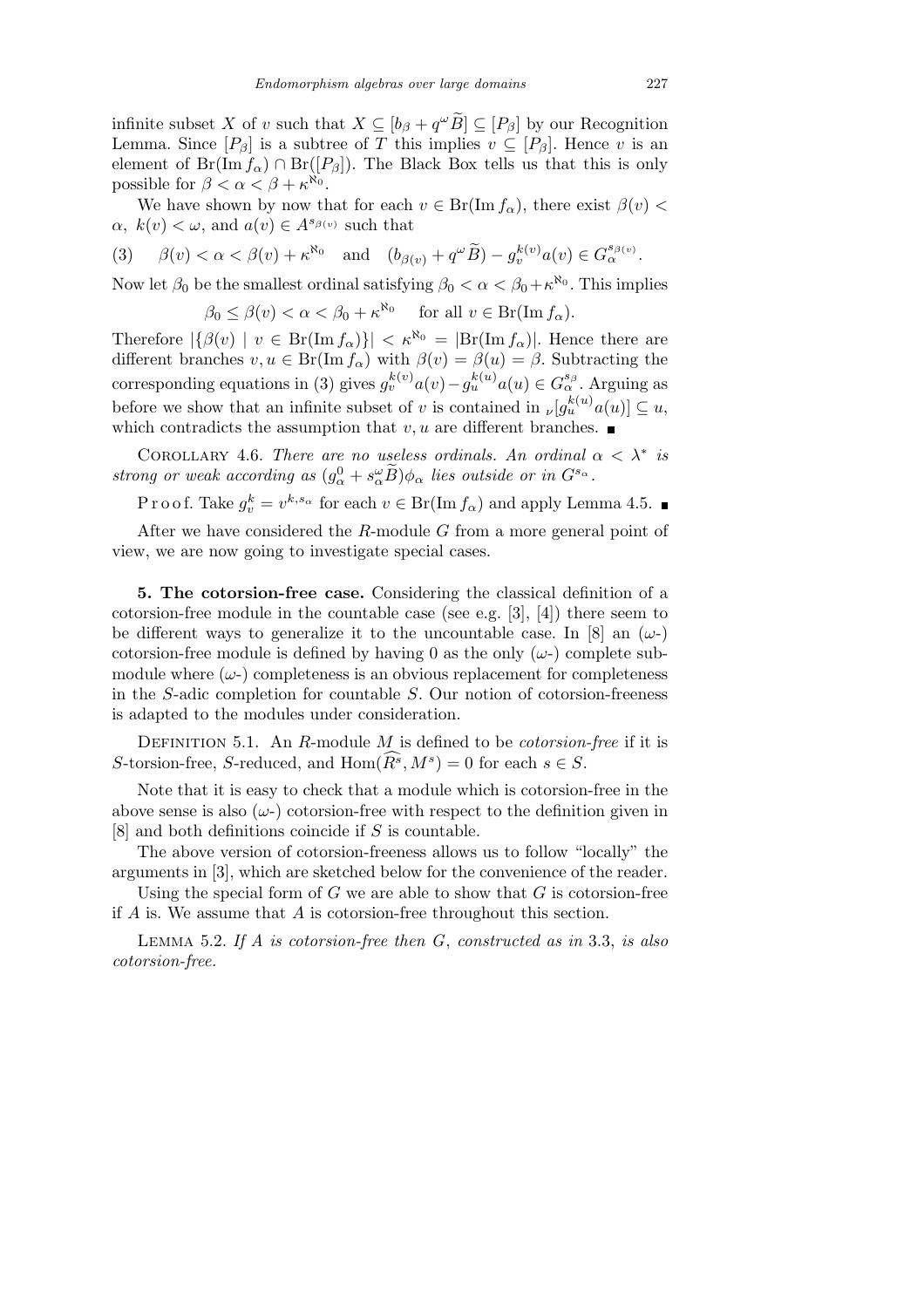Proof. We already know that *G* is *S*-torsion-free and *S*-reduced by Lemma 4.4. Now it remains to show that  $\text{Hom}(\widehat{R}^s, G^s) = 0$  for each  $s \in \mathcal{S}$ . Clearly *B* is cotorsion-free as a direct sum of copies of *A*.

Suppose that there is a non-zero homomorphism  $\phi : \widehat{R^s} \to G^s$  for some  $s \in S$ , hence  $0 \neq \overline{g} = 1 \phi \in G^s \subseteq \widehat{G^s}$ . We have  $r\phi = 1 \phi r = \overline{g}r \in G^s$  for all  $r \in \widehat{R^s}$  by continuity. Hence the supports are defined and

(1) 
$$
[\overline{g}r] \subseteq [\overline{g}] \quad \text{for each } r \in \widehat{R^s}.
$$

(i) First we consider the case  $\overline{g} \in B^s$ . Then  $[\overline{g}]$  is finite and therefore  $[\overline{g}r]$  is finite for each  $r \in \overline{R^s}$  as well by (1). By Corollary 4.3 it follows that  $\overline{g}r \in B^s$  for each  $r \in \widehat{R^s}$ , hence  $\phi \in \text{Hom}(\widehat{R^s}, B^s) = 0$  contrary to the assumption.

(ii) Now suppose  $\overline{g} \in G^s \backslash B^s$ . Thus, by Lemma 4.2, there are  $\beta < \lambda^*$  with  $\overline{g} \in G_{\beta+1} \setminus G_{\beta}, \mu < ||\overline{g}||$ , and ordinals  $\beta = \beta(0) > \beta(1) \ldots > \beta(k)$  ( $k < \omega$ ) such that

(2) 
$$
\mu[\overline{g}] = F \cup \bigcup_{i \leq k} \mu[v_{\beta(i)}]
$$

where *F* is finite. Moreover, we may assume that there is an  $a \in A^s$  such that

$$
\overline{g} - \overline{g^0_\beta} a \in G^s_\beta
$$

(otherwise multiply  $\phi$  by  $s^n_\beta$  for some suitable *n*).

To get a contradiction we define a homomorphism  $\psi : \widehat{R^s} \to A^s$ . Let  $r\phi = \overline{g}r \in G^s$  for any  $r \in \widehat{R^s}$ . By (1) and (2),  $[\overline{g}r]$  cannot contain infinitely many elements from a branch  $v_\gamma$  with  $\gamma > \beta$ . Therefore, by Lemma 4.2 again,  $\overline{g}r$  is an element of  $G_{\beta+1}^s$ . Thus we find  $q \in \{s_\beta^n \mid n < \omega\}$  and  $a' \in A^s$ with

(4) 
$$
\overline{g}qr - \overline{g_{\beta}^{0}}a' \in G_{\beta}^{s}.
$$

Multiplying (3) by qr we get  $(\overline{g}-\overline{g_{\beta}^{0}}a)qr \in G_{\beta}^{s}\widehat{R^{s}}$ , hence  $\overline{g_{\beta}^{0}}(a'-aqr) \in G_{\beta}^{s}\widehat{R^{s}}$ by (4). Moreover,  $[g_{\beta}^{0}(a'-aqr)] \subseteq [g_{\beta}^{0}].$  The intersection  $[g_{\beta}^{0}(a'-aqr)] \cap v_{\beta}$ must be finite by the Recognition Lemma. Therefore  $\overline{g_{\beta}^{0}}(a'-aqr){\upharpoonright}(v_{\beta}\upharpoonright}k) = 0$ for almost all  $k < \omega$ , i.e.  $a' \in \widetilde{A}^s q \cap A^s = A^s q$ . Hence  $a' = a_* q$  for some  $a_* \in A^s$  and (4) reduces to  $\overline{g}r - \overline{g^0_\beta}a_* \in G^s_\beta$ . Clearly  $a_* \neq 0$  (in  $A^s$ ) by our choice of  $\beta$ . Finally, we define  $\psi$ :  $\widehat{R^s} \to A^s$  by  $r\psi = a_*$  and get a non-zero homomorphism, contradicting the hypothesis on *A*.

Note that, if *G* is cotorsion-free, there are no non-zero homomorphisms from any *s*-complete module  $\widehat{K}^s$  into  $G^s$  ( $s \in S$ ).

The desired result End  $G = A$  will follow from its local form End  $G<sup>s</sup> = A<sup>s</sup>$ for each  $s \in S$ , and this needs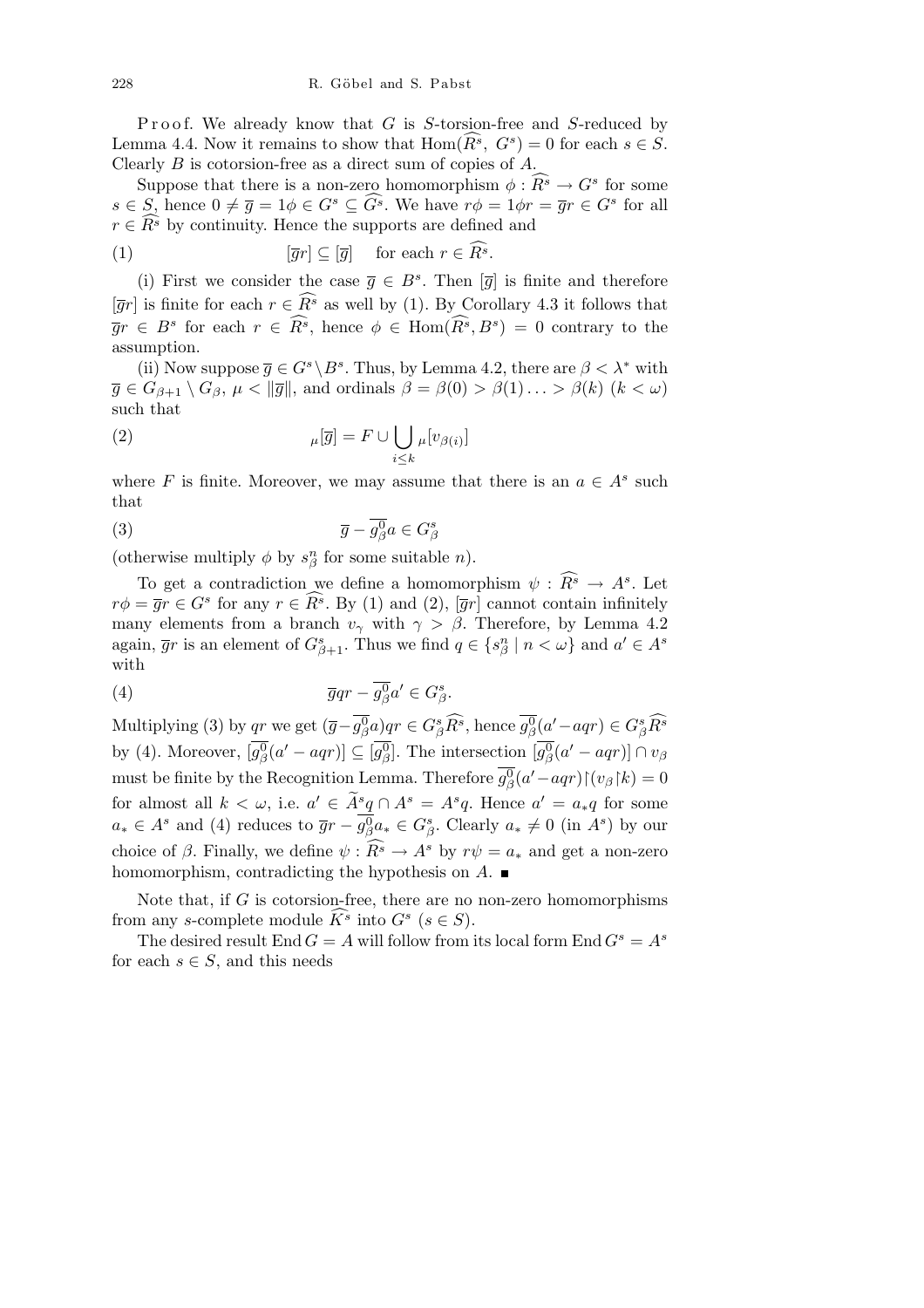PROPOSITION 5.3. For  $s \in S$  let K be a potential module containing G, *and*  $\phi \in K^s$  *with*  $\phi \upharpoonright G^s \notin A^s$ . Then there exists a canonical module  $P \subseteq G$ *such that*

(1) 
$$
\widehat{P^s}(\phi - a) \not\subseteq G^s \quad \text{for each } a \in A^s.
$$

Proof. Let  $P_0$  be an arbitrary canonical module contained in G and assume  $\widehat{P_0^s}(\phi - a_*) \subseteq G^s$  for some  $a_* \in A^s$ . Therefore we have  $\phi \upharpoonright P_0^s = a_*$ since  $\text{Hom}(\widehat{P_0^s}, G^s) = 0$ . We know that  $\phi \nvert G^s \notin A^s$ , i.e. there is a  $\overline{g} =$  $g + s^{\omega} \widetilde{B} \in G^s$  with  $\overline{g} \phi \neq \overline{g} a_*$ . Now let  $P$  be a canonical module containing  $P_0$ and *g*; also assume that *P* does not satisfy (1). Then we get  $\widehat{P}^s(\phi - a') \subseteq G^s$ for some  $a' \in A^s$ . Therefore it follows that  $\widehat{P}_0^s(a' - a_*) \subseteq G^s$ , which implies  $a' = a_*$ ; but then  $\overline{g}\phi = \overline{g}a' = \overline{g}a_* \in G^s$ , contradicting our choice of  $\overline{g}$ .

Now we extend 5.3(1) to homomorphisms of the form  $\phi s^n - a$  where either *n* is zero or *s* does not divide *a*; let

$$
\Delta_s = \{(a, n) \in A^s \times \omega \mid n = 0 \vee (n \ge 1 \wedge a \notin A^s s)\} \text{ for any } s \in S.
$$

COROLLARY 5.4. For  $s \in S$  let K be a potential module containing  $G$ , and  $\phi \in \text{End } K^s$  *with*  $\phi \upharpoonright G^s \notin A^s$ . Then there exists a canonical module  $P \subseteq G$  *such that* 

$$
\widehat{P^s}(\phi s^n - a) \nsubseteq G^s \quad \text{for all } (a, n) \in \Delta_s.
$$

Proof. Choose *P* as in Proposition 5.3, i.e.  $\widehat{P}^s(\phi - a) \nsubseteq G^s$  for each  $a \in A^s$ . If  $n \geq 1$  then  $\widehat{P}^s(\phi s^n - a) \subseteq G^s$  is only possible for  $\phi s^n - a = 0$ , hence *s* divides *a* and  $(a, n) \notin \Delta_s$ .

Next we show that a homomorphism of *G*, unwanted when viewed on  $G^s$  ( $s \in S$ ), extends to a module  $G'$ , and when the extension is viewed on  $(G')^s$  it cannot occur, which "kills" the candidate. This is based on the existence of certain elements of  $\widehat{G}^s$  which are mapped outside of  $(G')^s$ . For this purpose we define a *constant branch*  $w = w(\eta) : \omega \to {\eta}$  for each  $\eta < \lambda$ . As an immediate consequence of the Recognition Lemma we get the following

PROPOSITION 5.5. For any  $g \in G$  or  $g \in G^s$   $(s \in S)$  the support  $[g]$ *cannot contain an infinite subset of a constant branch of norm*  $||g||$ *.* 

LEMMA 5.6. For  $s \in S$  let K be a potential module containing G, and  $\phi \in \text{End } K^s$  *with*  $\phi \upharpoonright G^s \notin A^s$ . Then there exists an  $(s, G)$ -chain  $(x^k)_{k < \omega}$ *such that*

(1) 
$$
(x^{0} + s^{\omega} \widetilde{B})\phi = \overline{x^{0}}\phi \notin (G + \sum_{k < \omega} x^{k} A)^{s}.
$$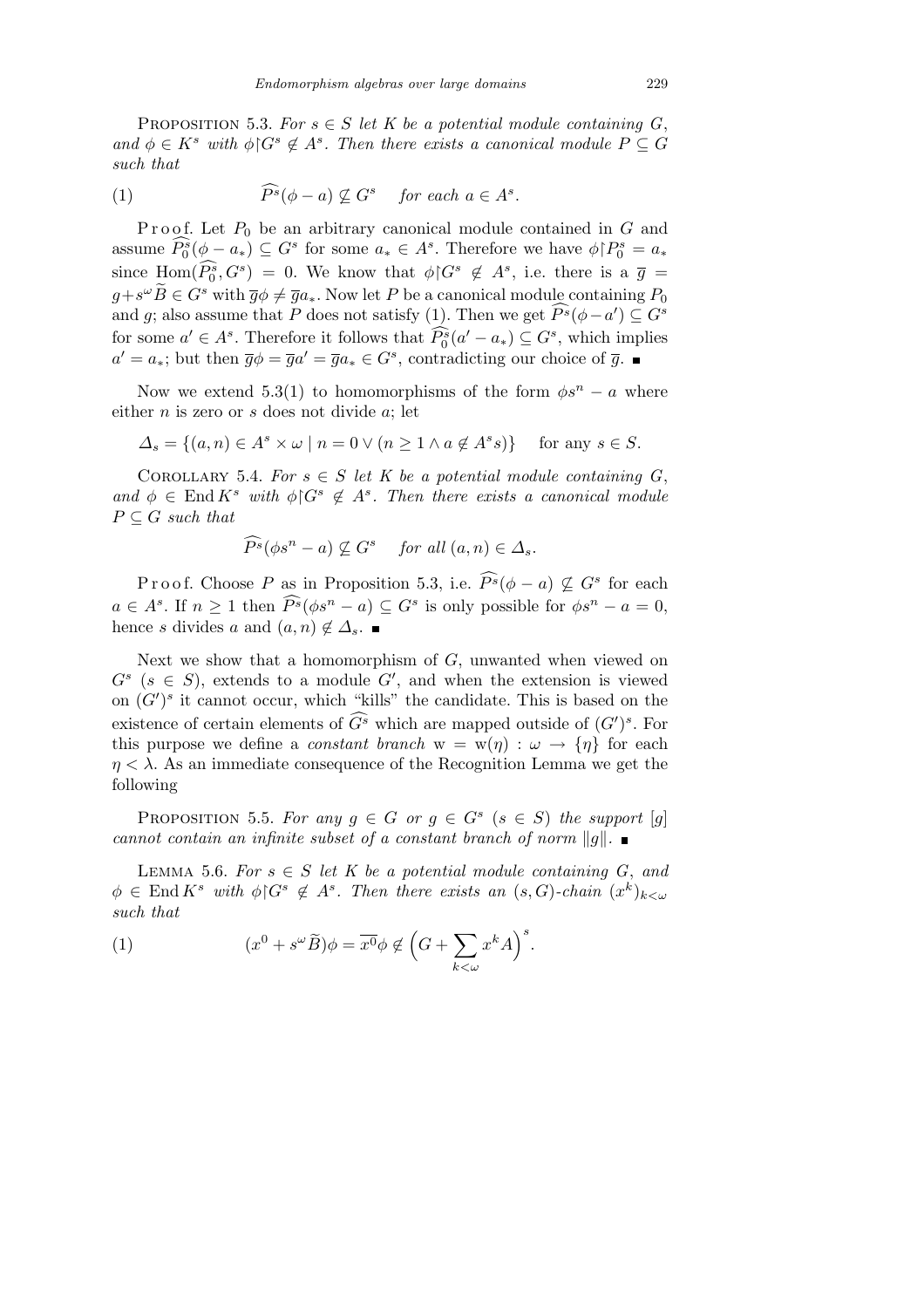Proof. Choose *P* as in Corollary 5.4 and pick an ordinal  $\mu < \lambda$  such that

(2) 
$$
\max\{\|P\|, \|P^s\phi\|\} < \|\mu\|.
$$

Consider the constant branch  $w = w(\mu)$ . Either the  $(s, B)$ -chain  $(w^{k,s})_{k < \omega}$ will satisfy 5.6 or else (1) does not hold for this chain. Then there is a least  $r < \omega$  such that, for some  $a \in A^s$ ,

(3) 
$$
\overline{\mathbf{w}^{0,s}}\phi - \overline{\mathbf{w}^{r,s}}a \in G^s.
$$

Then  $(a, r) \in \Delta_s$  by the minimality of *r*. There exists an element  $\overline{y}$  =  $(y + s^{\omega} \widetilde{B}) \in \widehat{P^s}$  with

(4) 
$$
\overline{y}(\phi s^r - a) \notin G^s.
$$

We may extend *y* to an  $(s, P)$ -chain  $(y^k)_{k < \omega}$  with  $y \equiv y^0 \mod s^{\omega} \widetilde{B}$  taking a solution of  $y_k - y_{k+1} s = p_k$  in  $(\bigoplus_{\tau \in [P]} \tau A)^\sim \subseteq \widetilde{B}$  where  $\overline{y} = \sum$  $i < \omega \overline{p_i} s^i$  for  $p_i \in P$ ,  $i < \omega$ . Next define  $x^k = y^k + w^k$  ( $k < \omega$ ). The sequence  $(x^k)_{k < \omega}$  is an  $(s, G)$ -chain with  $\nu = ||y|| \le ||P|| < ||\mu|| = ||w^0|| = ||x^0||$ . We claim that  $(x^{k})_{k\leq\omega}$  satisfies (1). Otherwise there are  $r' \geq r$  and  $a' \in A^{s}$  with

(5) 
$$
(\overline{\mathbf{w}^{0,s}} + \overline{y})\phi - (\overline{\mathbf{w}^{r',s}} + \overline{y^{r'}})a' \in G^s.
$$

Now subtracting (5) and (3) gives  $\overline{y}\phi - \overline{y^{r'}}a' - \overline{w^{r',s}}a' + \overline{w^{r,s}} \in G^s$ . Using  $w^{r,s} - w^{r',s} s^{r'-r} \in B$  we get

(6) 
$$
(\overline{y}\phi - \overline{y^{r'}}a') + \overline{w^{r',s}}(as^{r'-r} - a') \in G^s.
$$

Note that  $\|(\overline{y}\phi - \overline{y^{r'}}a')\| < \|\mu\|$  and w is a constant branch of norm  $\|\mu\|.$ Therefore  $\overline{w^{r',s}}(as^{r'-r}-a')$ ] must be finite by Proposition 5.5. Since  $as^{r'-r}$  $= a'$  (in *A*<sup>*s*</sup>) by Lemma 2.4, condition (6) reduces to  $\overline{y}\phi - \overline{y^{r'}}as^{r'-r} \in G^s$ . Multiplying this by  $s^r$  gives  $\overline{y}\phi s^r - \overline{y}a = \overline{y}(\phi s^r - a) \in G^s$ , contradicting  $(4).$ 

Now we show that an unwanted homomorphism killed by an extension 5.6 has already been treated this way while constructing *G*, hence

THEOREM 5.7. End  $G^s = A^s$  for each  $s \in S$ .

P r o o f. Let  $s \in S$ ,  $\phi \in$  End  $G^s$  and assume  $\phi \notin A^s$ . Then, by Lemma 5.6, there exists an  $(s, G)$ -chain  $(x^k)_{k < \omega}$  satisfying

(1) 
$$
\overline{x^0} \phi \notin \left(G + \sum_{k < \omega} x^k A\right)^s.
$$

Since  ${x^k - x^{k+1} s \mid k < \omega}$  is a countable subset of *G* there exists  $\beta < \lambda^*$ such that  $(x^k)_{k < \omega}$  is an  $(s, G_\beta)$ -chain. Moreover, it is easy to check that there exist potential elements  $z^k$   $(k < \omega)$  such that  $z^k + s^{\omega} \widetilde{B} = (x^k + s^{\omega} \widetilde{B}) \phi$ .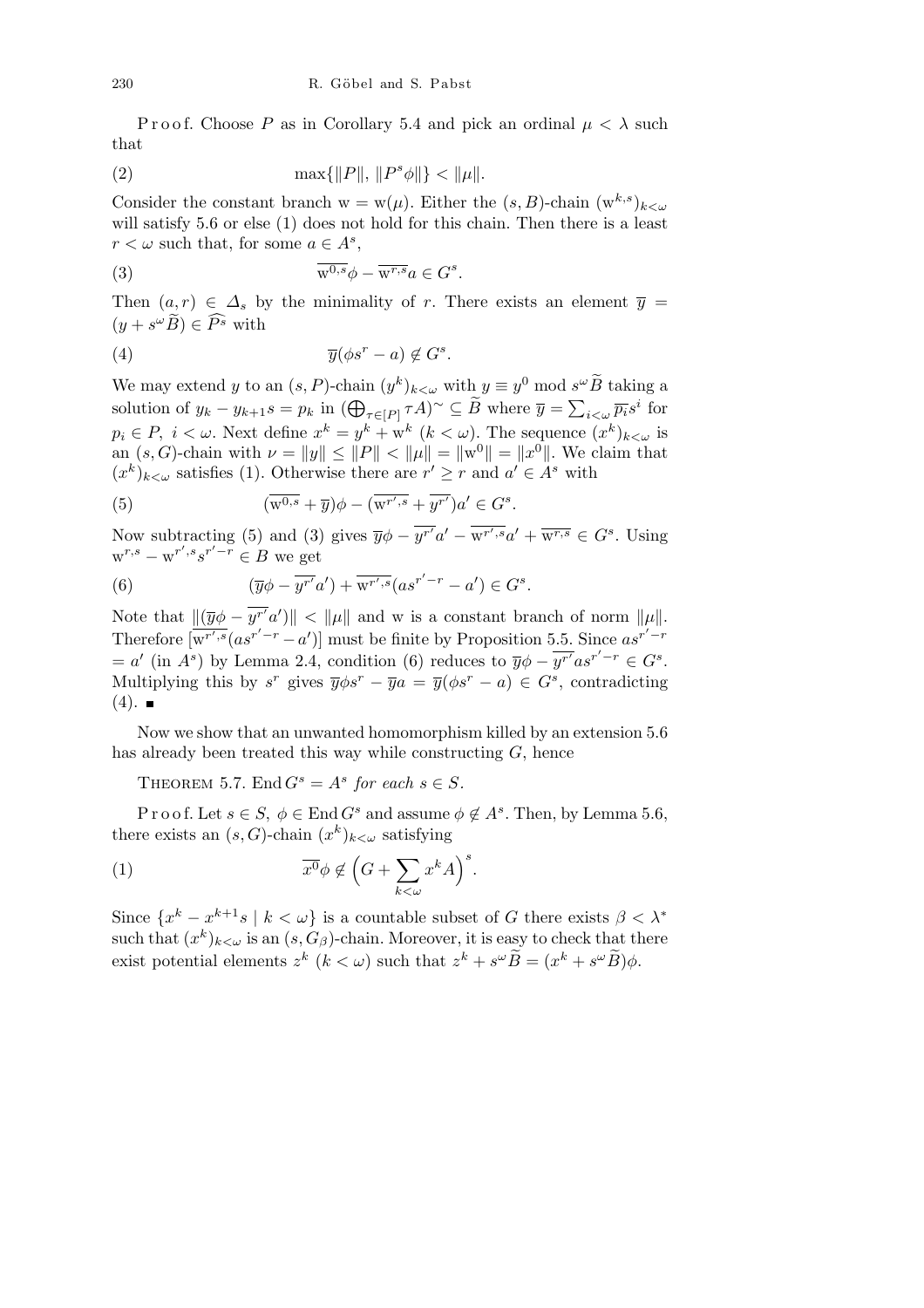Now the Black Box provides an *α < λ<sup>∗</sup>* with

(2) 
$$
\{x^k, z^k \mid k < \omega\} \subseteq P_\alpha, \quad \|\{x^k, z^k \mid k < \omega\}\| < \|P_\alpha\|,
$$

$$
s = s_\alpha, \quad \phi_\alpha = \phi \upharpoonright P_\alpha^s
$$

where we may assume  $\beta \leq \alpha$ . We have  $g_{\alpha} = g_{\alpha}^0 \in G$  satisfying  $g_{\alpha} + s^{\omega} \widetilde{B} \in \widehat{P_{\alpha}^s}$ by our construction of *G*.

If  $\alpha$  is strong then  $(g_{\alpha} + s^{\omega} \tilde{B})\phi = (g_{\alpha} + s^{\omega} \tilde{B})\phi_{\alpha} = b_{\alpha} + s^{\omega} \tilde{B} \notin G^s$ , which contradicts  $\phi \in \text{End } G^s$ . We shall show that  $\alpha$  is strong indeed.

Consider any branch  $v \in Br(\text{Im } f_{\alpha})$ . We claim that there are  $\varepsilon = \varepsilon(v) \in$ *{*0*,* 1*}* such that

(3) 
$$
(v^{0,s} + \varepsilon x^0 + s^{\omega} \widetilde{B})\phi_{\alpha} \notin \left(G_{\alpha} + \sum_{k < \omega} (v^{k,s} + \varepsilon x^k)A\right)^s.
$$

Otherwise there exist  $k > \omega$  and  $a_0, a_1 \in A$  with

$$
(v^{0,s} + \varepsilon x^0 + s^\omega \widetilde{B})\phi_\alpha - (v^{k,s} + \varepsilon x^k + s^\omega \widetilde{B})a_\varepsilon \in G_\alpha^s \quad (\varepsilon = 0, 1),
$$

and the subtraction of both terms in (3) gives

(4) 
$$
(x^{0} + s^{\omega} \widetilde{B})\phi_{\alpha} - x^{k} a_{1} + v^{k,s} (a_{0} - a_{1}) + s^{\omega} \widetilde{B} \in G_{\alpha}^{s}
$$

where  $\|(x^0 + s^{\omega}\widetilde{B})\phi_{\alpha} - x^k a_1 + s^{\omega}\widetilde{B}\| < \|P_{\alpha}\| = \|v\|$  by (2). Therefore, by the Recognition Lemma and Lemma 2.4, we have  $v^{k,s}(a_0 - a_1) \equiv 0 \mod s^{\omega} \widetilde{B}$ and thus (4) reduces to  $(x^0 + s^\omega \widetilde{B})\phi_\alpha - x^k a_1 + s^\omega \widetilde{B} \in G_\alpha^s$ , contradicting (1).

Hence we have proved, for each  $v \in Br(Im f_{\alpha})$ , that there exists an  $(s, G_\alpha)$ -chain  $(g_v^k = v^{k,s} + \varepsilon x^k)_{k < \omega}$  which obviously satisfies the hypothesis of Lemma 4.5 and is such that  $(g_v^0 + s^\omega \widetilde{B})\phi_\alpha \notin (G_\alpha + \sum$  $\int_{k < \omega} g_v^k A$ <sup>2</sup>, Applying Lemma 4.5 it is now easy to see that  $\alpha$  is a strong ordinal, which completes the proof.  $\blacksquare$ 

Note that all the results and proofs above follow very closely the arguments given in [3].

For lifting the "local results" in Theorem 5.7 to End  $G = A$  we need an additional assumption on *A*. The notion of *F*-completeness with respect to a filtration *F* as introduced in [6] turns out to be exactly what we need. Let *F* be the filtration of *A* given by  $\{s^{\omega}A \mid s \in S\}$ . We will assume that *A* is *F*-*complete*, which means that for every family  $C = (a_s + s^{\omega}A)_{s \in S}$  of cosets with the finite intersection property there is  $a \in A$  with  $a \in \bigcap_{s \in S} (a_s + s^{\omega} A)$ . Note that for *S* countable this condition is no restriction since *F* contains only 0 in this case. Moreover, a module which is complete in the *R*-filtration is also *F*-complete and thus any linearly compact module is *F*-complete (see [6] for details).

Before we prove the realization theorem we give a non-trivial example of a cotorsion-free and *F*-complete algebra *A*.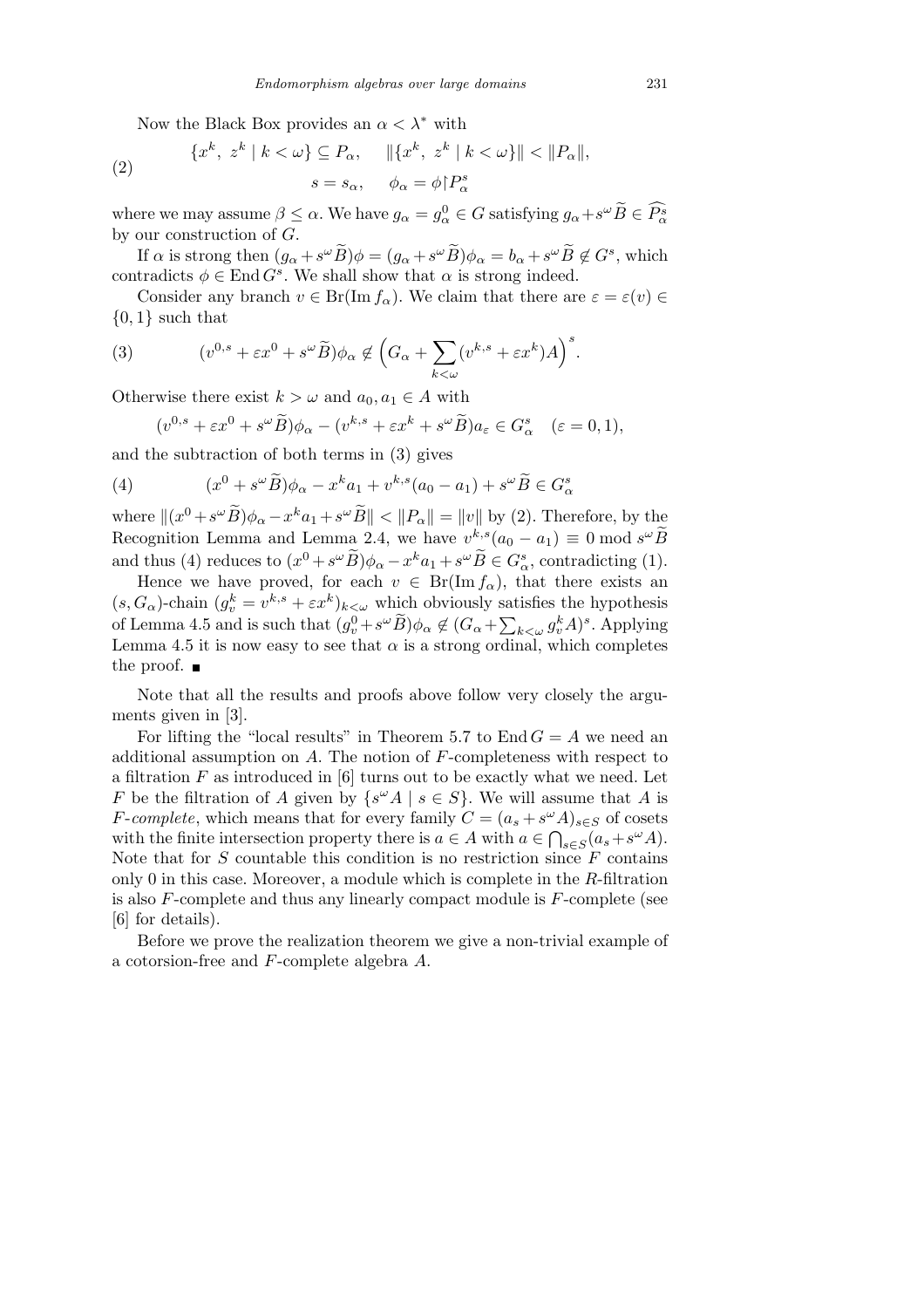EXAMPLE 5.8. Let  $R = \mathbb{R}[x]$  be the polynomial ring over the real numbers and *S* be the multiplicative closure of the set  $\{p_a = x - a \mid a \in \mathbb{R}\}.$  Therefore *S* is uncountable and *R* is *S*-torsion-free.

We define  $R_{(a)} = \{f/g \mid f, g \in R; (g, p_a) = 1\}$  for each  $a \in \mathbb{R}$  and  $A = \prod_{a \in \mathbb{R}} R_{(a)}$ . It is easy to verify that *A* is *S*-torsion-free and *S*-reduced.  $A = \prod_{a \in \mathbb{R}} A_{(a)}$ . It is easy to verify that A is *S*-torsion-free and *S*-reduced.<br>Moreover, we have  $\bigcap_{s \in S'} As \neq 0$  for each countable subset *S'* of *S*, i.e. we cannot replace *S* by a countable subset.

It remains to show that  $\text{Hom}(\widehat{R^s}, A^s) = 0$  for each  $s \in S$  (to get *A* cotorsion-free) and *A* is *F*-complete.

We first determine  $\widehat{R^s}$  and  $A^s$ . For each  $s \in S$  we have  $s^{\omega}R = 0$ ; thus *R*<sup>*s*</sup> = *R* and  $\widehat{R}^s$  consists of all formal power series of the form  $\sum_{n=0}^{\infty} f_n s^n$ where  $f_n \in R$  for each  $n < \omega$ . By continuity arguments we conclude

(1) 
$$
\operatorname{Hom}_R(\widehat{R}^s, R) = 0 \quad \text{for each } s \in S.
$$

By  $p_a^{\omega}R_{(a)} = 0$  and  $p_a^{\omega}R_{(b)} = R_{(b)}$  for  $b \neq a$  it follows that  $p_a^{\omega}A =$  $\overline{a}$  $A = \prod_{b \neq a} R_{(b)}$ and thus  $A^{p_a} = A/p_a^{\omega} A \cong R_{(a)}^{\omega}$ . In general we have  $A^s \cong \prod_{i \leq n} R_{(a_i)} =$ *i*<sub>*s*</sub> *R*(*a<sub>i</sub>*)</sub> for  $s = p_{a_1}^{r_1} \cdot \ldots \cdot p_{a_n}^{r_n}$ .

Therefore it is enough to consider homomorphisms  $\phi : \widehat{R^s} \to R_{(a)}$  to get  $\text{Hom}_{R}(\widehat{R}^s, A^s) = 0$  for each  $s \in S$ .

Suppose  $\phi$  is such a homomorphism and  $1\phi = f/g \in R_{(a)}$ . Multiplying *φ* by *q* gives  $\phi q : \widehat{R^s} \to R$  and thus  $\phi q = 0$  by (1). Therefore  $\phi = 0$  and *A* is cotorsion-free.

To show that *A* is *F*-complete with respect to  $F = \{s^{\omega}A \mid s \in S\}$  we consider a family  $(f_s + s^{\omega}A)_{s \in S}$  of cosets having the finite intersection property. We may assume  $f_s \in \prod_{i \leq n} R_{(a_i)}$  since  $f_s + s^{\omega} A \in A^s \cong \prod_{i \leq n} R_{(a_i)}$   $(s =$  $p_{a_1}^{r_1} \cdot \ldots \cdot p_{a_n}^{r_n}$ ).

Let  $f_a$  denote  $f_s$  for  $s = p_a$  and define  $g = (f_a)_{a \in \mathbb{R}} \in A$ . We claim that  $g \in \bigcap_{s \in S} (f_s + s^{\omega}A)$ , i.e.  $g \equiv f_s \mod s^{\omega}A$  for each  $s \in S$ .

Obviously, for each  $a \in \mathbb{R}$ ,

(2) 
$$
g \equiv f_a \bmod p_a^{\omega} A.
$$

For  $s = p_{a_1}^{r_1} \cdot \ldots \cdot p_{a_n}^{r_n}$  we have  $f_s \equiv f_{a_i} \mod p_{a_i}^{\omega} A$  for each  $i \leq n$  by the finite intersection property and  $s^{\omega}A \subseteq p_{a_i}^{\omega}A$ . Therefore  $f_s \equiv g \mod p_{a_i}^{\omega}A$   $(i \leq n)$ by (2) and thus  $f_s \equiv g \mod s^\omega A$  as  $\bigcap_{i \leq n} p_{a_i}^\omega A = s^\omega A$ . Hence *A* is *F*complete.

Finally, we get

THEOREM 5.9. If A is cotorsion-free and F-complete then  $\text{End } G = A$ .

Proof. We consider an endomorphism  $\phi$  of *G*. For each  $s \in S$  we get a canonical endomorphism  $\phi^s$  of  $G^s = G/s^\omega G$ . By Theorem 5.7 there are  $a_s \in A$  ( $s \in S$ ) such that  $\phi^s = a_s + s^{\omega}A$ . We claim that  $(a_s + s^{\omega}A)_{s \in S}$  has the finite intersection property. Let *N* be a finite subset of *S* and  $q \in S$  the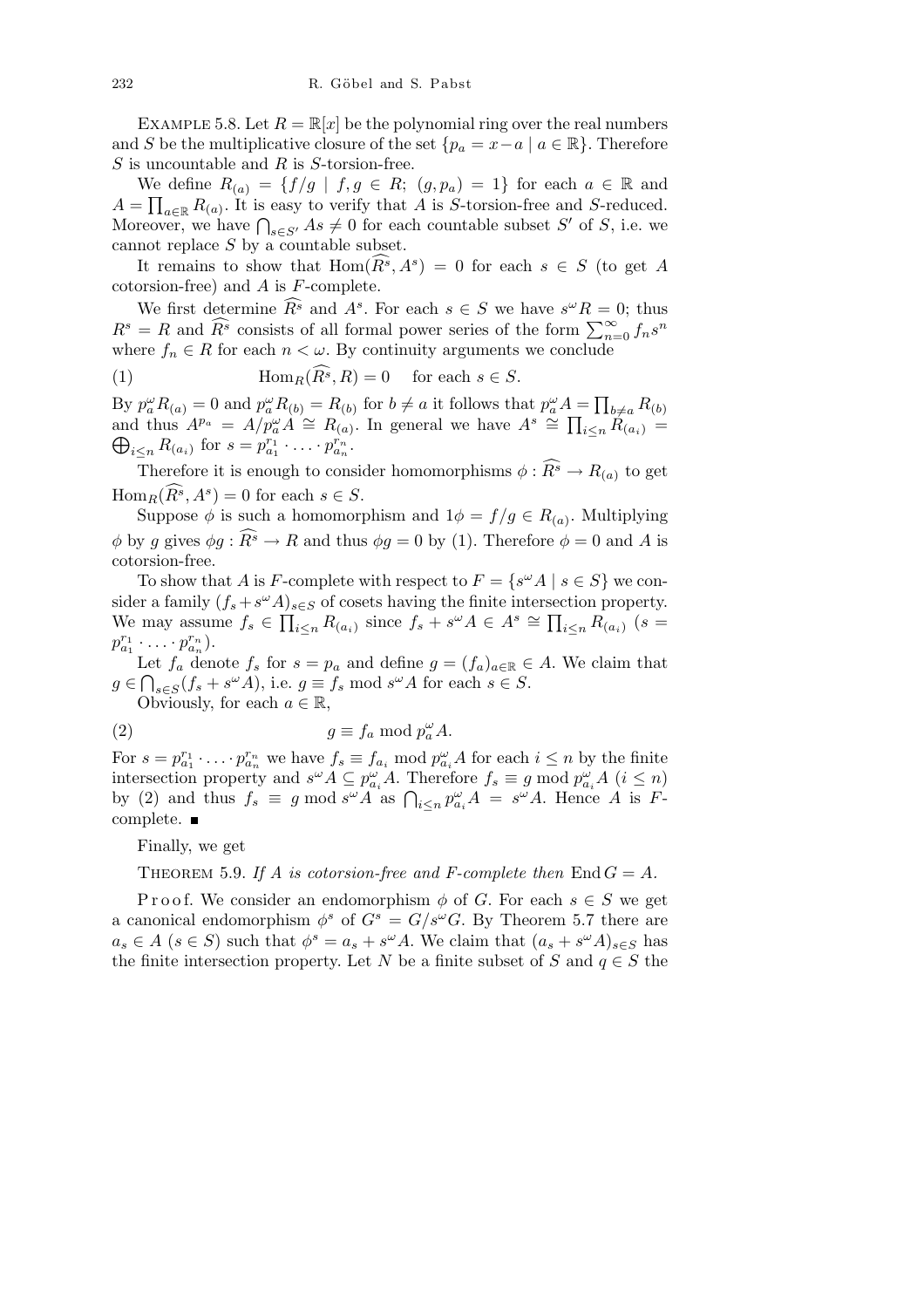product of all elements in *N*. For all  $g \in G$  and for each  $s \in N$  we have  $g\phi \equiv ga_s \mod s^\omega G$  and  $g\phi \equiv ga_q \mod q^\omega G$ . Therefore  $a_s \equiv a_q \mod s^\omega A$  $g\varphi = ga_s \text{ mod } s^- G \text{ and } g\varphi = ga_q \text{ mod } q^- G.$  If for each  $s \in N$ , since  $q^{\omega}G \subseteq s^{\omega}G$ , i.e.  $a_q \in \bigcap$  $s \in N$  (*a*<sub>*s*</sub> + *s*<sup>*ω*</sup>*A*). Since *A* is *F*-complete it follows that there is an  $a \in A$  with  $a \equiv a_s \mod s^\omega A$  for every  $s \in S$ . Hence  $\phi^s = a + s^{\omega}A$  for each  $s \in S$ . Therefore  $\phi = a$  because *G* is *S*-reduced by Lemma 4.4. ■

**6. Inessentials.** In this section we state the most general case (we will give an application in *§*7). Its proof follows by modifications of the arguments given in *§*5 combined with obvious changes similar to [3, *§§* 4, 5]; see also [9, II, *§§*3, 4]. The definition of an inessential endomorphism is, as usual, strongly related to the notion of cotorsion-freeness: in the cotorsion-free case there are no non-zero inessential endomorphisms. Moreover, the notion of inessentials depends on the topic of consideration (e.g. see [3]). In our context we shall use Definition 6.1, which differs from the one used in [8]; note that the latter should read as follows:  $\phi$  is inessential if Im  $\phi$  is contained in (rather than equal to) an *ω*-complete module.

We now have

DEFINITION 6.1. The *inessential endomorphisms* of  $G<sup>s</sup>$  and  $G$  are defined by

(a) Ines  $G^s = \{ \phi \in \text{End } G^s \mid \widehat{G^s} \phi \subseteq G^s \}$  for all  $s \in S$ .

(b) Ines  $G = \{ \phi \in \text{End } G \mid \phi^s \in \text{Ines } G^s \text{ for each } s \in S \}$  where  $\phi^s$  denotes the induced endomorphism of *G<sup>s</sup>* .

Note that we are identifying  $\phi$  in (a) with its unique extension to  $\widehat{G}^s$ . It is easy to check that  $\text{Ines } G^s$  and  $\text{Ines } G$  are ideals of  $\text{End } G^s$  and  $\text{End } G$ , respectively. Moreover, we can verify  $A^s \cap \text{Ines } G^s = 0$  by applying Proposition 5.5 to the element  $\overline{w^{0,s}} \in \widehat{G}^s$  for a constant branch w.

The key arguments are assembled in the following three statements.

PROPOSITION 6.2. *For*  $s \in S$  *let*  $K$  *be a potential module containing G*,  $and \phi \in \text{End } K^s$  *with*  $\phi \nvert G^s \notin A^s \oplus \text{Ines } G^s$ . Then there exists a canonical module  $P \subseteq G$  such that  $\widehat{P^s}(\phi s^n - a) \nsubseteq G^s$  for all  $(a, n) \in \Delta_s$  where  $\Delta_s$  is *defined as in §*5*.*

LEMMA 6.3. For  $s \in S$  let K be a potential module containing G, and  $\phi \in \text{End } K^s$  *with*  $\phi \mid G^s \notin A^s \oplus \text{Ines } G^s$ . Then there exists an  $(s, G)$ -chain  $(x^k)_{k \lt \omega}$  *such that*  $\overline{\phantom{a}}$ *s*

$$
(x^{0} + s^{\omega}\widetilde{B})\phi = \overline{x^{0}}\phi \notin (G + \sum_{k < \omega} x^{k}A)^{s}.
$$

Theorem 6.4. *If A is an S-reduced and S-torsion-free R-algebra*, *then*  $\text{End } G^s = A^s \oplus \text{Ines } G^s$  for each  $s \in S$ , where G is the R-module constructed *in* 3.3*.*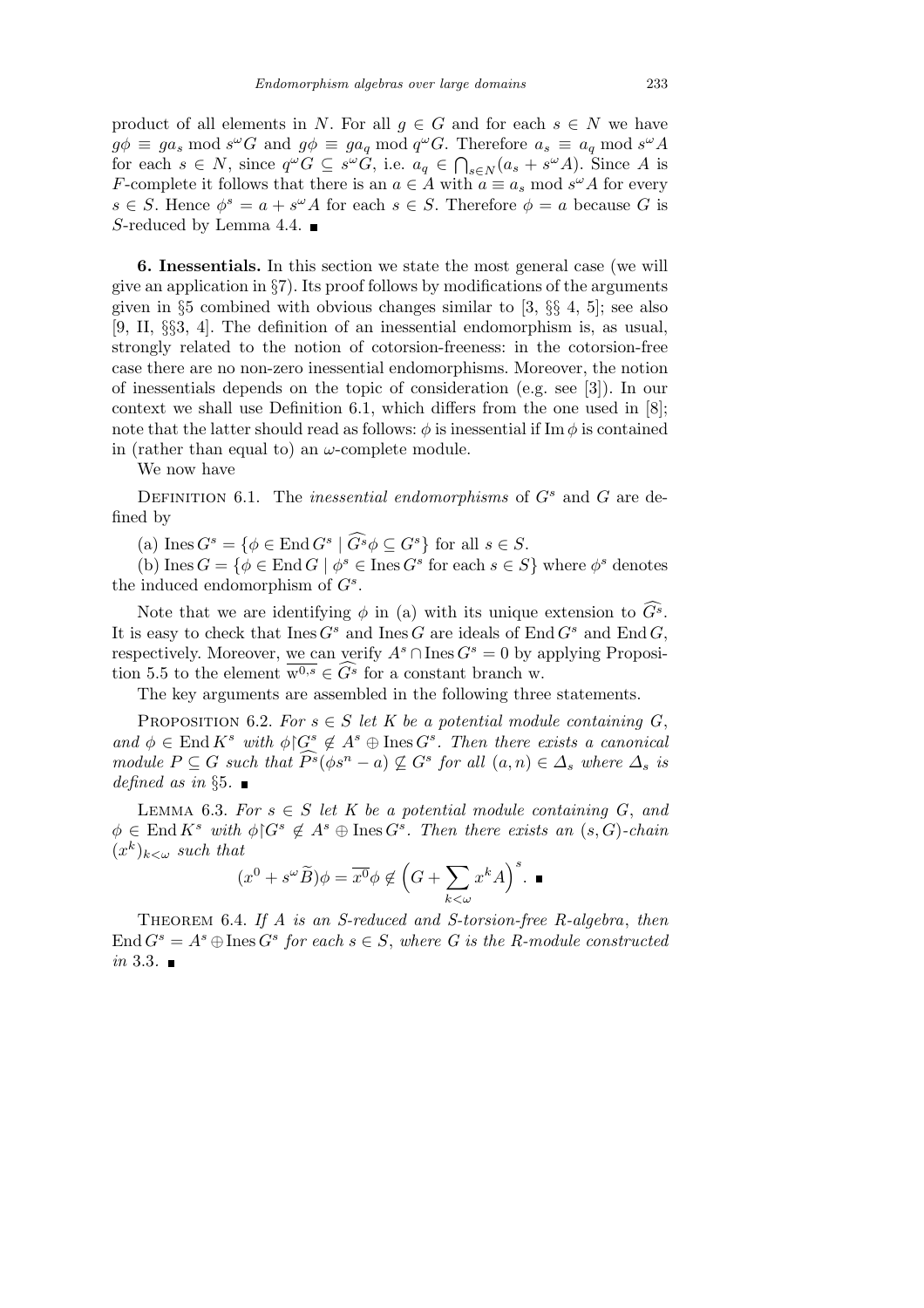Extension of the local result 6.4 to End  $G = A \oplus \text{Ines } G$  again requires A and the ideals  $I$ nes  $G<sup>s</sup>$  to be of a special form.

DEFINITION 6.5. Ines *G* is *well related* if, for any  $\phi \in \text{End } G$  with  $\phi^q \in$ Ines  $G^q$  ( $q \in S$ ), the endomorphism  $\phi^s$  of  $G^s$  belongs to Ines  $G^s$  for each *s* dividing *q*.

Theorem 6.6. *If A is S-reduced*, *S-torsion-free*, *F-complete and* Ines *G is well related, then*  $\text{End } G = A \oplus \text{Ines } G$ .

P r o o f. Obviously,  $A \cap \text{Ines } G = 0$  since  $A^s \cap \text{Ines } G^s = 0$  for all  $s \in S$ . Let  $\phi$  be an endomorphism of *G*. For all  $s \in S$ , by Theorem 6.4 there are  $a_s \in A$  and  $\psi_s \in \text{Ines } G^s$  such that  $\phi^s = \overline{a}_s + \psi_s$ . Defining  $\varrho_s = \phi - a_s$ we can identify  $\psi_s$  with  $\varrho_s^s$ . We claim that  $(a_s + s^{\omega}A)_{s \in S}$  has the finite intersection property. Let  $N \subseteq S$  finite and  $q$  be the product of all elements of *N*. Then  $\varrho_q^s = (\phi - a_q)^s \in \text{Ines } G^s$  for each  $s \in N$ , since Ines *G* is well related. Hence  $\phi^s = \varrho^s_q + \overline{a}_q = \varrho^s_s + \overline{a}_s$  and this induces  $a_q \equiv a_s \mod s^\omega A$ . Therefore  $a_q \in \bigcap_{s \in N} (a_s + s^{\omega}A)$ . Since *A* is *F*-complete there exists  $a \in A$ with  $a \equiv a_s \mod s^\omega A$  for all  $s \in S$ . Defining  $\varrho$  by  $\varrho = \varphi - a$  we get  $\varphi = a + \varrho$ with  $\varrho^s = \varrho^s_s = \psi_s \in \text{Ines } G^s$ , i.e.  $\varrho \in \text{Ines } G$ .

Note that the above result has been obtained using a different approach for a more general class in [8]; the above less general result is, however, considerably simpler in its approach.

In the last section we give an example for well-related inessentials.

**7.** The  $\aleph_0$ -cotorsion-free case. In the final section we consider the  $\aleph_0$ -cotorsion-free case. For *S* uncountable no such notion has been introduced yet. Our notion of  $\aleph_0$ -cotorsion-freeness generalizes the definition for countable *S*; it is also adapted to the local approach. Assuming that *S* is linearly ordered we shall show that the ideal Ines *G* is well related when *G* is *ℵ*0-cotorsion-free.

Hence we get a realization  $\text{End } G = A \oplus \text{Ines } G$ . Throughout this section let *S* be linearly ordered, i.e. *s* divides *q* or *q* divides *s* for all  $s, q \in S$ .

First we introduce the notion of a sub-finitely generated homomorphism, or sfg-homomorphism, and a "local" version of the same concept. Note that this differs from the definition of finite rank used in [3] but that for the situations where  $\aleph_0$ -cotorsion-freeness has previously been considered, e.g. *p*-adic modules or subgroups of the Baer–Specker group, the two concepts coincide.

Definition 7.1. (a) Let *M, H* be *s*-reduced, *s*-torsion-free *R*-modules  $(s \in S)$ . A homomorphism  $\phi : M \to H$  is *sub-finitely generated* if there exists a finitely generated submodule  $H_0 \subseteq H$  such that  $M\phi \subseteq H_0$ .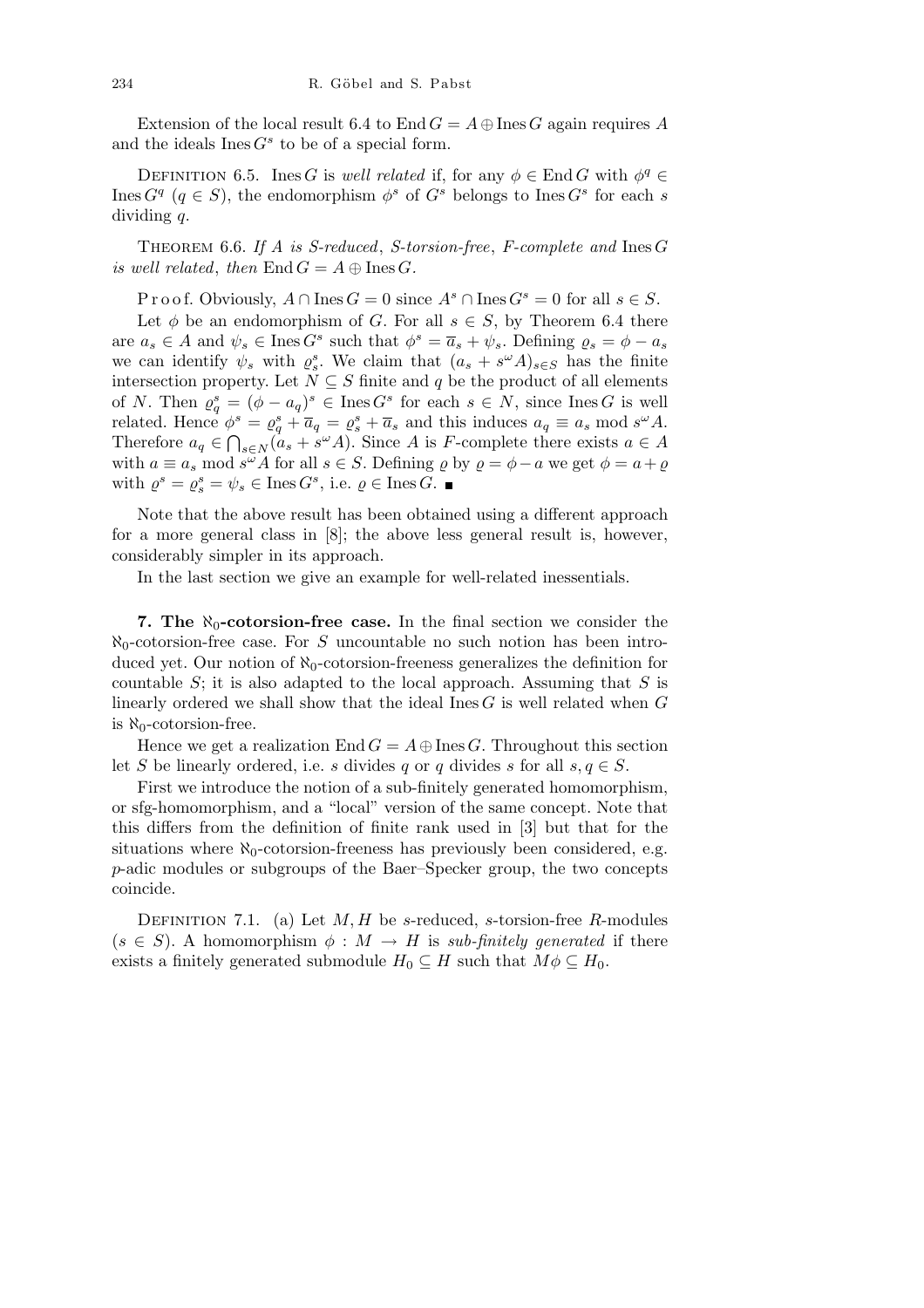(b) Let *M, H* be *S*-reduced and *S*-torsion-free *R*-modules. A homomorphism  $\phi : M \to H$  is *locally sub-finitely generated* if the induced homomorphisms  $\phi^s$ :  $M^s \to H^s$  are sub-finitely generated for all  $s \in S$ .

Note that we shall also use the notation "locally sfg-homomorphism" for a locally sub-finitely generated homomorphism. We are now ready for

Definition 7.2. An *S*-torsion-free and *S*-reduced *R*-module *M* is *ℵ*0 *cotorsion-free* if for all  $s \in S$  and for each homomorphism  $\phi : \widehat{F^s} \to M^s$ , the restriction  $\phi \upharpoonright F^s$  is sub-finitely generated for any free *R*-module  $F =$ *i∈I eiR*.

In the following we outline the arguments to prove that, in the  $\aleph_0$ cotorsion-free case, the inessential endomorphisms coincide with the locally sfg-endomorphisms. As before, the proofs are similar to the corresponding ones in [3].

It will be useful to consider the support of an element  $g \in G^s$  with respect to its "top".

DEFINITION 7.3. Let  $s \in S$ ,  $g \in G^s$ . The *top of the support* of *g* is defined by

$$
[g]^* = \begin{cases} \{\sigma \in T \mid \|\sigma\| = \|g\| \land \sigma \in [g] \} & \text{for } \|g\| \text{ successor,} \\ \{\alpha < \lambda^* \mid \|v_\alpha\| = \|g\| \land [g] \setminus v_\alpha \text{ finite} \} & \text{for } \|g\| \text{ limit.} \end{cases}
$$

Note that  $[g]^*$  is always finite and non-empty for  $g \neq 0$ .

The next lemma is the key for the further conclusions in this section.

LEMMA 7.4. Let  $s \in S$ , G be constructed as in 3.3, and  $\phi : \widehat{F^s} \to G^s$ . *Then*

 $\bigcup_{i \in I} [\overline{e}_i \phi]^*$  *is finite*, *and* (b)  $\{\|\overline{e}_i\phi\| \mid i \in I\}$  *is finite.* 

P r o o f. Part (b) follows from (a), hence it is enough to prove (a). For *I* finite the conclusion is obviously true. Now let *I* be infinite and suppose that finite the conclusion is obviously true. Now let T be immite and suppose that (a) is false. Then  $\bigcup_{i \in I} [\overline{e}_i \phi]^*$  is infinite and there exists a sequence  $(i_n)_{n < \omega}$ in *I* such that, for all  $n < \omega$ ,

(1) 
$$
X_n = [f_n \phi]^* \setminus \bigcup_{k < n} [f_k \phi]^* \neq \emptyset
$$

where  $f_n = \overline{e}_{i_n}$ . We may assume that

(2) 
$$
||f_n\phi|| \le ||f_{n+1}\phi|| \quad \text{for all } n < \omega.
$$

Moreover, we may assume that all  $||f_n\phi||$  are either successors or limits (otherwise change to a subsequence). If all  $||f_n\phi||$  are successors then, by Definition 7.3, (1) and (2), we can choose  $\sigma_n \in X_n$  satisfying the following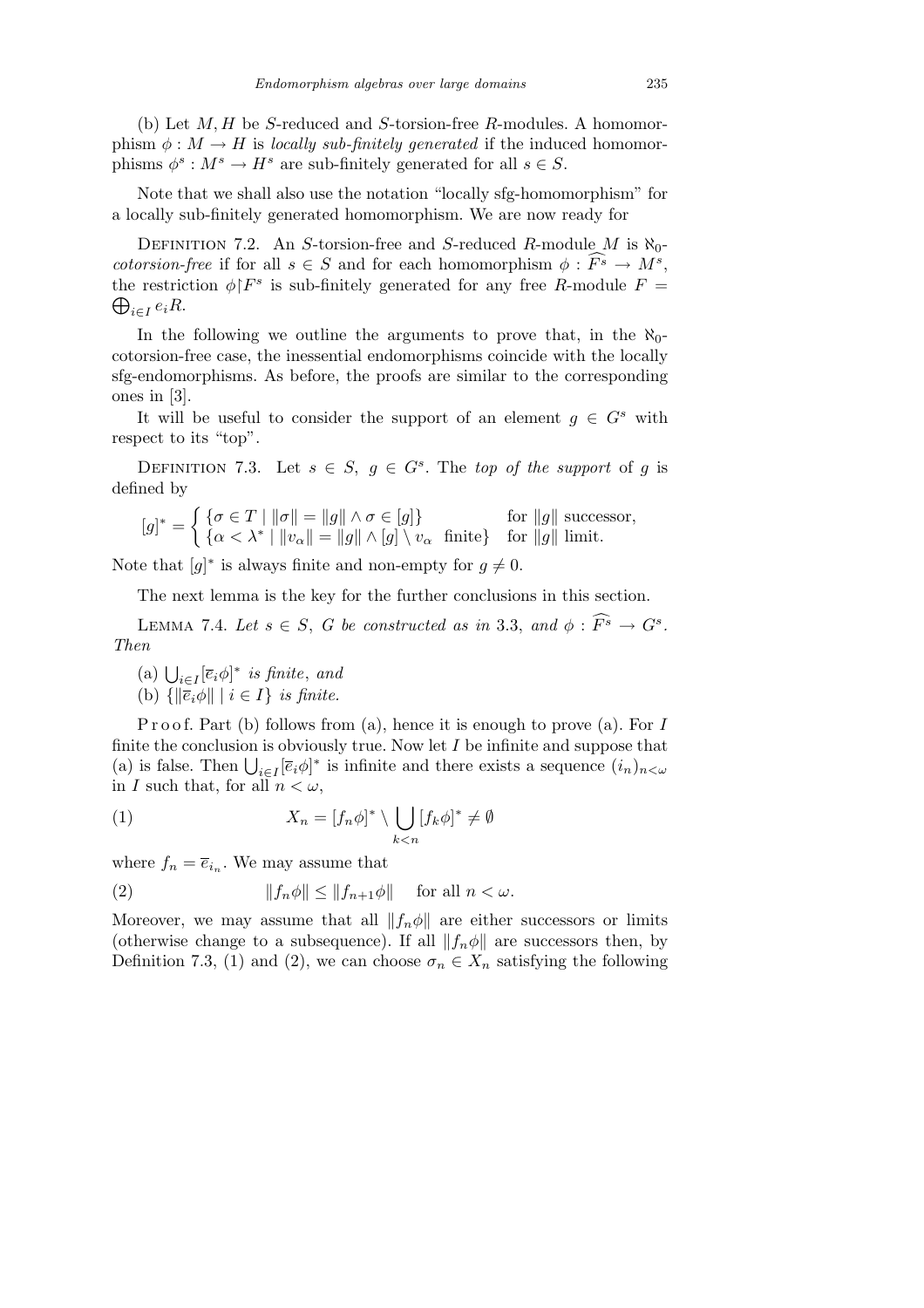conditions:

(3) 
$$
\sup_{n < \omega} \|\sigma_n\| = \sup_{n < \omega} \|f_n \phi\|, \quad f_n \phi \circ \sigma_n \neq 0,
$$

$$
f_k \phi \circ \sigma_n = 0 \quad \text{for } k < n.
$$

If all  $||f_n\phi||$  are limit ordinals, then we may choose ordinals  $\alpha(n) \in X_n$  which are all different by (1). Hence all branches  $v_{\alpha(n)}$  are different and we may choose  $\sigma_n \in v_{\alpha(n)}$  satisfying (3). Additionally, we may assume that

(4) whenever  $\sigma_n \in v$  for infinitely many  $n < \omega$  and for some  $v \in \text{Br } T$ , then  $\sigma_n \in v$  for all *n*.

Finally, choose an increasing sequence  $m(n)$  of natural numbers such that, for all  $n < \omega$ ,

(5) 
$$
n \cdot l(\sigma_n) + n \leq m(n)
$$
 and  $f_n s^{m(n)} \phi \upharpoonright \sigma_n \not\equiv 0 \mod \sigma_n \widetilde{A}^s s^{m(n+1)}$ 

Now we consider the element  $f =$  $f_k \leq \omega$   $f_k s^{m(k)} \in \widehat{F}^s$ , which we can split into

*.*

$$
f = \sum_{k \le n} f_k s^{m(k)} + f^{(n)} s^{m(n+1)} \quad (n < \omega)
$$

where  $f^{(n)} \in \widehat{F}^s$  for each  $n < \omega$ . Using (3) we get

$$
f\phi\upharpoonright \sigma_n = f_n s^{m(n)}\phi\upharpoonright \sigma_n + f^{(n)} s^{m(n+1)}\phi\upharpoonright \sigma_n
$$

$$
\equiv f_n s^{m(n)}\phi\upharpoonright \sigma_n \bmod{\sigma_n} \tilde{A}^s s^{m(n+1)}
$$

where  $f\phi$ ,  $f^{(n)}\phi \in G^s$ . Therefore, using (5), for each  $n < \omega$ ,

$$
\sigma_n \in [f\phi].
$$

By continuity we get  $f\phi =$  $\sum_{k < \omega} f_k \phi s^{m(k)}$ . Hence  $||f\phi|| = \sup_{n < \omega} ||\sigma_n||$  by (3). The Recognition Lemma provides infinitely many  $\sigma_n$  which belong to a finite union of branches. Hence there exists  $\beta < \lambda^*$  such that  $\sigma_n \in v_\beta$  for infinitely many  $n < \omega$ , thus  $\sigma_n \in v_\beta$  for all  $n < \omega$  by (4). Again using the Recognition Lemma we find  $k < \omega$ ,  $a \in A^s$  with  $f \phi | \sigma_n = \sigma_n a s_{\beta}^{l(\sigma_n)-k}$  $\int_{\beta}^{l(\sigma_n)-\kappa}$  for large *n*. On the other hand, we have  $f\phi \upharpoonright \sigma_n \in \sigma_n \widetilde{A}^s s^{m(n)}$ , hence

(7) 
$$
as_{\beta}^{l(\sigma_n)-k} \in \widetilde{A}^s s^{m(n)} \cap A^s = A^s s^{m(n)} \text{ for almost all } n.
$$

If  $s_{\beta} \in s^{\omega}R$  then  $as_{\beta}^{l(\sigma_n)-k} \equiv 0$  for almost all n, and for  $s_{\beta} \notin s^{\omega}R$  we find  $t < \omega$  such that  $s_{\beta} \notin \mathbb{R}$ <sup>*st*</sup>. Therefore  $s^t \in \mathbb{R}$ *s*<sub> $\beta$ </sub> since *S* is linearly ordered; also,  $a \in A^s s^n$  for almost all *n* by (5) and (7). Hence  $a = 0$  because  $A^s$  is *s*-reduced. We deduce  $f \phi | \sigma_n = 0$  in any case, contradicting (6).

Now we are prepared to say more about a homomorphism  $\phi : \widehat{F}^s \to$  $G^s$  ( $s \in S$ ). The next lemma will be used to prove that *G* is  $\aleph_0$ -cotorsion-free if *A* is.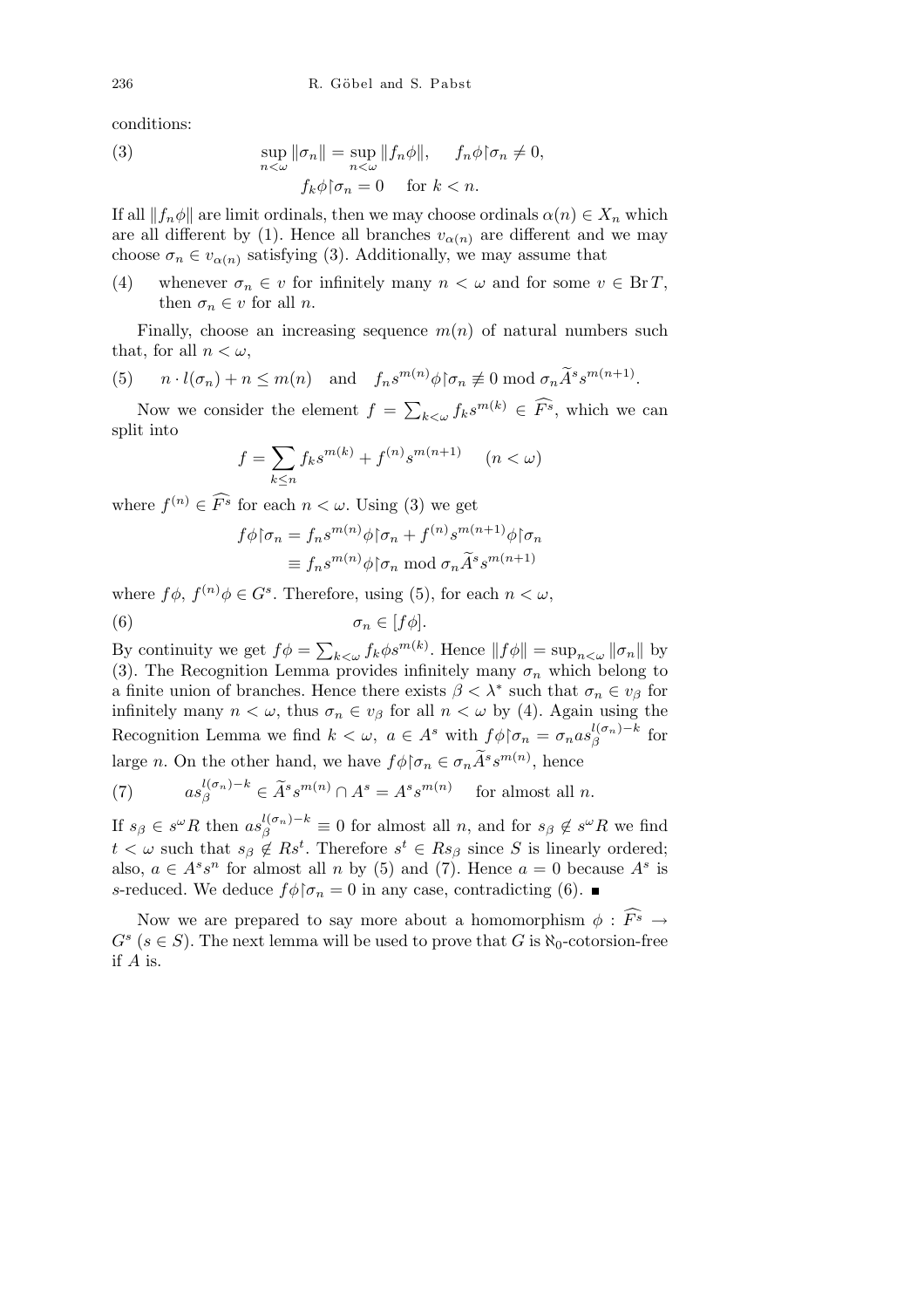LEMMA 7.5. Let  $F =$  $\overline{a}$  $i \in I$  *e*<sub>*i*</sub>*R and G be given by Construction* 3.3*. Then any homomorphism*  $\phi$ :  $\widehat{F^s} \rightarrow G^s$  ( $s \in S$ ) *can be written as a sum*  $\phi = \phi_1 + \phi_2$  *of homomorphisms*  $\phi_1, \phi_2 \in \text{Hom}(\widehat{F^s}, G^s)$  *such that*  $\|\overline{e}_i \phi_1\|$  *is a limit for all*  $i \in I$ , *and*  $\overline{e}_i \phi_2 \in$  $\bigoplus_{\tau \in T'} \tau A^s$  for all  $i \in I$  and for some finite *subset*  $T'$  *of*  $T$ .

Proof. For each  $i \in I$  the Recognition Lemma provides  $b_i \in B$ ,  $g_i \in G$ such that

(1)  $\overline{e}_i \phi = g_i + b_i$  with  $||g_i||$  a limit and  $||\tau|| > ||g_i||$  for all  $\tau \in [b_i]$ .

Let  $T' = \bigcup$  $i \in I$ <sup>[*bi*</sup>], which is finite by Definition 7.3 and Lemma 7.4. Moreover, let *ν* be the maximum of all  $\|\tau\|$  with  $\tau \in T'$ ; hence *ν* is a successor. We prove 7.5 by induction on *ν*. If  $\nu = 0$  then  $T' = \emptyset$ ; hence  $\phi_1 = \phi$  and  $\phi_2 = 0$ by (1).

Suppose 7.5 is true for all homomorphisms such that  $\max\{\|\tau\| \mid \tau \in$  $T''$ }  $\lt \nu$  with *T*<sup>*n*</sup> a finite subset of *T* as in 7.5. Consider  $\phi : \widehat{F^s} \to G^s$ with  $\max\{\|\tau\| \mid \tau \in T'\} = \nu$  and let  $Z = \{\tau \in T' \mid \|\tau\| = \nu\}$ . Define  $\psi: \widehat{F^s} \to B^s$  by  $f\psi = \sum_{\tau \in Z} f\phi \upharpoonright \tau$ . We need to check that  $f\psi \in B^s$  for each  $f \in \widehat{F}^s$ . Since  $Z \subseteq T'$  is finite, it is enough to show  $f\phi$  $\tau \in B^s$  for each  $\tau \in Z$ . By our choice of *ν* we certainly have  $|| f \phi || \leq \nu$  for all  $f \in \widehat{F}^s$ . If  $||f\phi|| < \nu$ , then  $f\phi\uparrow\tau = 0$  for all  $\tau \in Z$ . If  $||f\phi|| = \nu$  we get  $f\phi = g_f + b_f$ where  $||g_f|| < \nu$  and  $b_f \in B^s$  with  $||b_f|| = ||f\phi||$ . Hence  $f\phi | \tau = b_f | \tau \in B^s$ . Thus  $\psi : \widehat{F}^s \to \bigoplus$ *τ*∈*Z*  $\tau A^s$  and obviously  $|| f(\phi - \psi) || < \nu$  for all  $f \in \widehat{F^s}$ . So there are homomorphisms  $\phi'_1$ ,  $\phi'_2$  satisfying 7.5 for  $\phi - \psi = \phi'_1 + \phi'_2$ . Hence  $\phi_1 = \phi'_1$  and  $\phi_2 = \phi'_2 + \psi$  are the desired homomorphisms.

LEMMA 7.6. If A is  $\aleph_0$ -cotorsion-free then so is G.

P r o o f. We want to show that  $G_{\alpha}$  is  $\aleph_0$ -cotorsion-free for all  $\alpha \leq \lambda^*$ .

(i) Let  $\alpha = 0$ ,  $s \in S$ ,  $\phi : \widehat{F^s} \to G_0^s = B^s$ . Then, by Lemma 7.5, there exists a finite subset *T*<sup>*'*</sup> of *T* such that  $\phi : \widehat{F}^s \to \bigoplus_{\tau \in T'} \tau A^s$ . Since *A* is  $\aleph_0$ -cotorsion-free,  $\phi \upharpoonright F^s$  is sub-finitely generated.

By Lemma 7.5 it is enough to consider homomorphisms  $\phi : \widehat{F^s} \to G^s_\alpha$ with  $\|\overline{e}_i\phi\|$  a limit for all  $i \in I$ .

(ii) Assume  $\alpha$  is a limit and  $G_{\beta}$  is  $\aleph_0$ -cotorsion-free for all  $\beta < \alpha$ . By Lemma 7.4 there exist ordinals  $\alpha(1) < \ldots < \alpha(n)$  ( $n < \omega$ ) such that  $i \in I$ [ $\overline{e}_i \phi$ ]<sup>\*</sup> = { $\alpha(i)$  |  $i \leq n$ }. We get  $\alpha(i) < \alpha$  for all  $i \leq n$ . Hence  $\widehat{F^s}\phi \subseteq G^s_{\alpha(n)+1}$  using  $||f\phi|| \le ||v_{\alpha(n)}||$  and  $[f\phi] \subseteq$  $\frac{a}{\cdot}$  $i \in I$ <sup>[ $\overline{e}_i \phi$ ] for all  $f \in \widehat{F}^s$ .</sup> Thus  $\phi \upharpoonright F^s$  is a sfg-homomorphism.  $\overline{ }$ 

(iii) Next assume  $G_{\alpha+1} = G_{\alpha} +$  $a_{k\lt l}$ ,  $g_{\alpha}^k A$  and  $G_{\alpha}$  is  $\aleph_0$ -cotorsion-free. Let  $s \in S$  and  $\phi : \widehat{F}^s \to G^s_{\alpha+1}$  with  $\|\overline{e}_i\phi\|$  limits. If  $s_\alpha \in s^\omega R$  then, for all  $k < \omega, g_{\alpha}^k \equiv g_{\alpha}^{k+1} s_{\alpha} + g_k \equiv g_k \mod s^{\omega}$  for some  $g_k \in G_{\alpha}$ , thus  $G_{\alpha+1}^s = G_{\alpha}^s$ .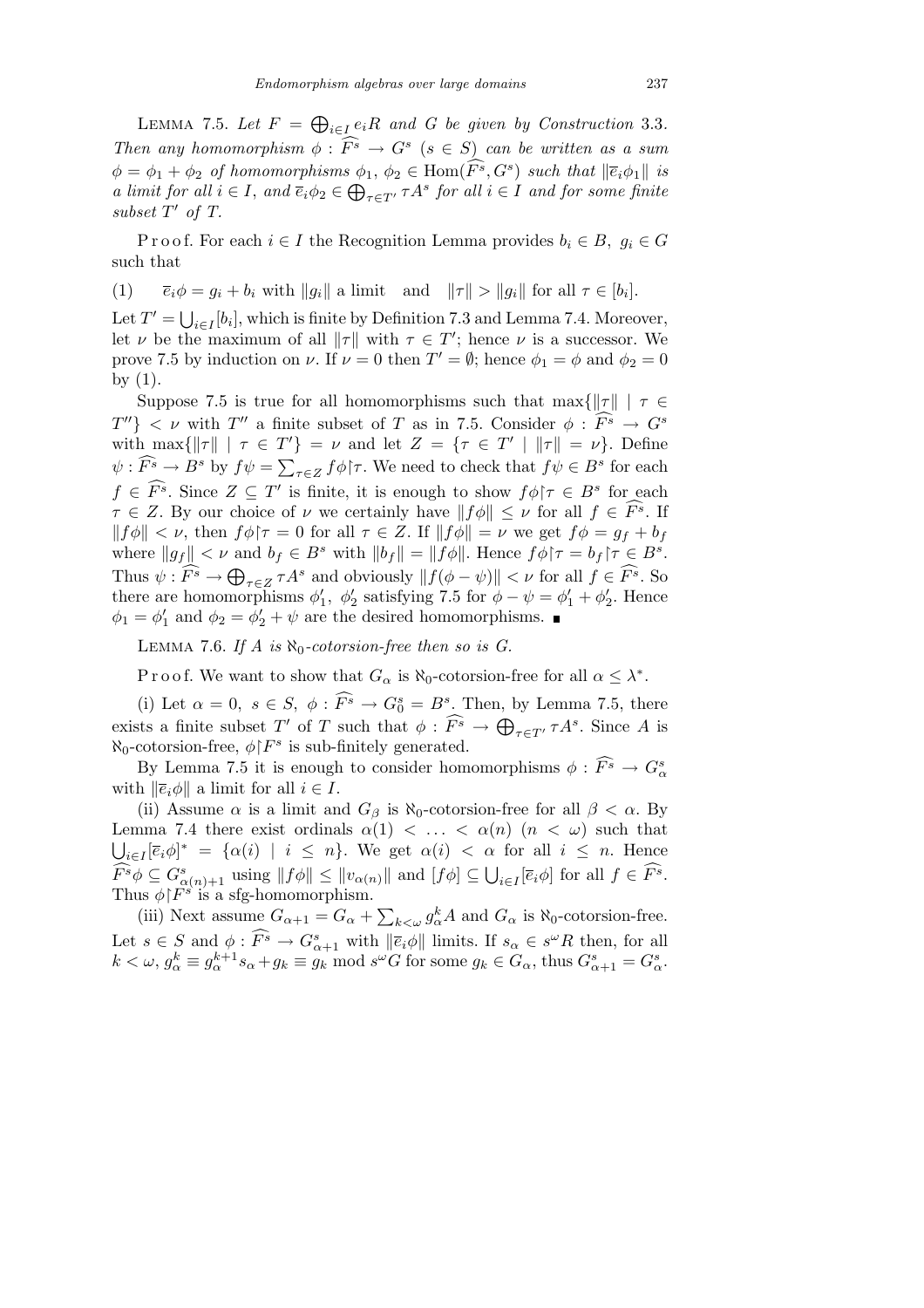Therefore in this case  $F^s \phi$  is contained in a finitely generated submodule of  $G^s_\alpha$ . Hence we consider the case  $s_\alpha \notin s^\omega R$ . There is a (minimal)  $m < \omega$  such that

$$
(1) \t sm = s\alpha \cdot q \t (q \in R).
$$

For all  $f \in \widehat{F}^s$  we have

(2) 
$$
f\phi = g_f + g_\alpha^{k_f} a_f
$$

where  $g_f \in G^s_\alpha$ ,  $a_f \in A^s$  and  $k_f < \omega$  minimal with  $k_f = 0$  or  $a_f \notin A^s s_\alpha$ . Let  $k_i = k_{\overline{e}_i}$   $(i \in I)$ .

(a) First we assume  $\sup\{k_i \mid i \in I\}$  is finite. We shall show that in this case sup ${k_f | f \in \widehat{F}^s} < \omega$ . Let  $k = \max{k_i | i \in I}$ . Then  $k_f \leq k$  for all  $f \in F^s$ . Now we consider  $f \in \widehat{F}^s$  and suppose  $k_f > k$ ; we have  $f = \sum$  $\int_{i<\omega} f_i s^i$ where  $f_i \in F^s$ . We can decompose  $f$  into  $f =$  $\stackrel{\scriptscriptstyle n}{\leftrightsquigarrow}$  $i \leq n$   $f_i s^i + f^{(n)} s^n$ , with  $f^{(n)} \in \widehat{F}^s$  for each  $n < \omega$ . Using (2) and  $k_f > k$  we get

(3) 
$$
f\phi = g_f + g_\alpha^{k_f} a_f, \quad a_f \notin A^s s_\alpha.
$$

On the other hand, we have

$$
f\phi = \left(\sum_{i < n} f_i s^i\right) \phi + f^{(n)} s^n \phi = g_n + g_\alpha^{k'} a_n + f^{(n)} s^n \phi \quad \text{ for all } n < \omega,
$$

where  $g_n \in G_{\alpha}^s$ ,  $a_n \in A^s$ ,  $k' \leq k$ . Since  $(g_{\alpha}^k)_{k < \omega}$  is an  $(s_{\alpha}, G_{\alpha})$ -chain, there is a  $g'_n \in G^s_\alpha$ , for each  $n < \omega$ , such that

(4) 
$$
f\phi = g'_n + g_\alpha^{k_f} a_n s_\alpha^{k_f - k'} + f^{(n)} \phi s^n.
$$

We get  $f\phi | \sigma = \sigma a_f s_\alpha^{l(\sigma)-k_f} = \sigma a_n s_\alpha^{k_f-k'} s_\alpha^{l(\sigma)-k_f} + f^{(n)}\phi s^n | \sigma$  for almost all  $\sigma \in v_{\alpha}$  using (3) and (4). By (1) we may choose *n* large enough such that  $s^n \in \text{Rs}_{\alpha} s_{\alpha}^{l(\sigma)-k_f}$  and therefore, from  $k_f > k \geq k'$ , we get  $a_f s_{\alpha}^{l(\sigma)-k_f} \in$  $A^s s_\alpha s_\alpha^{l(\sigma)-k_f}$  and  $a_f \in A^s s_\alpha$ . This contradicts (3) and thus we have  $k_f \leq k$ for all  $f \in \widehat{F^s}$ .

Since  $(g_{\alpha}^k)_{k<\omega}$  is an  $(s_{\alpha}, G_{\alpha})$ -chain we may write  $f\phi = g'_f + g_{\alpha}^k a'_f$  for all  $f \in \widehat{F^s}$ . We define  $\psi : \widehat{F^s} \to G^s_\alpha$  by  $f\psi = g'_f$  and  $\varrho : \widehat{F^s} \to g^k_\alpha A^s$  by  $f \varrho = g_{\alpha}^{k} a_{f}'$ . Hence  $\phi = \psi + \varrho$  and since  $G_{\alpha}$ , A are  $\aleph_0$ -cotorsion-free we get a finitely generated submodule *H* of  $G_{\alpha} + g_{\alpha}^k A^s$  such that  $F^s \phi \subseteq H$ . Therefore  $G_{\alpha+1}$  is  $\aleph_0$ -cotorsion-free if we can exclude  $\sup\{k_i \mid i \in I\} = \omega$ .

(b) Assume for contradiction that there is a homomorphism  $\phi : \widehat{F^s} \to$  $G_{\alpha+1}^s$   $(s \in S)$  such that  $\sup\{k_i \mid i \in I\} = \omega$  where  $\overline{e}_i \phi = g_i + g_{\alpha}^{k_i} a_i$  $(k_i \text{ minimal})$ . Then we can choose  $n_j$   $(j < \omega)$  in *I* and  $\sigma_j$  in  $v_\alpha$   $(j < \omega)$  such that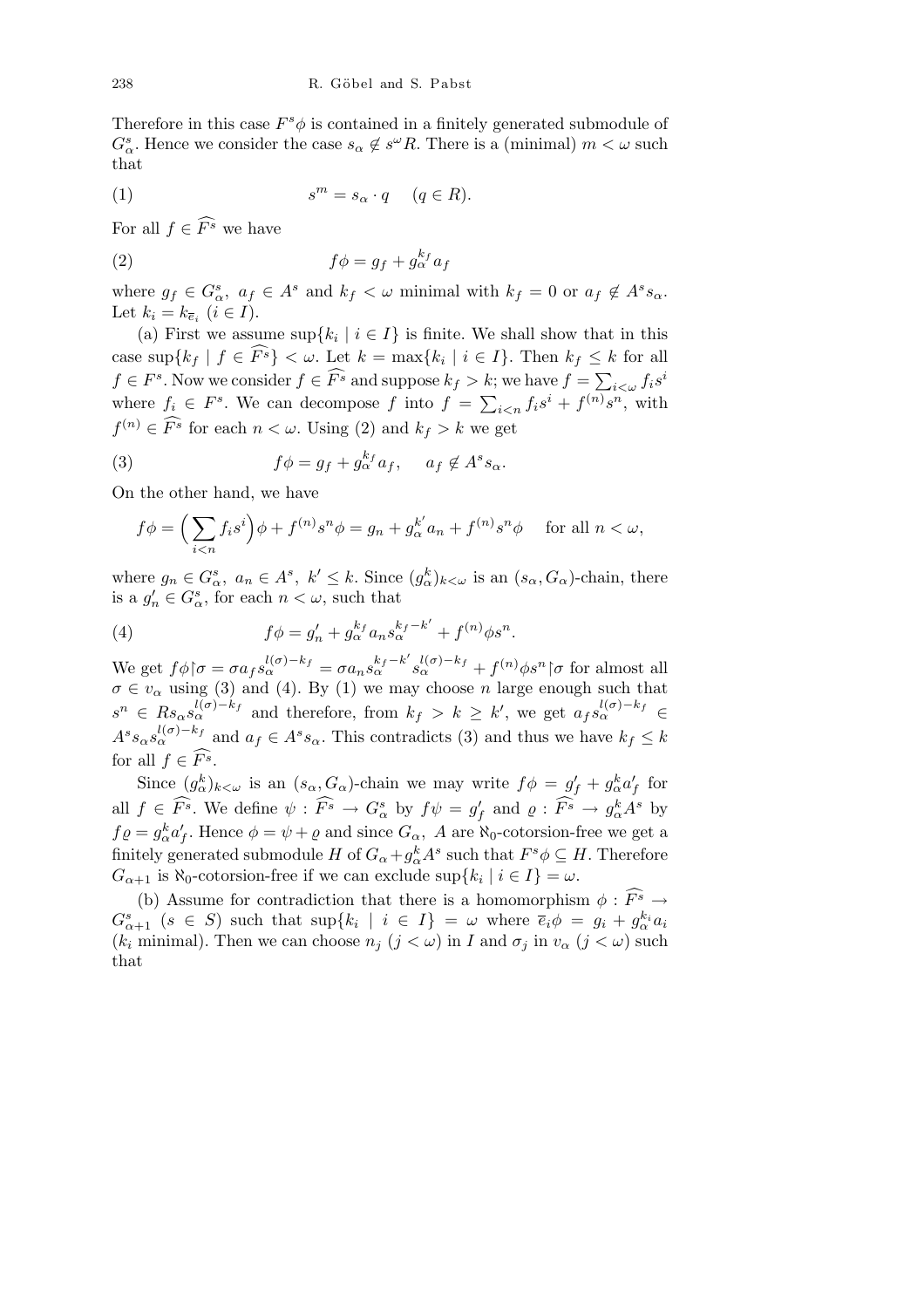*Endomorphism algebras over large domains* 239

(5) 
$$
k_{n_0} < \ldots < k_{n_j} < \ldots, \quad \overline{e}_{n_j} \phi \upharpoonright \sigma_j = \sigma_j a_{n_j} s_{\alpha}^{l(\sigma_j) - k_{n_j}} \neq 0,
$$

$$
\overline{e}_{n_i} \phi \upharpoonright \sigma_j = 0 \quad \text{for } i > j.
$$

Moreover, let  $m(j) = k_{n_j} \cdot m$  for all *j* (*m* is given by (1)). Now we consider the element  $f =$  $\overline{\phantom{a}}$  $j \lt \omega \bar{e}_{n_j} s^{m(j)}$ ; we have  $f \phi = g_f + g_{\alpha}^{k_f} a_f$ . For almost all  $j < \omega$ , we get

$$
f \phi | \sigma_j = \sigma_j a_f s_\alpha^{l(\sigma_j) - k_f} = \left( \sum_{i \le j} \overline{e}_{n_j} s^{m(j)} \phi \right) | \sigma_j
$$
  
= 
$$
\sum_{i \le j} \sigma_j a_{n_i} (s_\alpha q)^{k_{n_i}} \cdot s_\alpha^{l(\sigma_j) - k_{n_i}} = \left( \sum_{i \le j} \sigma_j a_{n_i} q^{k_{n_i}} \right) s_\alpha^{l(\sigma_j)}.
$$

Hence, by our choice of  $k_f$  (minimal), we get  $k_f = 0$  (otherwise  $s_\alpha$  divides *a*<sub>*f*</sub> ). Therefore we get  $a_f = \sum_{i \leq j} a_{n_i} q^{k_{n_i}}$  for almost all  $j < \omega$ , which implies  $a_{n_{j+1}} q^{k_{n_{j+1}}} = 0$  (in *A*<sup>*s*</sup>). Since  $s_{\alpha} \cdot q = s^m$  and *A*<sup>*s*</sup> is *s*-torsion-free we have  $a_{n_{j+1}} = 0$  for almost all  $j < \omega$ , but this contradicts (5). Hence  $G =$  $\bigcup_{\alpha \leq \lambda^*} G_{\alpha}$  is  $\aleph_0$ -cotorsion-free. ■

Next we describe the inessential endomorphisms of  $G$  for  $\aleph_0$ -cotorsionfree *G*.

THEOREM 7.7. Let A be  $\aleph_0$ -cotorsion-free and  $\phi \in \text{End } G^s$  for some  $s \in S$ *. Then*  $\phi$  *is inessential iff*  $\phi$  *is sub-finitely generated.* 

Proof. (i) Let  $\phi \in \text{Ines } G^s$ , i.e.  $\widehat{G^s}\phi \subseteq G^s$ . As an *R*-module *G* is an epimorphic image of a free module *F*. Hence *G<sup>s</sup>* is an epimorphic image of *F*<sup>s</sup>; let  $\pi$  :  $F^s \to G^s$  be the epimorphism. We can extend  $\pi$  to a homomor- $\widehat{\pi}$   $\widehat{\pi}$  :  $\widehat{F}^s \to \widehat{G}^s$ . Considering  $\widehat{\pi}\phi : \widehat{F}^s \to G^s$  we see that  $\widehat{\pi}\phi$   $F^s = \pi\phi$  is a sfg-homomorphism, since *G* is  $\aleph_0$ -cotorsion-free. Therefore  $\phi: G^s \to G^s$  is sub-finitely generated.

(ii) Conversely, let  $\phi \in \text{End } G^s$  with  $G^s \phi \subseteq H_0$  for some finitely generated submodule  $H_0 \subseteq G^s$ . By Theorem 6.4 there are  $\psi \in \text{Ines } G^s$  and  $a \in A^s$ such that  $\phi = a - \psi$ . There exists a finitely generated module  $H_1 \subseteq G^s$  such that  $G^s \psi \subseteq H_1$  by (i). Therefore  $G^s a = G^s(\phi + \psi) \subseteq H_0 + H_1$ ; but this is only possible for  $a = 0$  (in  $A^s$ ), since the  $\tau a$  ( $\tau \in T$ ) are all linearly independent for  $a \neq 0$ . Hence  $\phi = -\psi \in \text{Ines } G^s$ .

As an immediate consequence we have

COROLLARY 7.8. Let A be  $\aleph_0$ -cotorsion-free and  $\phi \in \text{End } G$ . Then  $\phi$  is *inessential iff*  $\phi$  *is locally sub-finitely generated.* 

Now let  $\text{Fin}_l G = \text{Ines } G$  denote the ideal of all locally sub-finitely generated endomorphisms of *G*. Thus our realization theorem becomes

THEOREM 7.9. If A is F-complete and  $\aleph_0$ -cotorsion-free then End  $G =$  $A \oplus \text{Fin}_{l}G$ *.*